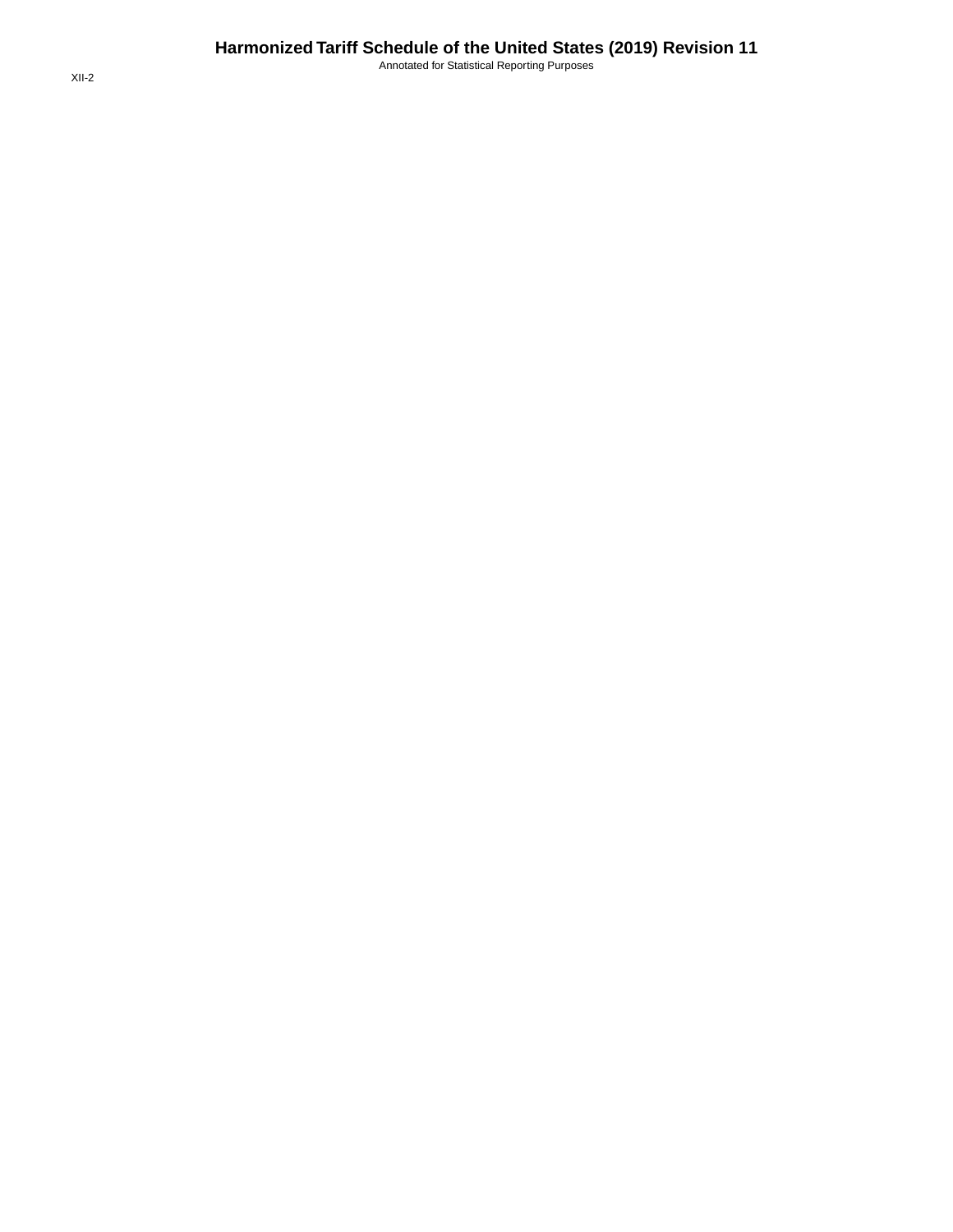Annotated for Statistical Reporting Purposes

#### CHAPTER 64

#### FOOTWEAR, GAITERS AND THE LIKE; PARTS OF SUCH ARTICLES

#### Notes

XII 64-1

- 1. This chapter does not cover:
	- (a) Disposable foot or shoe coverings of flimsy material (for example, paper, sheeting of plastics) without applied soles. These products are classified according to their constituent material;
	- (b) Footwear of textile material, without an outer sole glued, sewn or otherwise affixed or applied to the upper (section XI);
	- (c) Worn footwear of heading 6309;
	- (d) Articles of asbestos (heading 6812);
	- (e) Orthopedic footwear or other orthopedic appliances, or parts thereof (heading 9021) 1/; or
	- (f) Toy footwear or skating boots with ice or roller skates attached; shin-guards or similar protective sportswear (chapter 95).
- 2. For the purposes of heading 6406, the term "parts" does not include pegs, protectors, eyelets, hooks, buckles, ornaments, braid, laces, pompons or other trimmings (which are to be classified in their appropriate headings) or buttons or other goods of heading 9606.
- 3. For the purposes of this chapter:
	- (a) the terms "rubber" and "plastics" include woven fabrics or other textile products with an external layer of rubber or plastics being visible to the naked eye; for the purpose of this provision, no account should be taken of any resulting change of color; and
	- (b) the term "leather" refers to the goods of headings 4107 and 4112 to 4114.
- 4. Subject to note 3 to this chapter:
	- (a) The material of the upper shall be taken to be the constituent material having the greatest external surface area, no account being taken of accessories or reinforcements such as ankle patches, edging, ornamentation, buckles, tabs, eyelet stays or similar attachments;
	- (b) The constituent material of the outer sole shall be taken to be the material having the greatest surface area in contact with the ground, no account being taken of accessories or reinforcements such as spikes, bars, nails, protectors or similar attachments.

#### Subheading Note

- 1. For the purposes of subheadings 6402.12, 6402.19, 6403.12, 6403.19 and 6404.11, the expression "sports footwear" applies only to:
	- (a) Footwear which is designed for a sporting activity and has, or has provision for the attachment of spikes, sprigs, cleats, stops, clips, bars or the like;
	- (b) Skating boots, ski-boots and cross-country ski footwear, snowboard boots, wrestling boots, boxing boots and cycling shoes.

#### Additional U.S. Notes

- 1. For the purposes of this chapter:
	- (a) The term "welt footwear" means footwear constructed with a welt, which extends around the edge of the tread portion of the sole, and in which the welt and shoe upper are sewed to a lip on the surface of the insole, and the outsole of which is sewed or cemented to the welt;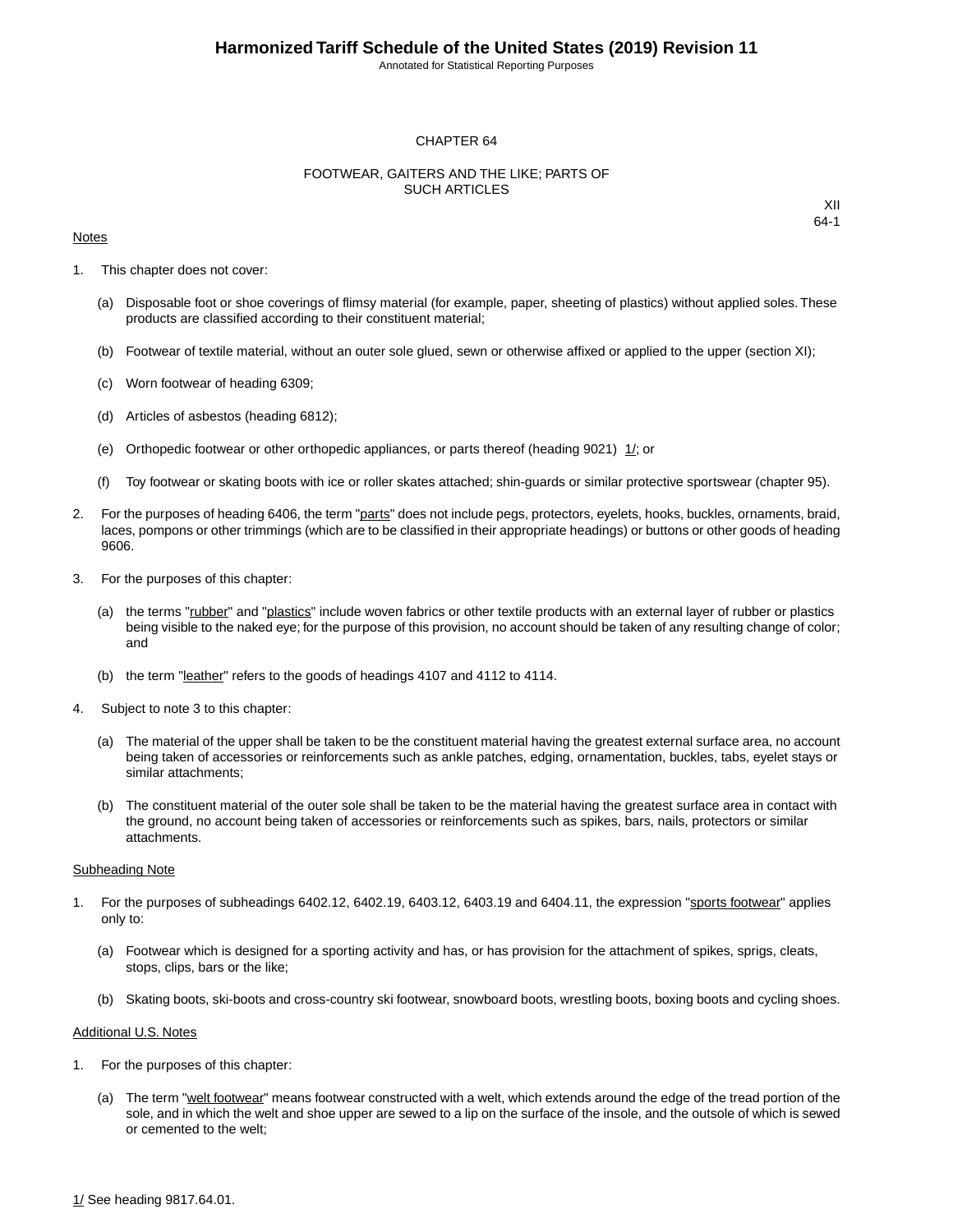Annotated for Statistical Reporting Purposes

Additional U.S. Notes (con.) XII 64-2

- (b) The term "footwear for men, youths and boys" covers footwear of American youths' size 11-1/2 and larger for males, and does not include footwear commonly worn by both sexes.
- 2. For the purposes of this chapter, the term "tennis shoes, basketball shoes, gym shoes, training shoes and the like" covers athletic footwear other than sports footwear (as defined in subheading note 1 above), whether or not principally used for such athletic games or purposes.
- 3. For the purposes of heading 6401 "waterproof footwear" means footwear specified in the heading, designed to protect against penetration by water or other liquids, whether or not such footwear is primarily designed for such purposes.
- 4. Provisions of subheading 6406.10 for "formed uppers" cover uppers, with closed bottoms, which have been shaped by lasting, molding or otherwise but not by simply closing at the bottom.
- 5. For the purposes of determining the constituent material of the outer sole pursuant to note 4(b) of this chapter, no account shall be taken of textile materials which do not possess the characteristics usually required for normal use of an outer sole, including durability and strength.
- 6. For the purposes of subheadings 6402.91.42 and 6402.99.32, the term "protective active footwear" means footwear (other than footwear described in subheading note 1) that is designed for outdoor activities, such as hiking shoes, trekking shoes, running shoes, and trail running shoes, the foregoing valued at over \$24/pair and which provides protection against water that is imparted by the use of a coated or laminated textile fabric.

#### **Statistical Notes**

- 1. For the purposes of this chapter:
	- (a) The expression "work footwear" encompasses, in addition to footwear having a metal toe-cap, specialized footwear for men or for women that:
		- has outer soles of rubber or plastics, and
		- is of a kind designed for use by persons employed in occupations, such as those related to the agricultural, construction, industrial, public safety and transportation sectors, that are not conducive to the use of casual, dress, or similar lightweight footwear, and
		- has special features to protect against hazards in the workplace (e.g., resistance to chemicals, compression, grease, oil, penetration, slippage, or static-buildup).

Work footwear does not cover:

- sports footwear, tennis shoes, basketball shoes, gym shoes, training shoes and the like;
- footwear designed to be worn over other footwear;
- footwear with open toes or open heels; or
- footwear, except footwear of heading 6401, of the slip-on type or other footwear that is held to the foot without the use of laces or a combination of laces and hooks or other fasteners.
- (b) The term "footwear for men" covers footwear of American men's size 6 and larger for males, and does not include footwear commonly worn by both sexes;
- (c) The term "footwear for women" covers footwear of American women's size 4 and larger, whether for females or of types commonly worn by both sexes;
- (d) The term "house slippers" covers:
	- (i) Footwear with outer soles not over 3.5 mm in thickness, consisting of cellular rubber, non-grain leather, or textile material; or
	- (ii) Footwear with outer soles not over 2 mm in thickness consisting of poly(vinyl chloride), whether or not backed; or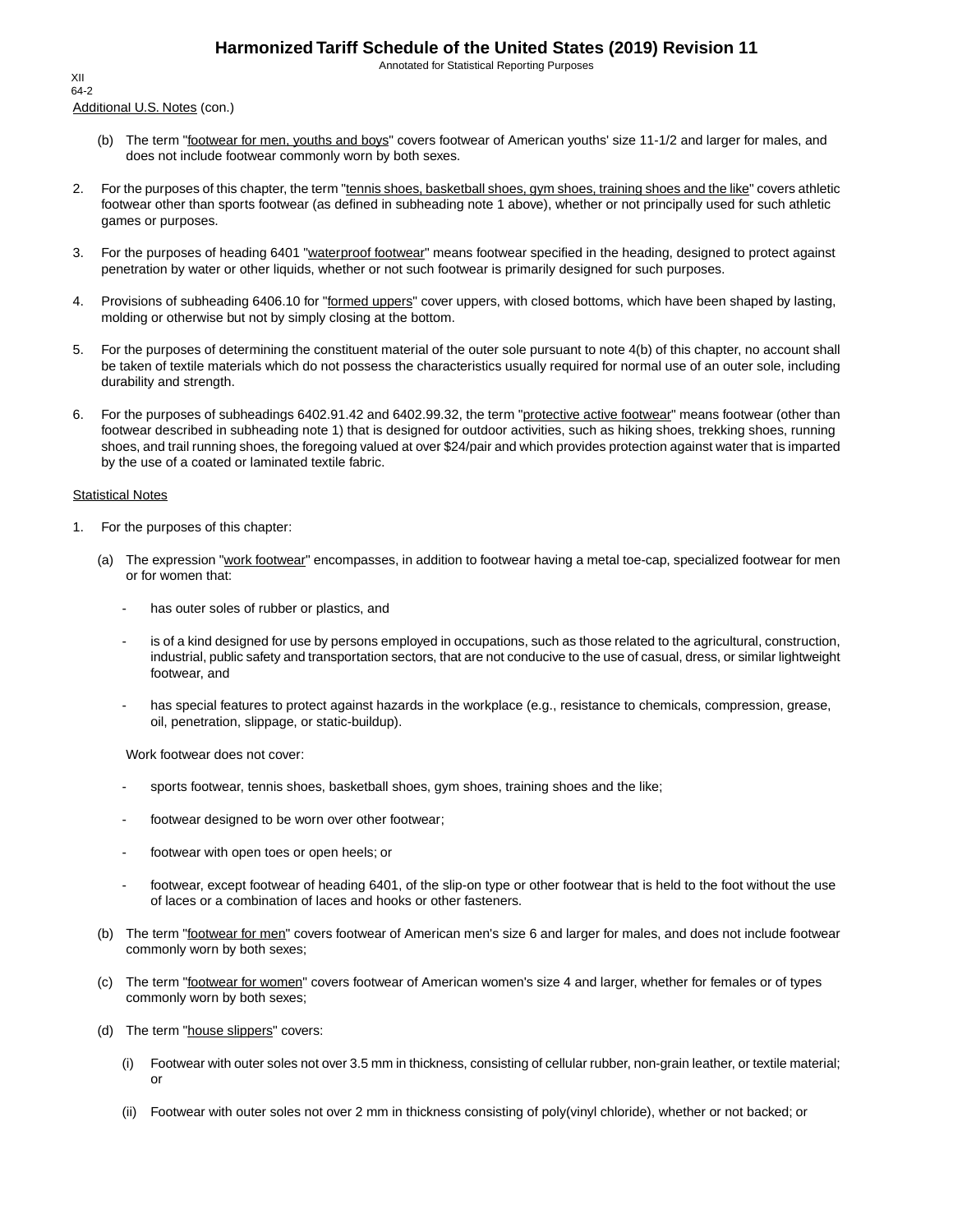Annotated for Statistical Reporting Purposes

Additional U.S. Notes (con.)

- (iii) Footwear which when measured at the ball of the foot has sole components (including any inner and mid-soles) with a combined thickness not over 8 mm as measured from the outer surface of the uppermost sole component to the bottom surface of the outer sole and which when measured in the same manner at the area of the heel has a thickness equal to or less than that at the ball of the foot.
- 2. For the purposes of statistical reporting numbers 6402.91.4063, 6402.99.3173, 6405.20.3070, 6405.20.9070 and 6405.90.9030, the term "footwear for infants" cover American infant sizes up to and including size 3.
- 2. For the purposes of statistical reporting numbers 6402.91.4063, 6402.99.3173, 6405.20.3070, 6405.20.9070 and 6405.90.9030, the term "footwear for infants" cover American infant sizes up to and including size 3.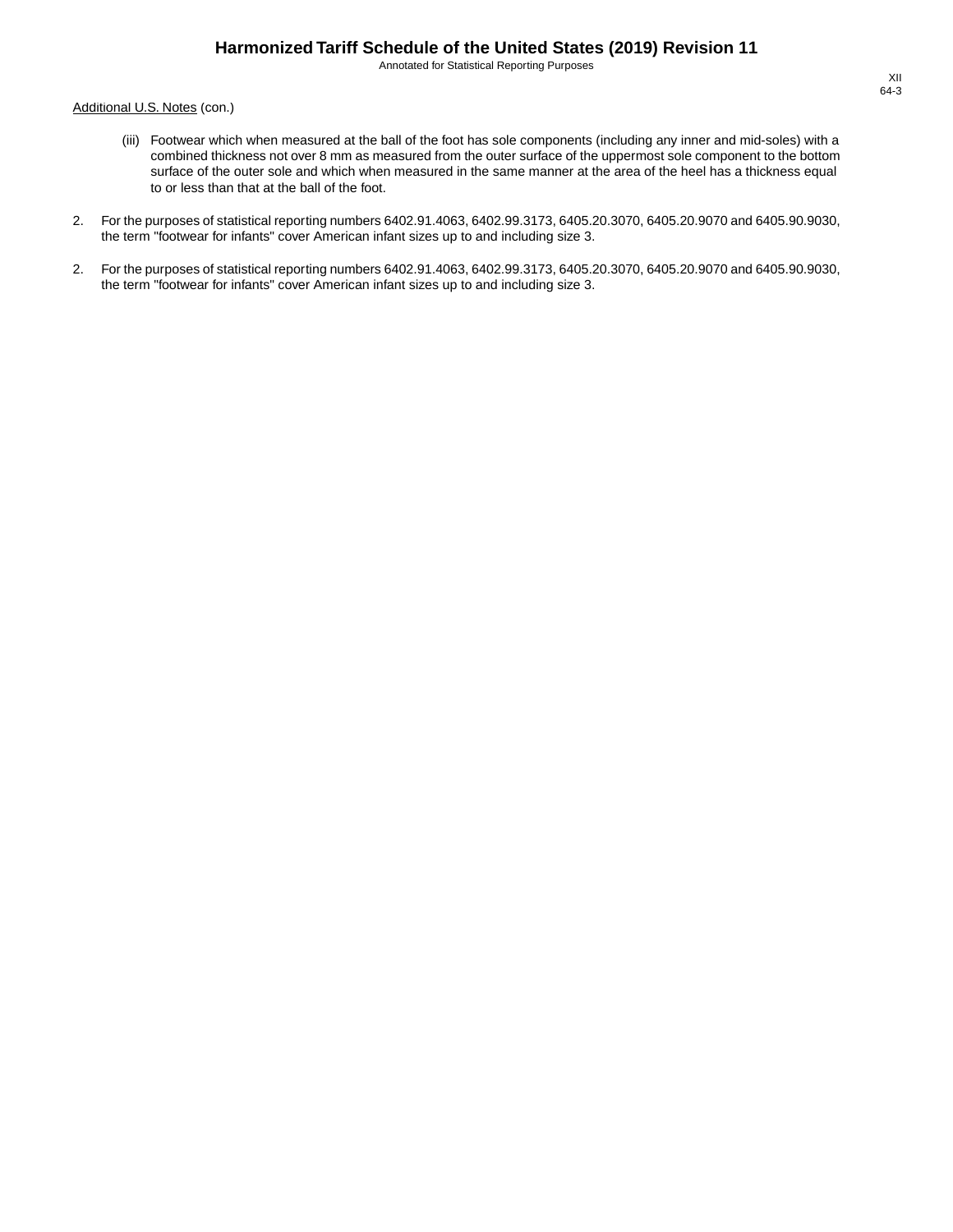Annotated for Statistical Reporting Purposes

| Heading/                 | Stat. |                                                                                                                                                                                                                                                                                                        | Unit     |         | Rates of Duty                                                                                                    |                |
|--------------------------|-------|--------------------------------------------------------------------------------------------------------------------------------------------------------------------------------------------------------------------------------------------------------------------------------------------------------|----------|---------|------------------------------------------------------------------------------------------------------------------|----------------|
| Subheading               | Suf-  | Article Description                                                                                                                                                                                                                                                                                    | of       |         | $\mathbf{1}$                                                                                                     | $\overline{2}$ |
| 6401                     | fix   | Waterproof footwear with outer soles and uppers of rubber or<br>plastics, the uppers of which are neither fixed to the sole nor<br>assembled by stitching, riveting, nailing, screwing, plugging<br>or similar processes:                                                                              | Quantity | General | Special                                                                                                          |                |
| 6401.10.00 00            |       | Footwear incorporating a protective metal toe-cap prs 37.5%<br>Other footwear:                                                                                                                                                                                                                         |          |         | Free (AU, BH, CA,<br>CL, D, IL, JO, MA,<br>MX, OM, P, PE, R,<br>SG)<br>$0.9%$ (PA)<br>7.5% (CO)<br>37.5% (KR)(s) | 75%            |
| 6401.92<br>6401.92.30 00 |       | Covering the ankle but not covering the knee:                                                                                                                                                                                                                                                          |          |         |                                                                                                                  | 35%            |
| 6401.92.60 00            |       | Other:<br>Having soles and uppers of which over 90<br>percent of the external surface area (including<br>any accessories or reinforcements such as<br>those mentioned in note 4(a) to this chapter)<br>is poly(vinyl chloride), whether or not supported<br>or lined with poly(vinyl chloride) but not |          |         |                                                                                                                  |                |
|                          |       |                                                                                                                                                                                                                                                                                                        |          |         | Free (AU, BH, CA,<br>CL, CO, D, E, IL,<br>JO, KR, MA, MX,<br>OM, P, PA, PE, R,<br>SG)                            | 25%            |
| 6401.92.90               |       |                                                                                                                                                                                                                                                                                                        |          | 37.5%   | Free (AU, BH, CA,<br>CL, D, IL, JO, MA,<br>MX, OM, P, PE, R,<br>SG)<br>$0.9%$ (PA)<br>7.5% (CO)<br>37.5% (KR)(s) | 75%            |
|                          | 30    |                                                                                                                                                                                                                                                                                                        |          |         |                                                                                                                  |                |
|                          | 60    |                                                                                                                                                                                                                                                                                                        |          |         |                                                                                                                  |                |
|                          |       |                                                                                                                                                                                                                                                                                                        |          |         |                                                                                                                  |                |
|                          |       |                                                                                                                                                                                                                                                                                                        |          |         |                                                                                                                  |                |
|                          |       |                                                                                                                                                                                                                                                                                                        |          |         |                                                                                                                  |                |
|                          |       |                                                                                                                                                                                                                                                                                                        |          |         |                                                                                                                  |                |
|                          |       |                                                                                                                                                                                                                                                                                                        |          |         |                                                                                                                  |                |
|                          |       |                                                                                                                                                                                                                                                                                                        |          |         |                                                                                                                  |                |
|                          |       |                                                                                                                                                                                                                                                                                                        |          |         |                                                                                                                  |                |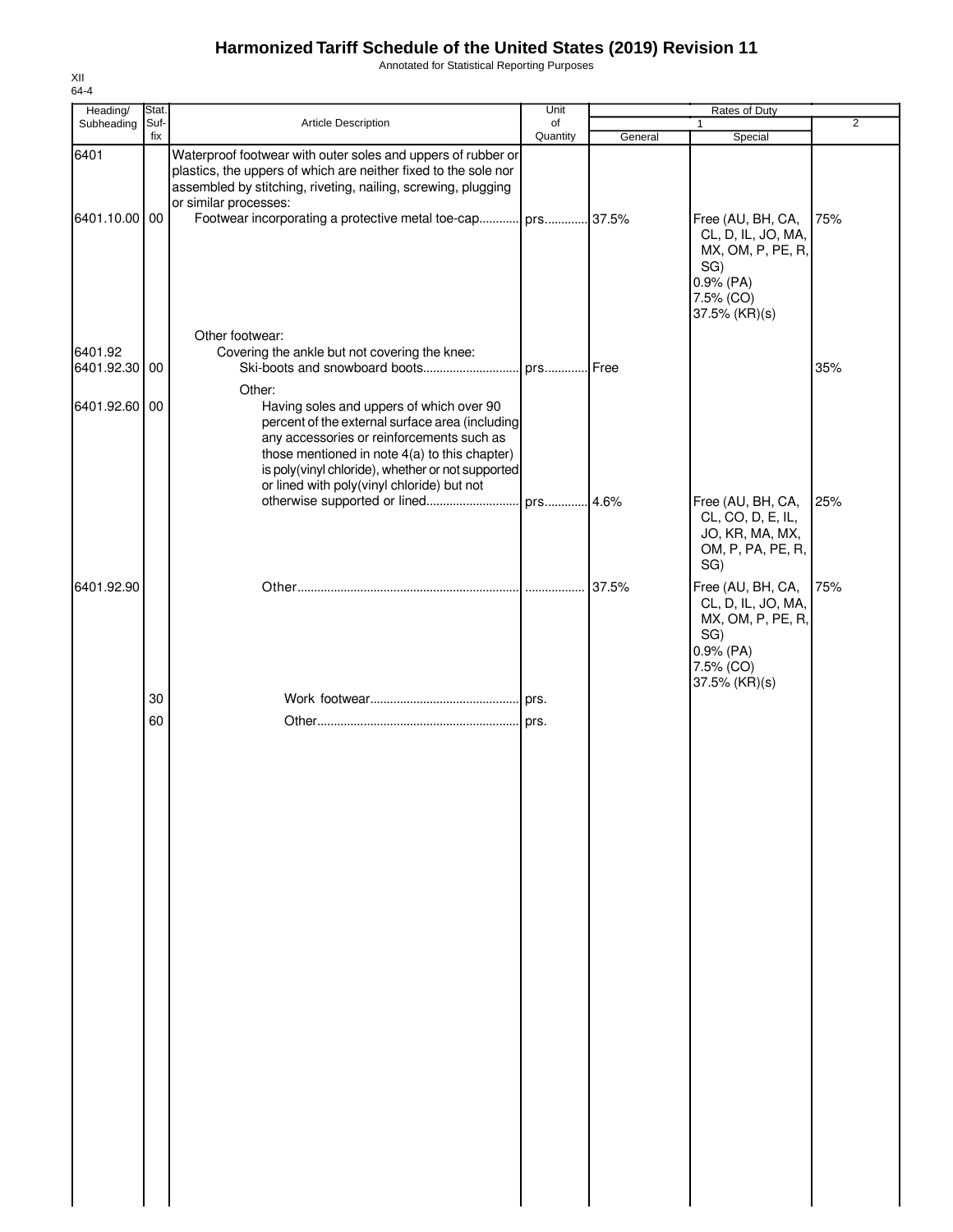Annotated for Statistical Reporting Purposes

| Heading/               | Stat.       |                                                                                                                                                                                                                                                                                                                   | Unit           |         | Rates of Duty                                                                                                  |                |
|------------------------|-------------|-------------------------------------------------------------------------------------------------------------------------------------------------------------------------------------------------------------------------------------------------------------------------------------------------------------------|----------------|---------|----------------------------------------------------------------------------------------------------------------|----------------|
| Subheading             | Suf-<br>fix | <b>Article Description</b>                                                                                                                                                                                                                                                                                        | of<br>Quantity | General | 1<br>Special                                                                                                   | $\overline{2}$ |
| 6401 (con.)<br>6401.99 |             | Waterproof footwear with outer soles and uppers of rubber or<br>plastics, the uppers of which are neither fixed to the sole nor<br>assembled by stitching, riveting, nailing, screwing, plugging<br>or similar processes: (con.)<br>Other footwear: (con.)<br>Other:                                              |                |         |                                                                                                                |                |
| 6401.99.10 00          |             |                                                                                                                                                                                                                                                                                                                   |                | .37.5%  | Free (AU, BH, CA,<br>CL, D, IL, JO, MA,<br>MX, OM, P, PE, R,<br>SG)<br>0.9% (PA)<br>7.5% (CO)<br>37.5% (KR)(s) | 75%            |
|                        |             | Other:<br>Designed to be worn over, or in lieu of, other<br>footwear as a protection against water, oil,<br>grease or chemicals or cold or inclement<br>weather:                                                                                                                                                  |                |         |                                                                                                                |                |
| 6401.99.30 00          |             | Designed for use without closures prs 25%                                                                                                                                                                                                                                                                         |                |         | Free (AU, BH, CA,<br>CL, D, IL, JO, MA,<br>MX, OM, P, PE, R,<br>SG)<br>$0.6%$ (PA)<br>5% (CO)<br>25% (KR)(s)   | 50%            |
| 6401.99.60 00          |             |                                                                                                                                                                                                                                                                                                                   | prs 37.5%      |         | Free (AU, BH, CA,<br>CL, D, IL, JO, MA,<br>MX, OM, P, PE, R,<br>SG)<br>0.9% (PA)<br>7.5% (CO)<br>37.5% (KR)(s) | 75%            |
| 6401.99.80 00          |             | Other:<br>Having uppers of which over 90 percent<br>of the external surface area (including any<br>accessories or reinforcements such as<br>those mentioned in note $4(a)$ to this<br>chapter) is rubber or plastics (except<br>footwear having foxing or a foxing-like<br>band applied or molded at the sole and |                |         |                                                                                                                |                |
| 6401.99.90 00          |             |                                                                                                                                                                                                                                                                                                                   |                |         | Free (AU, BH, CA,<br>CL, D, IL, JO, MA,<br>MX, OM, P, PE, R,<br>SG)<br>0.9% (PA)<br>7.5% (CO)<br>37.5% (KR)(s) | 35%<br>66%     |
|                        |             |                                                                                                                                                                                                                                                                                                                   |                |         |                                                                                                                |                |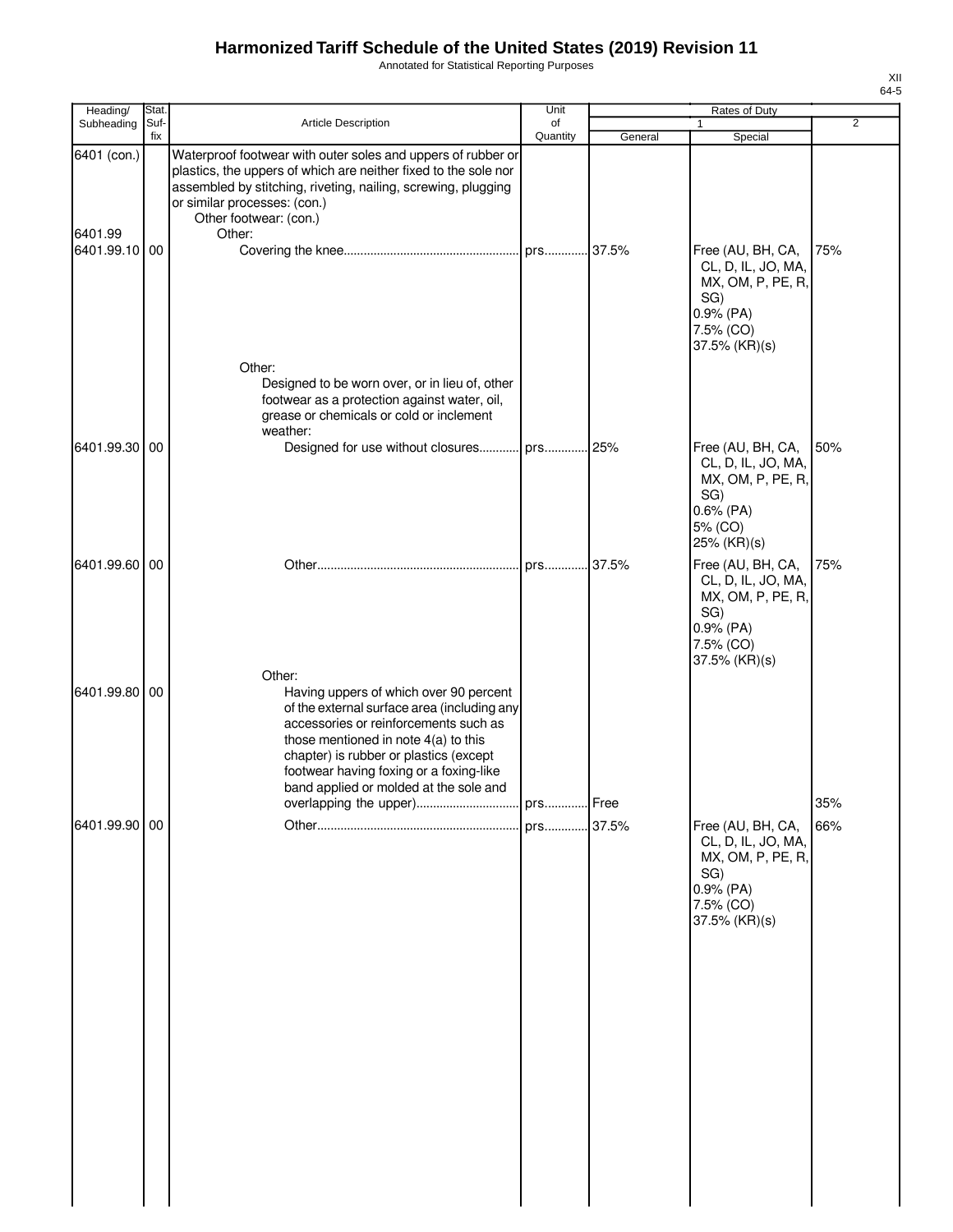Annotated for Statistical Reporting Purposes

| Heading/      | Stat.       |                                                                                                           | Unit           |                     | Rates of Duty                        |                |
|---------------|-------------|-----------------------------------------------------------------------------------------------------------|----------------|---------------------|--------------------------------------|----------------|
| Subheading    | Suf-<br>fix | <b>Article Description</b>                                                                                | of<br>Quantity | General             | Special                              | $\overline{2}$ |
| 6402          |             | Other footwear with outer soles and uppers of rubber or                                                   |                |                     |                                      |                |
|               |             | plastics:                                                                                                 |                |                     |                                      |                |
| 6402.12.00 00 |             | Sports footwear:<br>Ski-boots, cross-country ski footwear and snowboard                                   |                |                     |                                      |                |
|               |             |                                                                                                           | . prs Free     |                     |                                      | 35%            |
| 6402.19       |             | Other:                                                                                                    |                |                     |                                      |                |
|               |             | Having uppers of which over 90 percent of the                                                             |                |                     |                                      |                |
|               |             | external surface area (including any accessories                                                          |                |                     |                                      |                |
|               |             | or reinforcements such as those mentioned in note<br>4(a) to this chapter) is rubber or plastics (except  |                |                     |                                      |                |
|               |             | footwear having foxing or a foxing-like band                                                              |                |                     |                                      |                |
|               |             | applied or molded at the sole and overlapping the                                                         |                |                     |                                      |                |
|               |             | upper and except footwear designed to be worn                                                             |                |                     |                                      |                |
|               |             | over, or in lieu of, other footwear as a protection<br>against water, oil, grease or chemicals or cold or |                |                     |                                      |                |
|               |             | inclement weather):                                                                                       |                |                     |                                      |                |
| 6402.19.05    |             |                                                                                                           |                | 6%                  | Free (AU, BH, CA,                    | 35%            |
|               |             |                                                                                                           |                |                     | CL, CO, D, E, IL,                    |                |
|               |             |                                                                                                           |                |                     | JO, KR, MA, MX,<br>OM, P, PA, PE, R, |                |
|               |             |                                                                                                           |                |                     | SG)                                  |                |
|               | 30          |                                                                                                           |                |                     |                                      |                |
|               | 60          |                                                                                                           |                |                     |                                      |                |
|               | 90          |                                                                                                           |                |                     |                                      |                |
| 6402.19.15    |             |                                                                                                           |                | 5.1%                | Free (AU, BH, CA,                    | 35%            |
|               |             |                                                                                                           |                |                     | CL, CO, D, E, IL,                    |                |
|               |             |                                                                                                           |                |                     | JO, KR, MA, MX,<br>OM, P, PA, PE, R, |                |
|               |             |                                                                                                           |                |                     | SG)                                  |                |
|               | 20          |                                                                                                           |                |                     |                                      |                |
|               | 41          |                                                                                                           |                |                     |                                      |                |
|               | 61          |                                                                                                           |                |                     |                                      |                |
|               |             | Other:                                                                                                    |                |                     |                                      |                |
| 6402.19.30    | 31          |                                                                                                           |                | <b>IFree</b>        |                                      | 84%            |
|               |             |                                                                                                           |                |                     |                                      |                |
| 6402.19.50    | 61          |                                                                                                           |                | 76¢/pr. + 32%       | Free (AU, BH, CA,                    | $$1.58/pr. +$  |
|               |             |                                                                                                           |                |                     | CL, CO, D, E, IL,                    | 66%            |
|               |             |                                                                                                           |                |                     | JO, KR, MA, MX,                      |                |
|               |             |                                                                                                           |                |                     | OM, P, PA, PE, R,                    |                |
|               | 31          |                                                                                                           |                |                     | SG)                                  |                |
|               |             |                                                                                                           |                |                     |                                      |                |
| 6402.19.70    | 61          | Valued over \$6.50 but not over \$12/pair                                                                 |                | 76¢/pr. + 17%       | Free (AU, BH, CA,                    | $$1.58/pr. +$  |
|               |             |                                                                                                           |                |                     | CL, CO, D, E, IL,                    | 35%            |
|               |             |                                                                                                           |                |                     | JO, KR, MA, MX,                      |                |
|               |             |                                                                                                           |                |                     | OM, P, PA, PE, R,<br>SG)             |                |
|               | 31          |                                                                                                           |                |                     |                                      |                |
|               | 61          |                                                                                                           |                |                     |                                      |                |
| 6402.19.90    |             |                                                                                                           |                | $9\%$ <sup>1/</sup> | Free (AU, BH, CA,                    | 35%            |
|               |             |                                                                                                           |                |                     | CL, CO, D, E, IL,                    |                |
|               |             |                                                                                                           |                |                     | JO, KR, MA, MX,                      |                |
|               |             |                                                                                                           |                |                     | OM, P, PA, PE, R,<br>SG)             |                |
|               | 31          |                                                                                                           |                |                     |                                      |                |
|               | 61          |                                                                                                           | prs.           |                     |                                      |                |
| 6402.20.00    | 00          | Footwear with upper straps or thongs assembled to the                                                     |                |                     |                                      |                |
|               |             |                                                                                                           | prs            | l Free              |                                      | 35%            |
|               |             |                                                                                                           |                |                     |                                      |                |
|               |             |                                                                                                           |                |                     |                                      |                |
|               |             |                                                                                                           |                |                     |                                      |                |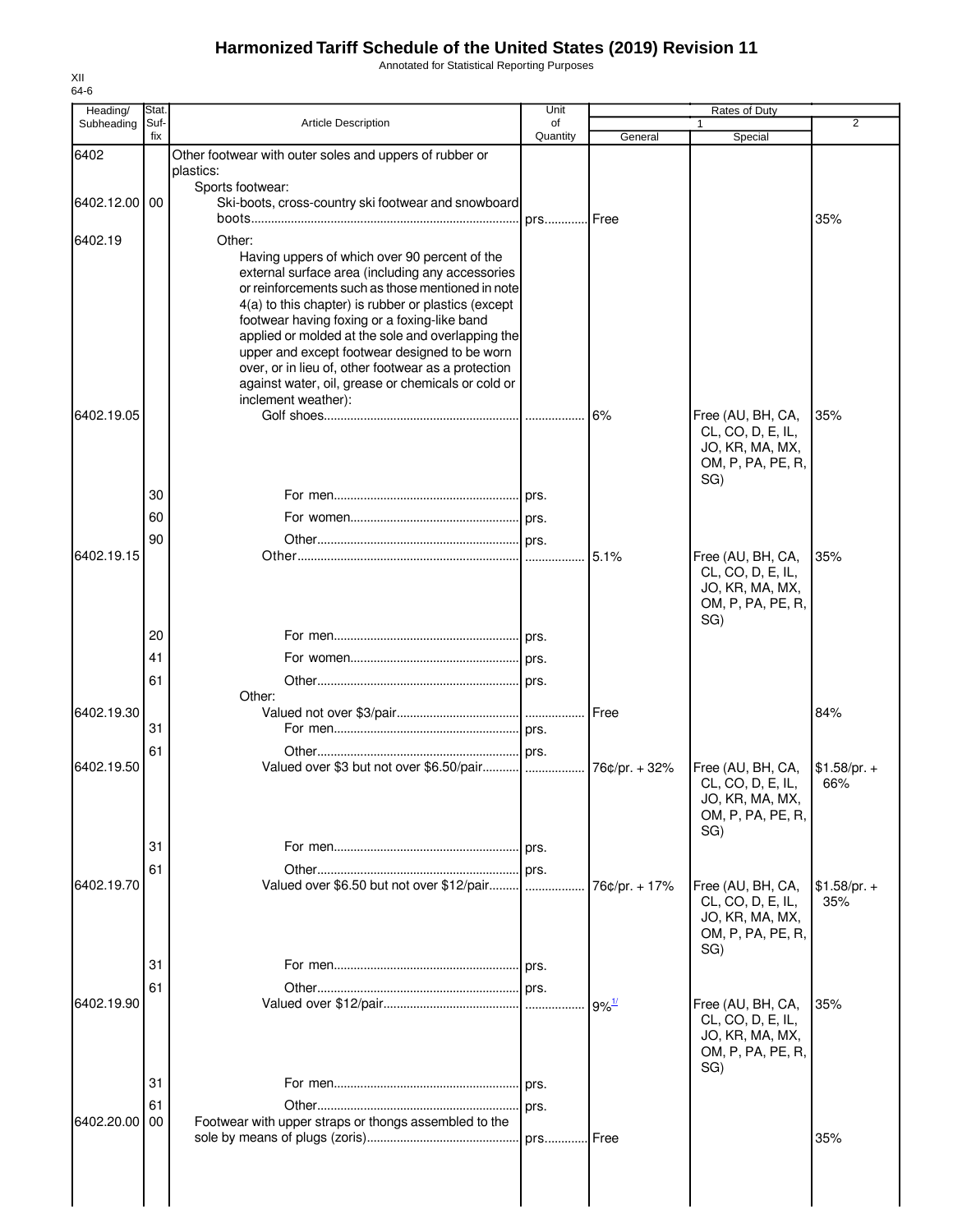Annotated for Statistical Reporting Purposes

| Heading/                                | Stat. |                                                                                                                                                                                                                                                                                                                                                                                                        | Unit     |         | Rates of Duty                                                                         |                |
|-----------------------------------------|-------|--------------------------------------------------------------------------------------------------------------------------------------------------------------------------------------------------------------------------------------------------------------------------------------------------------------------------------------------------------------------------------------------------------|----------|---------|---------------------------------------------------------------------------------------|----------------|
| Subheading                              | Suf-  | Article Description                                                                                                                                                                                                                                                                                                                                                                                    | of       |         | $\mathbf{1}$                                                                          | $\overline{2}$ |
| 6402 (con.)<br>6402.91<br>6402.91.05 00 | fix   | Other footwear with outer soles and uppers of rubber or<br>plastics: (con.)<br>Other footwear:<br>Covering the ankle:<br>Incorporating a protective metal toe-cap:<br>Having uppers of which over 90 percent of the<br>external surface area (including any<br>accessories or reinforcements such as those<br>mentioned in note 4(a) to this chapter) is<br>rubber or plastics (except footwear having | Quantity | General | Special                                                                               |                |
|                                         |       | foxing or a foxing-like band applied or molded<br>at the sole and overlapping the upper and<br>except footwear designed to be worn over, or<br>in lieu of, other footwear as a protection against<br>water, oil, grease or chemicals or cold or                                                                                                                                                        |          |         | Free (AU, BH, CA,<br>CL, CO, D, E, IL,<br>JO, KR, MA, MX,<br>OM, P, PA, PE, R,<br>SG) | 35%            |
|                                         |       |                                                                                                                                                                                                                                                                                                                                                                                                        |          |         |                                                                                       |                |
|                                         |       |                                                                                                                                                                                                                                                                                                                                                                                                        |          |         |                                                                                       |                |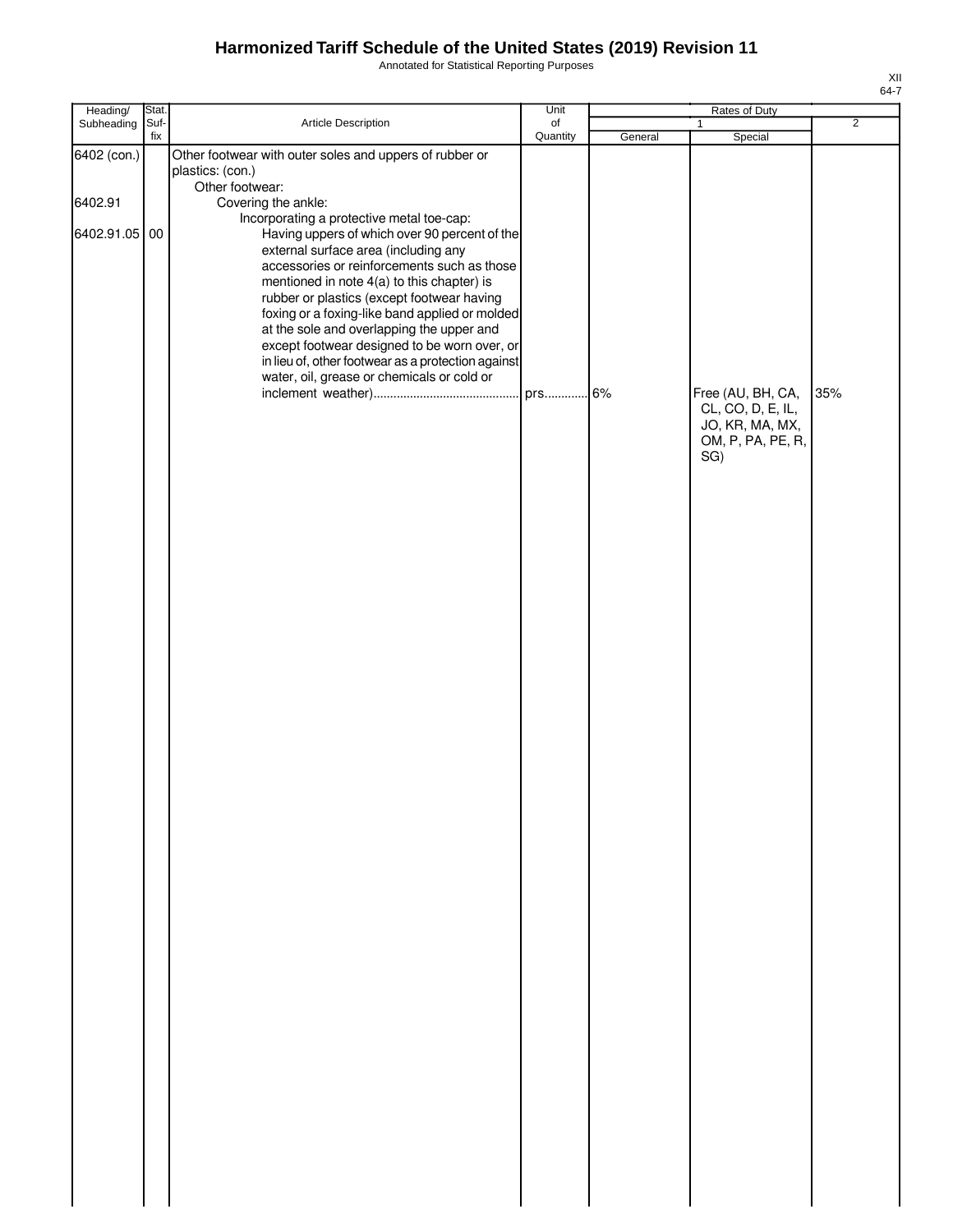Annotated for Statistical Reporting Purposes

| Heading/      | Stat.       |                                                                                     | Unit           |                     | Rates of Duty                               |                      |
|---------------|-------------|-------------------------------------------------------------------------------------|----------------|---------------------|---------------------------------------------|----------------------|
| Subheading    | Suf-<br>fix | Article Description                                                                 | of<br>Quantity |                     | 1                                           | $\overline{2}$       |
| 6402 (con.)   |             | Other footwear with outer soles and uppers of rubber or                             |                | General             | Special                                     |                      |
|               |             | plastics: (con.)<br>Other footwear: (con.)                                          |                |                     |                                             |                      |
| 6402.91       |             | Covering the ankle: (con.)                                                          |                |                     |                                             |                      |
| (con.)        |             | Incorporating a protective metal toe-cap: (con.)                                    |                |                     |                                             |                      |
|               |             | Other:                                                                              |                |                     |                                             |                      |
| 6402.91.10 00 |             | Footwear designed to be worn over, or in<br>lieu of, other footwear as a protection |                |                     |                                             |                      |
|               |             | against water, oil, grease or chemicals or                                          |                |                     |                                             |                      |
|               |             | cold or inclement weather                                                           | prs 37.5%      |                     | Free (AU, BH, CA,                           | 66%                  |
|               |             |                                                                                     |                |                     | CL, D, IL, JO, MA,                          |                      |
|               |             |                                                                                     |                |                     | MX, OM, P, PE, R,<br>SG)                    |                      |
|               |             |                                                                                     |                |                     | $0.9%$ (PA)                                 |                      |
|               |             |                                                                                     |                |                     | 7.5% (CO)                                   |                      |
|               |             |                                                                                     |                |                     | 37.5% (KR)(s)                               |                      |
|               |             | Other:                                                                              |                |                     |                                             |                      |
| 6402.91.16 00 |             |                                                                                     |                |                     | Free (AU, BH, CA,<br>CL, CO, D, IL, JO,     | 84%                  |
|               |             |                                                                                     |                |                     | KR, MA, MX, OM,                             |                      |
|               |             |                                                                                     |                |                     | P, PA, PE, R, SG)                           |                      |
| 6402.91.20 00 |             | Valued over \$3 but not over                                                        |                |                     |                                             |                      |
|               |             |                                                                                     |                | prs 90¢/pr. + 37.5% | Free (AU, BH, CA,<br>CL, D, IL, JO, MA,     | $$1.58/pr. +$<br>66% |
|               |             |                                                                                     |                |                     | MX, OM, P, PE, R,                           |                      |
|               |             |                                                                                     |                |                     | SG)                                         |                      |
|               |             |                                                                                     |                |                     | $2.2¢/pr + 0.9% (PA)$<br>18¢/pr + 7.5% (CO) |                      |
|               |             |                                                                                     |                |                     | 90 ¢/pr. + 37.5%                            |                      |
|               |             |                                                                                     |                |                     | (KR)(s)                                     |                      |
| 6402.91.26 00 |             | Valued over \$6.50 but not over                                                     |                |                     |                                             |                      |
|               |             |                                                                                     |                | prs 90¢/pr. + 20%   | Free (AU, BH, CA,<br>CL, D, IL, JO, MA,     | $$1.58/pr. +$<br>35% |
|               |             |                                                                                     |                |                     | MX, OM, P, PE, R,                           |                      |
|               |             |                                                                                     |                |                     | SG)                                         |                      |
|               |             |                                                                                     |                |                     | $2.2¢/pr + 0.4% (PA)$<br>$18¢/pr + 4% (CO)$ |                      |
|               |             |                                                                                     |                |                     | 90 ¢/pr. + 20%                              |                      |
|               |             |                                                                                     |                |                     | (KR)(s)                                     |                      |
| 6402.91.30 00 |             |                                                                                     |                |                     | Free (AU, BH, CA,                           | 35%                  |
|               |             |                                                                                     |                |                     | CL, CO, D, IL, JO,<br>KR, MA, MX, OM,       |                      |
|               |             |                                                                                     |                |                     | P, PA, PE, R, SG)                           |                      |
|               |             |                                                                                     |                |                     |                                             |                      |
|               |             |                                                                                     |                |                     |                                             |                      |
|               |             |                                                                                     |                |                     |                                             |                      |
|               |             |                                                                                     |                |                     |                                             |                      |
|               |             |                                                                                     |                |                     |                                             |                      |
|               |             |                                                                                     |                |                     |                                             |                      |
|               |             |                                                                                     |                |                     |                                             |                      |
|               |             |                                                                                     |                |                     |                                             |                      |
|               |             |                                                                                     |                |                     |                                             |                      |
|               |             |                                                                                     |                |                     |                                             |                      |
|               |             |                                                                                     |                |                     |                                             |                      |
|               |             |                                                                                     |                |                     |                                             |                      |
|               |             |                                                                                     |                |                     |                                             |                      |
|               |             |                                                                                     |                |                     |                                             |                      |
|               |             |                                                                                     |                |                     |                                             |                      |
|               |             |                                                                                     |                |                     |                                             |                      |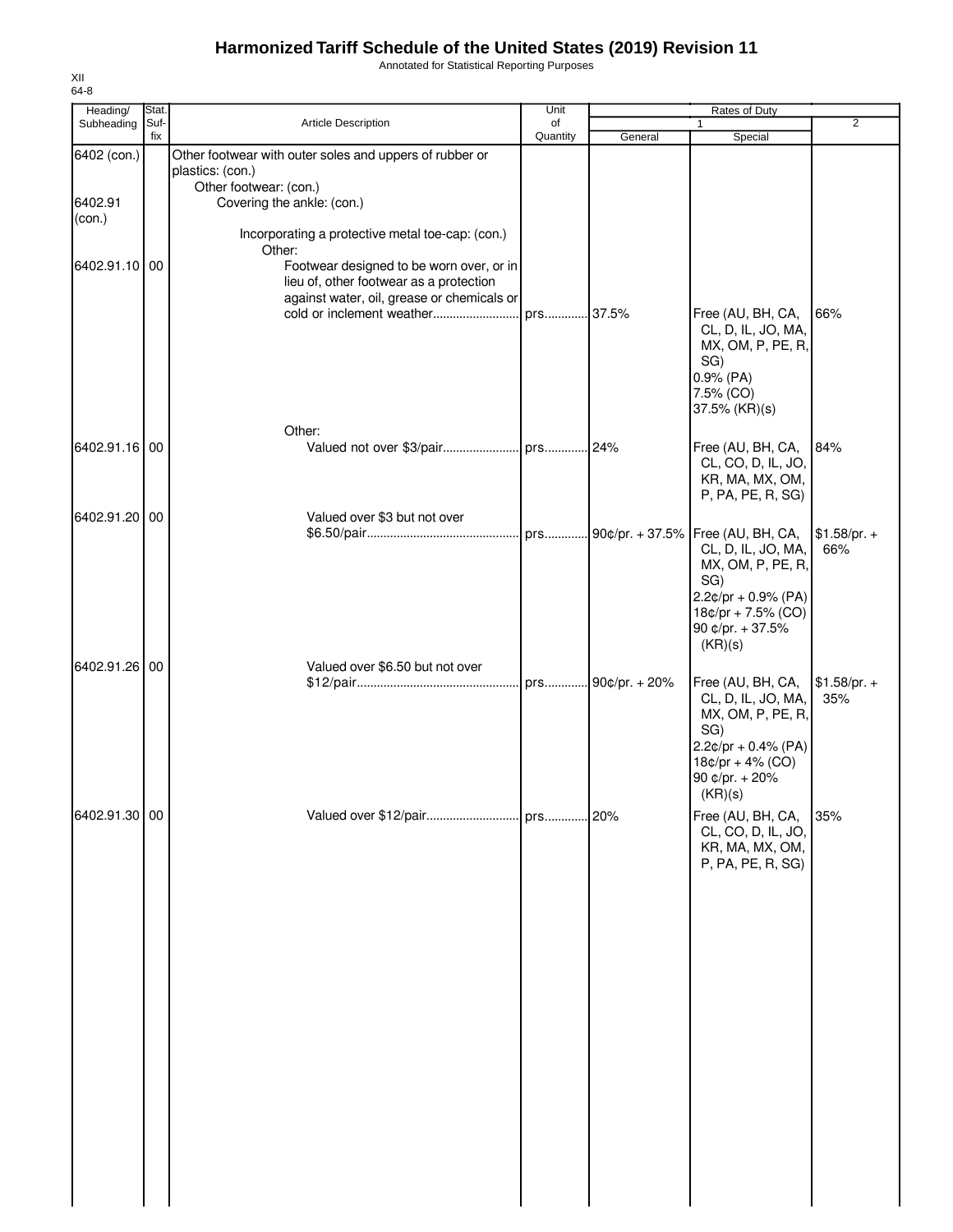Annotated for Statistical Reporting Purposes

| Heading/          | Stat.                            |                                                                                                                                                                                                                                                                                                                                                                                                                                                                                                                                                                                                                                                                                                                                                                                         | Unit           |                      | Rates of Duty                                                                  |                |
|-------------------|----------------------------------|-----------------------------------------------------------------------------------------------------------------------------------------------------------------------------------------------------------------------------------------------------------------------------------------------------------------------------------------------------------------------------------------------------------------------------------------------------------------------------------------------------------------------------------------------------------------------------------------------------------------------------------------------------------------------------------------------------------------------------------------------------------------------------------------|----------------|----------------------|--------------------------------------------------------------------------------|----------------|
| Subheading        | Suf-<br>fix                      | <b>Article Description</b>                                                                                                                                                                                                                                                                                                                                                                                                                                                                                                                                                                                                                                                                                                                                                              | of<br>Quantity | General              | Special                                                                        | $\overline{2}$ |
| 6402 (con.)       |                                  | Other footwear with outer soles and uppers of rubber or<br>plastics: (con.)                                                                                                                                                                                                                                                                                                                                                                                                                                                                                                                                                                                                                                                                                                             |                |                      |                                                                                |                |
| 6402.91<br>(con.) |                                  | Other footwear: (con.)<br>Covering the ankle: (con.)                                                                                                                                                                                                                                                                                                                                                                                                                                                                                                                                                                                                                                                                                                                                    |                |                      |                                                                                |                |
| 6402.91.40        |                                  | Other:<br>Having uppers of which over 90 percent of the<br>external surface area (including any<br>accessories or reinforcements such as those<br>mentioned in note 4(a) to this chapter) is<br>rubber or plastics except (1) footwear having<br>a foxing or a foxing-like band applied or<br>molded at the sole and overlapping the upper<br>and (2) except footwear (other than footwear<br>having uppers which from a point 3 cm above<br>the top of the outer sole are entirely of non-<br>molded construction formed by sewing the<br>parts together and having exposed on the outer<br>surface a substantial portion of functional<br>stitching) designed to be worn over, or in lieu<br>of, other footwear as a protection against<br>water, oil, grease or chemicals or cold or |                | $6\%^2$              | Free (AU, BH, CA,<br>CL, CO, D, E, IL,<br>JO, KR, MA, MX,<br>OM, P, PA, PE, R, | 35%            |
| 6402.91.42        | 05<br>10<br>40<br>50<br>63<br>67 | For men:<br>For women:<br>For infants, as described in statistical note<br>Protective active footwear (except footwear<br>with waterproof molded bottoms, including<br>bottoms comprising an outer sole and all or<br>part of the upper and except footwear with<br>insulation that provides protection against cold<br>weather) whose height from the bottom of the<br>outer sole to the top of the upper does not                                                                                                                                                                                                                                                                                                                                                                     | prs.<br>. ors. | $20\%$ <sup>3/</sup> | SG)<br>Free (AU, BH, CA,<br>CL, D, IL, JO, MA,                                 | 35%            |
|                   | 30<br>60<br>90                   |                                                                                                                                                                                                                                                                                                                                                                                                                                                                                                                                                                                                                                                                                                                                                                                         |                |                      | MX, OM, P, PE, R,<br>SG)<br>$0.4\%$ (PA)<br>4% (CO)<br>$20\%$ (KR)(s)          |                |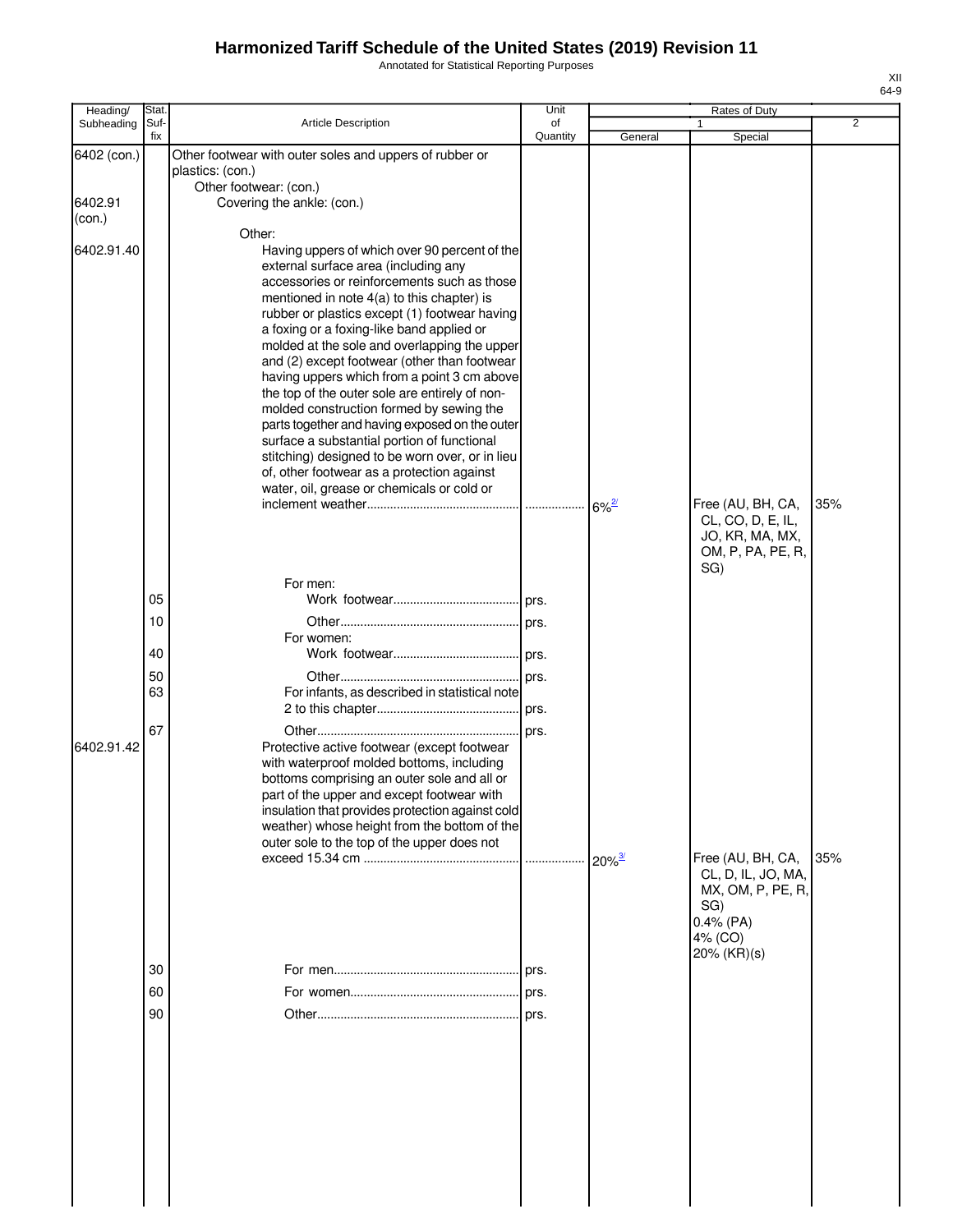Annotated for Statistical Reporting Purposes

| 64-10<br>Heading/ | Stat. |                                                                             | Unit     |                         | Rates of Duty                                                       |                |
|-------------------|-------|-----------------------------------------------------------------------------|----------|-------------------------|---------------------------------------------------------------------|----------------|
| Subheading        | Suf-  | Article Description                                                         | of       |                         |                                                                     | $\overline{2}$ |
|                   | fix   |                                                                             | Quantity | General                 | Special                                                             |                |
| 6402 (con.)       |       | Other footwear with outer soles and uppers of rubber or<br>plastics: (con.) |          |                         |                                                                     |                |
|                   |       | Other footwear: (con.)                                                      |          |                         |                                                                     |                |
| 6402.91           |       | Covering the ankle: (con.)                                                  |          |                         |                                                                     |                |
| (con.)            |       |                                                                             |          |                         |                                                                     |                |
|                   |       | Other: (con.)<br>Other:                                                     |          |                         |                                                                     |                |
| 6402.91.50        |       | Footwear designed to be worn over, or in                                    |          |                         |                                                                     |                |
|                   |       | lieu of, other footwear as a protection                                     |          |                         |                                                                     |                |
|                   |       | against water, oil, grease or chemicals or                                  |          |                         |                                                                     |                |
|                   |       |                                                                             |          | $37.5\%$ $\frac{47}{1}$ | Free (AU, BH, CA,<br>CL, D, IL, JO, MA,                             | 66%            |
|                   |       |                                                                             |          |                         | MX, OM, P, PE, R,                                                   |                |
|                   |       |                                                                             |          |                         | SG)                                                                 |                |
|                   |       |                                                                             |          |                         | 0.9% (PA)                                                           |                |
|                   |       |                                                                             |          |                         | 7.5% (CO)                                                           |                |
|                   |       | For men:                                                                    |          |                         | 37.5% (KR)(s)                                                       |                |
|                   | 10    |                                                                             |          |                         |                                                                     |                |
|                   | 20    |                                                                             |          |                         |                                                                     |                |
|                   |       | For women:                                                                  |          |                         |                                                                     |                |
|                   | 45    |                                                                             |          |                         |                                                                     |                |
|                   | 50    |                                                                             |          |                         |                                                                     |                |
|                   | 90    |                                                                             |          |                         |                                                                     |                |
|                   |       | Other:                                                                      |          |                         |                                                                     |                |
| 6402.91.60        |       |                                                                             |          | 48%                     | Free (AU, BH, CA,<br>CL, CO, D, E, IL,                              | 84%            |
|                   |       |                                                                             |          |                         | JO, KR, MA, MX,                                                     |                |
|                   |       |                                                                             |          |                         | OM, P, PA, PE, R,                                                   |                |
|                   |       |                                                                             |          |                         | SG)                                                                 |                |
|                   | 30    |                                                                             |          |                         |                                                                     |                |
|                   | 60    |                                                                             |          |                         |                                                                     |                |
|                   | 90    |                                                                             |          |                         |                                                                     |                |
| 6402.91.70        |       | Valued over \$3 but not over                                                |          |                         |                                                                     | $$1.58/pr. +$  |
|                   |       |                                                                             |          |                         | 90¢/pr. + 37.5% <sup>5</sup> Free (AU, BH, CA,<br>CL, CO, D, E, IL, | 66%            |
|                   |       |                                                                             |          |                         | JO, KR, MA, MX,                                                     |                |
|                   |       |                                                                             |          |                         | OM, P, PA, PE, R,                                                   |                |
|                   | 30    |                                                                             |          |                         | SG)                                                                 |                |
|                   |       |                                                                             | prs.     |                         |                                                                     |                |
|                   | 60    |                                                                             | prs.     |                         |                                                                     |                |
|                   | 90    |                                                                             | prs.     |                         |                                                                     |                |
|                   |       |                                                                             |          |                         |                                                                     |                |
|                   |       |                                                                             |          |                         |                                                                     |                |
|                   |       |                                                                             |          |                         |                                                                     |                |
|                   |       |                                                                             |          |                         |                                                                     |                |
|                   |       |                                                                             |          |                         |                                                                     |                |
|                   |       |                                                                             |          |                         |                                                                     |                |
|                   |       |                                                                             |          |                         |                                                                     |                |
|                   |       |                                                                             |          |                         |                                                                     |                |
|                   |       |                                                                             |          |                         |                                                                     |                |
|                   |       |                                                                             |          |                         |                                                                     |                |
|                   |       |                                                                             |          |                         |                                                                     |                |
|                   |       |                                                                             |          |                         |                                                                     |                |
|                   |       |                                                                             |          |                         |                                                                     |                |
|                   |       |                                                                             |          |                         |                                                                     |                |
|                   |       |                                                                             |          |                         |                                                                     |                |
|                   |       |                                                                             |          |                         |                                                                     |                |
|                   |       |                                                                             |          |                         |                                                                     |                |
|                   |       |                                                                             |          |                         |                                                                     |                |

XII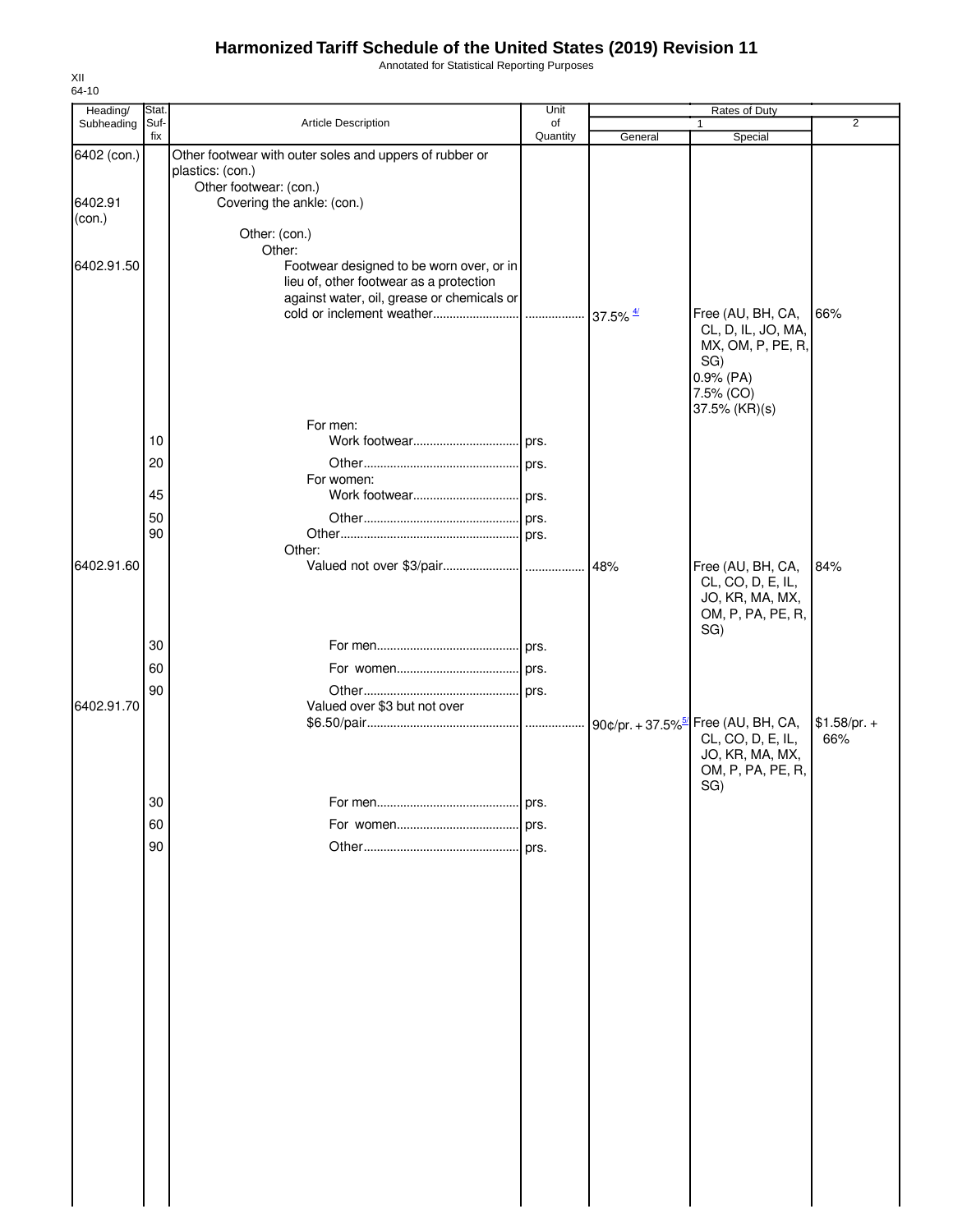Annotated for Statistical Reporting Purposes

| Heading/    | Stat.       |                                                         | Unit           |         | Rates of Duty            |                |
|-------------|-------------|---------------------------------------------------------|----------------|---------|--------------------------|----------------|
| Subheading  | Suf-<br>fix | Article Description                                     | of<br>Quantity | General | 1<br>Special             | $\overline{2}$ |
| 6402 (con.) |             | Other footwear with outer soles and uppers of rubber or |                |         |                          |                |
|             |             | plastics: (con.)                                        |                |         |                          |                |
| 6402.91     |             | Other footwear: (con.)<br>Covering the ankle: (con.)    |                |         |                          |                |
| (con.)      |             |                                                         |                |         |                          |                |
|             |             | Other: (con.)                                           |                |         |                          |                |
|             |             | Other: (con.)                                           |                |         |                          |                |
| 6402.91.80  |             | Other: (con.)<br>Valued over \$6.50 but not over        |                |         |                          |                |
|             |             |                                                         |                |         | Free (AU, BH, CA,        | $$1.58/pr. +$  |
|             |             |                                                         |                |         | CL, D, IL, JO, MA,       | 35%            |
|             |             |                                                         |                |         | MX, OM, P, PE, R,<br>SG) |                |
|             |             |                                                         |                |         | $2.2$ ¢/pr + 0.4% (PA)   |                |
|             |             |                                                         |                |         | $18¢/pr + 4% (CO)$       |                |
|             |             |                                                         |                |         | 90 ¢/pr. + 20%           |                |
|             | 05          | Tennis shoes, basketball shoes,                         |                |         | (KR)(s)                  |                |
|             |             | gym shoes, training shoes and the                       |                |         |                          |                |
|             |             |                                                         | prs.           |         |                          |                |
|             |             | Other:                                                  |                |         |                          |                |
|             |             | For men:                                                |                |         |                          |                |
|             | 10          |                                                         |                |         |                          |                |
|             | 21          |                                                         |                |         |                          |                |
|             | 45          | For women:                                              |                |         |                          |                |
|             | 51          |                                                         |                |         |                          |                |
|             | 91          |                                                         |                |         |                          |                |
| 6402.91.90  |             |                                                         |                |         | Free (AU, BH, CA,        | 35%            |
|             |             |                                                         |                |         | CL, D, IL, JO, MA,       |                |
|             |             |                                                         |                |         | MX, OM, P, PE, R,<br>SG) |                |
|             |             |                                                         |                |         | $0.4%$ (PA)              |                |
|             |             |                                                         |                |         | 4% (CO)                  |                |
|             | 05          | Tennis shoes, basketball shoes,                         |                |         | 20% (KR)(s)              |                |
|             |             | gym shoes, training shoes and the                       |                |         |                          |                |
|             |             |                                                         | prs.           |         |                          |                |
|             |             | Other:                                                  |                |         |                          |                |
|             |             | For men:                                                |                |         |                          |                |
|             | 10          | Work footwear prs.                                      |                |         |                          |                |
|             | 35          | For women:                                              |                |         |                          |                |
|             | 45          |                                                         |                |         |                          |                |
|             | 65          | Other                                                   | prs.           |         |                          |                |
|             | 95          |                                                         |                |         |                          |                |
|             |             |                                                         |                |         |                          |                |
|             |             |                                                         |                |         |                          |                |
|             |             |                                                         |                |         |                          |                |
|             |             |                                                         |                |         |                          |                |
|             |             |                                                         |                |         |                          |                |
|             |             |                                                         |                |         |                          |                |
|             |             |                                                         |                |         |                          |                |
|             |             |                                                         |                |         |                          |                |
|             |             |                                                         |                |         |                          |                |
|             |             |                                                         |                |         |                          |                |
|             |             |                                                         |                |         |                          |                |
|             |             |                                                         |                |         |                          |                |
|             |             |                                                         |                |         |                          |                |
|             |             |                                                         |                |         |                          |                |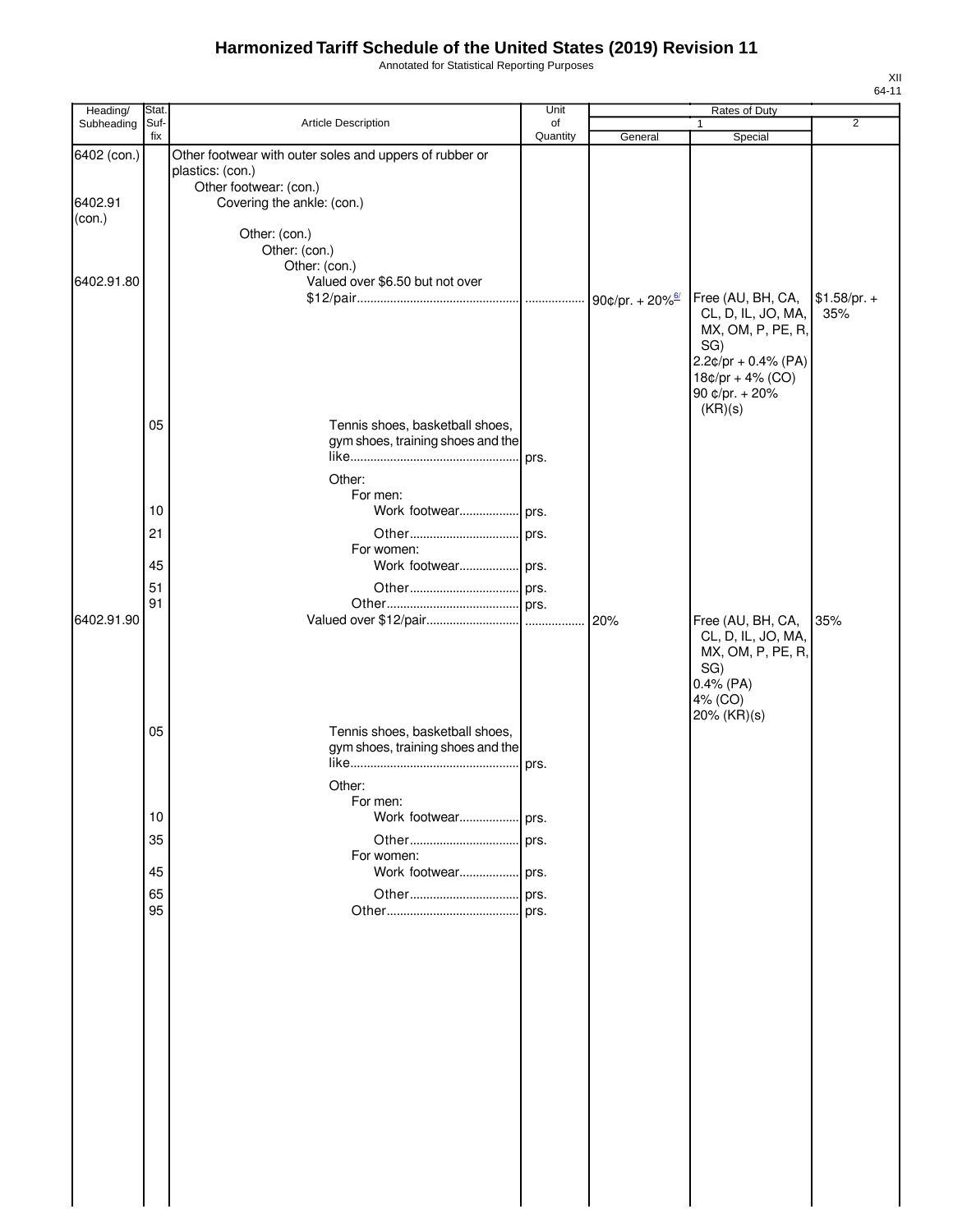Annotated for Statistical Reporting Purposes

| Heading/                             | Stat.       |                                                                                                                                                                                                                                                                                                                                                                                                                                                                                                                                                                                                                                                     | Unit           | Rates of Duty |                                                                                       |                |
|--------------------------------------|-------------|-----------------------------------------------------------------------------------------------------------------------------------------------------------------------------------------------------------------------------------------------------------------------------------------------------------------------------------------------------------------------------------------------------------------------------------------------------------------------------------------------------------------------------------------------------------------------------------------------------------------------------------------------------|----------------|---------------|---------------------------------------------------------------------------------------|----------------|
| Subheading                           | Suf-<br>fix | Article Description                                                                                                                                                                                                                                                                                                                                                                                                                                                                                                                                                                                                                                 | of<br>Quantity | General       | $\mathbf{1}$<br>Special                                                               | $\overline{2}$ |
| 6402 (con.)<br>6402.99<br>6402.99.04 | $00\,$      | Other footwear with outer soles and uppers of rubber or<br>plastics: (con.)<br>Other footwear: (con.)<br>Other:<br>Incorporating a protective metal toe-cap:<br>Having uppers of which over 90 percent of the<br>external surface area (including any<br>accessories or reinforcements such as those<br>mentioned in note 4(a) to this chapter) is<br>rubber or plastics (except footwear having<br>foxing or a foxing-like band applied or molded<br>at the sole and overlapping the upper and<br>except footwear designed to be worn over, or<br>in lieu of, other footwear as a protection against<br>water, oil, grease or chemicals or cold or | prs 6%         |               | Free (AU, BH, CA,<br>CL, CO, D, E, IL,<br>JO, KR, MA, MX,<br>OM, P, PA, PE, R,<br>SG) | 35%            |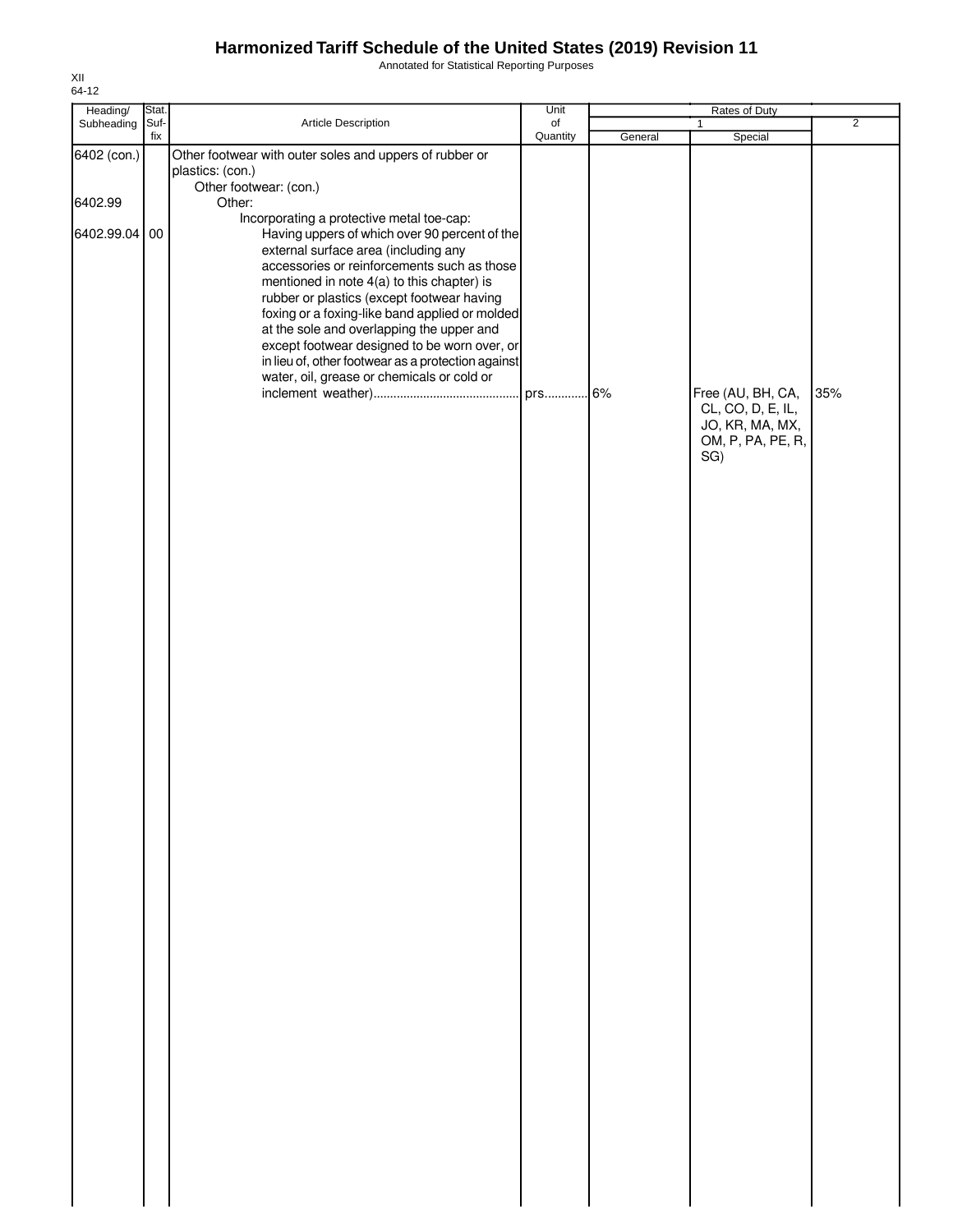Annotated for Statistical Reporting Purposes

| Heading/      | Stat.       |                                                         | Unit           |                   | Rates of Duty                |                |
|---------------|-------------|---------------------------------------------------------|----------------|-------------------|------------------------------|----------------|
| Subheading    | Suf-<br>fix | Article Description                                     | of<br>Quantity | General           | 1<br>Special                 | $\overline{2}$ |
| 6402 (con.)   |             | Other footwear with outer soles and uppers of rubber or |                |                   |                              |                |
|               |             | plastics: (con.)                                        |                |                   |                              |                |
|               |             | Other footwear: (con.)                                  |                |                   |                              |                |
| 6402.99       |             | Other: (con.)                                           |                |                   |                              |                |
| (con.)        |             |                                                         |                |                   |                              |                |
|               |             | Incorporating a protective metal toe-cap: (con.)        |                |                   |                              |                |
| 6402.99.08 00 |             | Other:<br>Footwear designed to be worn over, or in      |                |                   |                              |                |
|               |             | lieu of, other footwear as a protection                 |                |                   |                              |                |
|               |             | against water, oil, grease or chemicals or              |                |                   |                              |                |
|               |             | cold or inclement weather                               | prs 37.5%      |                   | Free (AU, BH, CA,            | 66%            |
|               |             |                                                         |                |                   | CL, D, IL, JO, MA,           |                |
|               |             |                                                         |                |                   | MX, OM, P, PE, R,            |                |
|               |             |                                                         |                |                   | SG)                          |                |
|               |             |                                                         |                |                   | 0.9% (PA)<br>7.5% (CO)       |                |
|               |             |                                                         |                |                   | 37.5% (KR)(s)                |                |
|               |             | Other:                                                  |                |                   |                              |                |
| 6402.99.12 00 |             |                                                         |                |                   | Free (AU, BH, CA,            | 84%            |
|               |             |                                                         |                |                   | CL, CO, D, IL, JO,           |                |
|               |             |                                                         |                |                   | KR, MA, MX, OM,              |                |
|               |             |                                                         |                |                   | P, PA, PE, R, SG)            |                |
| 6402.99.16 00 |             | Valued over \$3 but not over                            |                |                   |                              |                |
|               |             |                                                         |                |                   | Free (AU, BH, CA,            | $$1.58/pr. +$  |
|               |             |                                                         |                |                   | CL, D, IL, JO, MA,           | 66%            |
|               |             |                                                         |                |                   | MX, OM, P, PE, R,            |                |
|               |             |                                                         |                |                   | SG)<br>$2.2¢/pr + 0.9% (PA)$ |                |
|               |             |                                                         |                |                   | $18¢/pr + 7.5%$ (CO)         |                |
|               |             |                                                         |                |                   | 90 ¢/pr. + 37.5%             |                |
|               |             |                                                         |                |                   | (KR)(s)                      |                |
| 6402.99.19 00 |             | Valued over \$6.50 but not over                         |                |                   |                              |                |
|               |             |                                                         |                | prs 90¢/pr. + 20% | Free (AU, BH, CA,            | $$1.58/pr. +$  |
|               |             |                                                         |                |                   | CL, D, IL, JO, MA,           | 35%            |
|               |             |                                                         |                |                   | MX, OM, P, PE, R,            |                |
|               |             |                                                         |                |                   | SG)<br>$2.2¢/pr + 0.4% (PA)$ |                |
|               |             |                                                         |                |                   | $18¢/pr + 4% (CO)$           |                |
|               |             |                                                         |                |                   | 90 ¢/pr. + 20%               |                |
|               |             |                                                         |                |                   | (KR)(s)                      |                |
| 6402.99.21 00 |             |                                                         |                |                   | Free (AU, BH, CA,            | 35%            |
|               |             |                                                         |                |                   | CL, CO, D, IL, JO,           |                |
|               |             |                                                         |                |                   | KR, MA, MX, OM,              |                |
|               |             |                                                         |                |                   | P, PA, PE, R, SG)            |                |
|               |             |                                                         |                |                   |                              |                |
|               |             |                                                         |                |                   |                              |                |
|               |             |                                                         |                |                   |                              |                |
|               |             |                                                         |                |                   |                              |                |
|               |             |                                                         |                |                   |                              |                |
|               |             |                                                         |                |                   |                              |                |
|               |             |                                                         |                |                   |                              |                |
|               |             |                                                         |                |                   |                              |                |
|               |             |                                                         |                |                   |                              |                |
|               |             |                                                         |                |                   |                              |                |
|               |             |                                                         |                |                   |                              |                |
|               |             |                                                         |                |                   |                              |                |
|               |             |                                                         |                |                   |                              |                |
|               |             |                                                         |                |                   |                              |                |
|               |             |                                                         |                |                   |                              |                |
|               |             |                                                         |                |                   |                              |                |
|               |             |                                                         |                |                   |                              |                |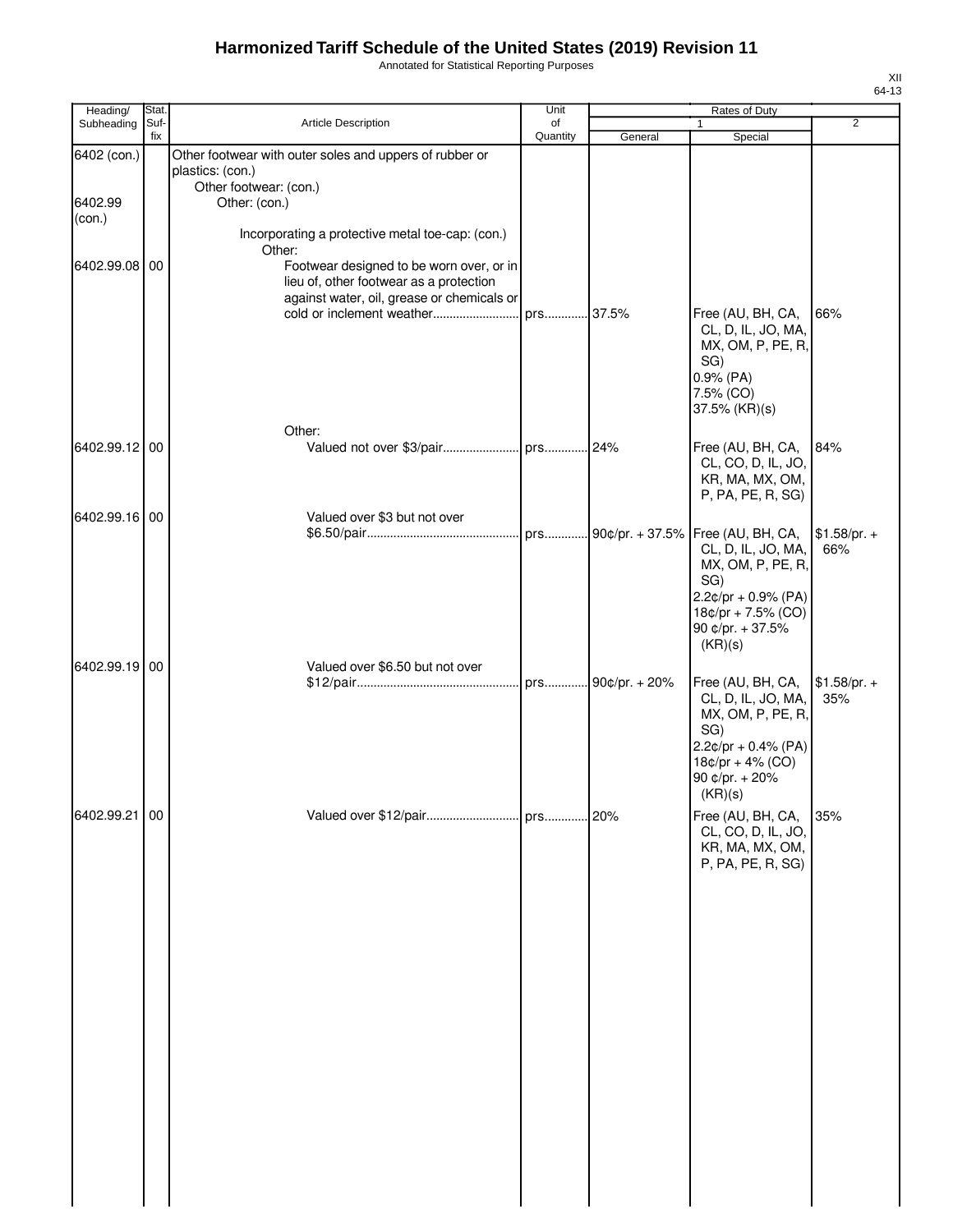Annotated for Statistical Reporting Purposes

| Heading/<br>Subheading | Stat.<br>Suf- | Article Description                                                                              | Unit<br>of |                     | Rates of Duty<br>$\mathbf{1}$          | $\overline{2}$ |
|------------------------|---------------|--------------------------------------------------------------------------------------------------|------------|---------------------|----------------------------------------|----------------|
|                        | fix           |                                                                                                  | Quantity   | General             | Special                                |                |
| 6402 (con.)            |               | Other footwear with outer soles and uppers of rubber or                                          |            |                     |                                        |                |
|                        |               | plastics: (con.)<br>Other footwear: (con.)                                                       |            |                     |                                        |                |
| 6402.99                |               | Other: (con.)                                                                                    |            |                     |                                        |                |
| (con.)                 |               |                                                                                                  |            |                     |                                        |                |
|                        |               | Other:                                                                                           |            |                     |                                        |                |
|                        |               | Having uppers of which over 90 percent of the<br>external surface area (including any            |            |                     |                                        |                |
|                        |               | accessories or reinforcements such as those                                                      |            |                     |                                        |                |
|                        |               | mentioned in note 4(a) to this chapter) is                                                       |            |                     |                                        |                |
|                        |               | rubber or plastics (except footwear having a<br>foxing or a foxing-like band applied or molded   |            |                     |                                        |                |
|                        |               | at the sole and overlapping the upper and                                                        |            |                     |                                        |                |
|                        |               | except footwear designed to be worn over, or                                                     |            |                     |                                        |                |
|                        |               | in lieu of, other footwear as a protection against<br>water, oil, grease or chemicals or cold or |            |                     |                                        |                |
|                        |               | inclement weather):                                                                              |            |                     |                                        |                |
| 6402.99.23             |               |                                                                                                  |            | $8\%$ <sup>7/</sup> | Free (AU, BH, CA,                      | 33 1/3%        |
|                        |               |                                                                                                  |            |                     | CL, CO, D, E, IL,                      |                |
|                        |               |                                                                                                  |            |                     | JO, KR, MA, MX,<br>OM, P, PA, PE, R,   |                |
|                        |               |                                                                                                  |            |                     | SG)                                    |                |
|                        | 30            |                                                                                                  |            |                     |                                        |                |
|                        | 60            |                                                                                                  |            |                     |                                        |                |
|                        | 90            |                                                                                                  |            |                     |                                        |                |
| 6402.99.25             |               | Made on a base or platform of cork                                                               | .          | 12.5%               | Free (AU, BH, CA,<br>CL, CO, D, E, IL, | 35%            |
|                        |               |                                                                                                  |            |                     | JO, KR, MA, MX,                        |                |
|                        |               |                                                                                                  |            |                     | OM, P, PA, PE, R,                      |                |
|                        | 30            |                                                                                                  |            |                     | SG)                                    |                |
|                        | 60            |                                                                                                  |            |                     |                                        |                |
|                        |               |                                                                                                  |            |                     |                                        |                |
|                        | 90            |                                                                                                  |            |                     |                                        |                |
|                        |               |                                                                                                  |            |                     |                                        |                |
|                        |               |                                                                                                  |            |                     |                                        |                |
|                        |               |                                                                                                  |            |                     |                                        |                |
|                        |               |                                                                                                  |            |                     |                                        |                |
|                        |               |                                                                                                  |            |                     |                                        |                |
|                        |               |                                                                                                  |            |                     |                                        |                |
|                        |               |                                                                                                  |            |                     |                                        |                |
|                        |               |                                                                                                  |            |                     |                                        |                |
|                        |               |                                                                                                  |            |                     |                                        |                |
|                        |               |                                                                                                  |            |                     |                                        |                |
|                        |               |                                                                                                  |            |                     |                                        |                |
|                        |               |                                                                                                  |            |                     |                                        |                |
|                        |               |                                                                                                  |            |                     |                                        |                |
|                        |               |                                                                                                  |            |                     |                                        |                |
|                        |               |                                                                                                  |            |                     |                                        |                |
|                        |               |                                                                                                  |            |                     |                                        |                |
|                        |               |                                                                                                  |            |                     |                                        |                |
|                        |               |                                                                                                  |            |                     |                                        |                |
|                        |               |                                                                                                  |            |                     |                                        |                |
|                        |               |                                                                                                  |            |                     |                                        |                |
|                        |               |                                                                                                  |            |                     |                                        |                |
|                        |               |                                                                                                  |            |                     |                                        |                |
|                        |               |                                                                                                  |            |                     |                                        |                |
|                        |               |                                                                                                  |            |                     |                                        |                |

XII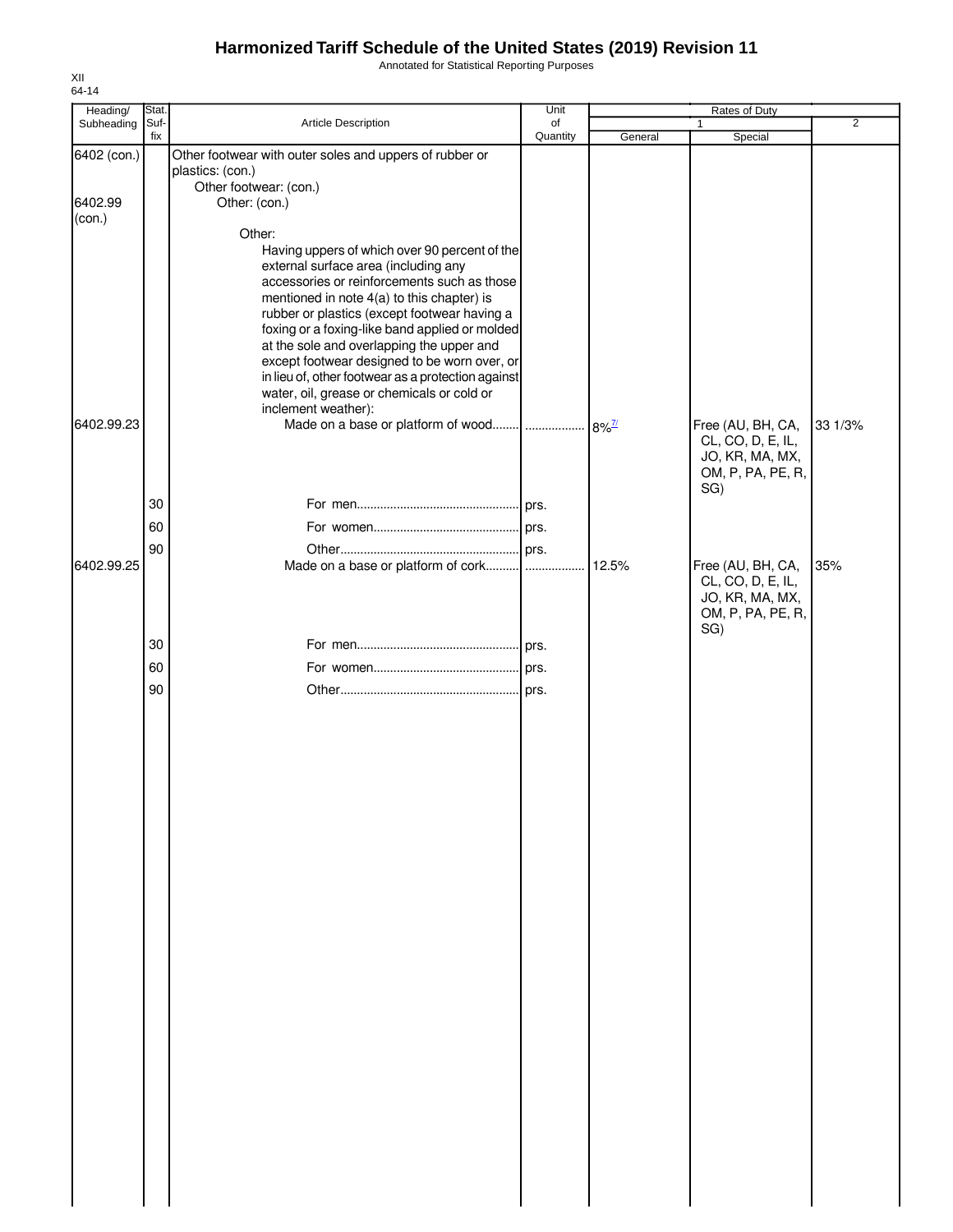Annotated for Statistical Reporting Purposes

| Heading/    | <b>Stat</b> |                                                                                                  | Unit           |                     | Rates of Duty                        |                |
|-------------|-------------|--------------------------------------------------------------------------------------------------|----------------|---------------------|--------------------------------------|----------------|
| Subheading  | Suf-<br>fix | Article Description                                                                              | of<br>Quantity | General             | 1<br>Special                         | $\overline{2}$ |
| 6402 (con.) |             | Other footwear with outer soles and uppers of rubber or                                          |                |                     |                                      |                |
|             |             | plastics: (con.)                                                                                 |                |                     |                                      |                |
| 6402.99     |             | Other footwear: (con.)<br>Other: (con.)                                                          |                |                     |                                      |                |
| (con.)      |             |                                                                                                  |                |                     |                                      |                |
|             |             | Other: (con.)                                                                                    |                |                     |                                      |                |
|             |             | Having uppers of which over 90 percent of the<br>external surface area (including any            |                |                     |                                      |                |
|             |             | accessories or reinforcements such as those                                                      |                |                     |                                      |                |
|             |             | mentioned in note 4(a) to this chapter) is                                                       |                |                     |                                      |                |
|             |             | rubber or plastics (except footwear having a<br>foxing or a foxing-like band applied or molded   |                |                     |                                      |                |
|             |             | at the sole and overlapping the upper and                                                        |                |                     |                                      |                |
|             |             | except footwear designed to be worn over, or                                                     |                |                     |                                      |                |
|             |             | in lieu of, other footwear as a protection against<br>water, oil, grease or chemicals or cold or |                |                     |                                      |                |
|             |             | inclement weather): (con.)                                                                       |                |                     |                                      |                |
|             |             | Other:                                                                                           |                |                     |                                      |                |
| 6402.99.27  |             | Sandals and similar footwear of<br>plastics, produced in one piece by                            |                |                     |                                      |                |
|             |             |                                                                                                  |                | 3%                  | Free (AU, BH, CA,                    | 35%            |
|             |             |                                                                                                  |                |                     | CL, CO, D, E, IL,                    |                |
|             |             |                                                                                                  |                |                     | JO, KR, MA, MX,                      |                |
|             |             |                                                                                                  |                |                     | OM, P, PA, PE, R,<br>SG)             |                |
|             | 30          |                                                                                                  |                |                     |                                      |                |
|             | 60          |                                                                                                  |                |                     |                                      |                |
|             | 90          |                                                                                                  |                |                     |                                      |                |
| 6402.99.31  |             |                                                                                                  |                | $6\%$ <sup>8/</sup> | Free (AU, BH, CA,                    | 35%            |
|             |             |                                                                                                  |                |                     | CL, CO, D, E, IL,<br>JO, KR, MA, MX, |                |
|             |             |                                                                                                  |                |                     | OM, P, PA, PE, R,                    |                |
|             |             |                                                                                                  |                |                     | SG)                                  |                |
|             | 10          |                                                                                                  |                |                     |                                      |                |
|             | 15          | Tennis shoes, basketball shoes,<br>gym shoes, training shoes and the                             |                |                     |                                      |                |
|             |             |                                                                                                  | prs.           |                     |                                      |                |
|             |             | Other:                                                                                           |                |                     |                                      |                |
|             |             | For men:                                                                                         |                |                     |                                      |                |
|             | 35          | Work footwear prs.                                                                               |                |                     |                                      |                |
|             | 45          |                                                                                                  |                |                     |                                      |                |
|             | 55          | For women:                                                                                       |                |                     |                                      |                |
|             | 65          | Other                                                                                            | prs.           |                     |                                      |                |
|             | 73          | For infants, as described in                                                                     |                |                     |                                      |                |
|             |             | statistical note 2 to this                                                                       |                |                     |                                      |                |
|             |             |                                                                                                  |                |                     |                                      |                |
|             | 77          |                                                                                                  |                |                     |                                      |                |
|             |             |                                                                                                  |                |                     |                                      |                |
|             |             |                                                                                                  |                |                     |                                      |                |
|             |             |                                                                                                  |                |                     |                                      |                |
|             |             |                                                                                                  |                |                     |                                      |                |
|             |             |                                                                                                  |                |                     |                                      |                |
|             |             |                                                                                                  |                |                     |                                      |                |
|             |             |                                                                                                  |                |                     |                                      |                |
|             |             |                                                                                                  |                |                     |                                      |                |
|             |             |                                                                                                  |                |                     |                                      |                |
|             |             |                                                                                                  |                |                     |                                      |                |
|             |             |                                                                                                  |                |                     |                                      |                |
|             |             |                                                                                                  |                |                     |                                      |                |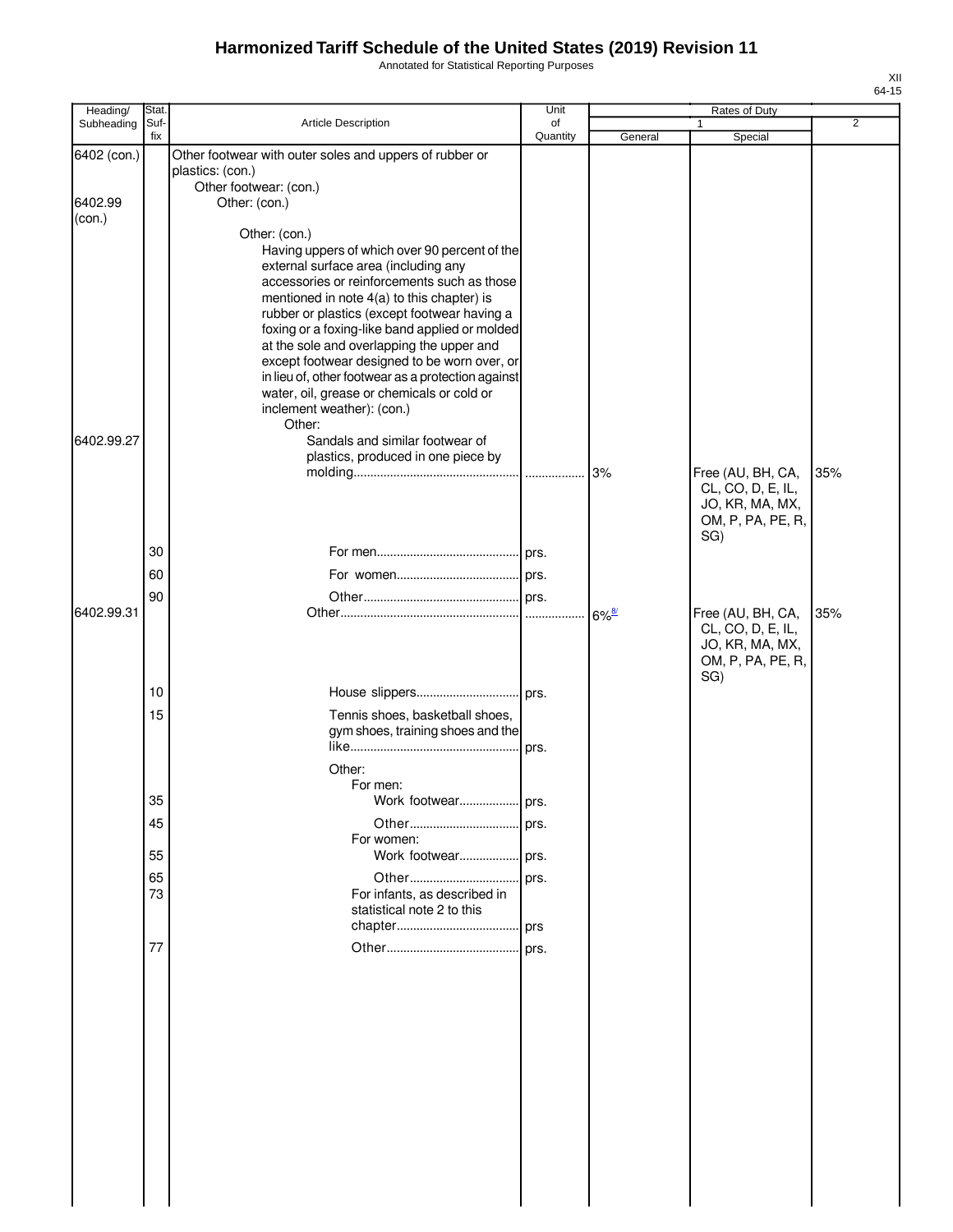Annotated for Statistical Reporting Purposes

| Heading/          | Stat. |                                                                                     | Unit           |         | Rates of Duty                                                                                                  |                |
|-------------------|-------|-------------------------------------------------------------------------------------|----------------|---------|----------------------------------------------------------------------------------------------------------------|----------------|
| Subheading Suf-   | fix   | Article Description                                                                 | of<br>Quantity | General | $\mathbf{1}$<br>Special                                                                                        | $\overline{2}$ |
| 6402 (con.)       |       | Other footwear with outer soles and uppers of rubber or<br>plastics: (con.)         |                |         |                                                                                                                |                |
| 6402.99<br>(con.) |       | Other footwear: (con.)<br>Other: (con.)                                             |                |         |                                                                                                                |                |
| 6402.99.32        |       | Other: (con.)<br>Other:                                                             |                |         |                                                                                                                |                |
|                   |       |                                                                                     |                |         | Free (AU, BH, CA,<br>CL, D, IL, JO, MA,<br>MX, OM, P, PE, R,<br>SG)<br>$0.4\%$ (PA)<br>4% (CO)<br>20% (KR)(s)  | 35%            |
|                   | 30    |                                                                                     |                |         |                                                                                                                |                |
|                   | 60    |                                                                                     |                |         |                                                                                                                |                |
| 6402.99.33        | 90    | Footwear designed to be worn over, or in<br>lieu of, other footwear as a protection |                |         |                                                                                                                |                |
|                   |       | against water, oil, grease or chemicals or                                          |                |         | Free (AU, BH, CA,<br>CL, D, IL, JO, MA,<br>MX, OM, P, PE, R,<br>SG)<br>0.9% (PA)<br>7.5% (CO)<br>37.5% (KR)(s) | 66%            |
|                   |       | For men:                                                                            |                |         |                                                                                                                |                |
|                   | 10    |                                                                                     |                |         |                                                                                                                |                |
|                   | 20    |                                                                                     |                |         |                                                                                                                |                |
|                   |       | For women:                                                                          |                |         |                                                                                                                |                |
|                   | 45    |                                                                                     |                |         |                                                                                                                |                |
|                   | 50    |                                                                                     |                |         |                                                                                                                |                |
|                   | 90    |                                                                                     |                |         |                                                                                                                |                |
|                   |       |                                                                                     |                |         |                                                                                                                |                |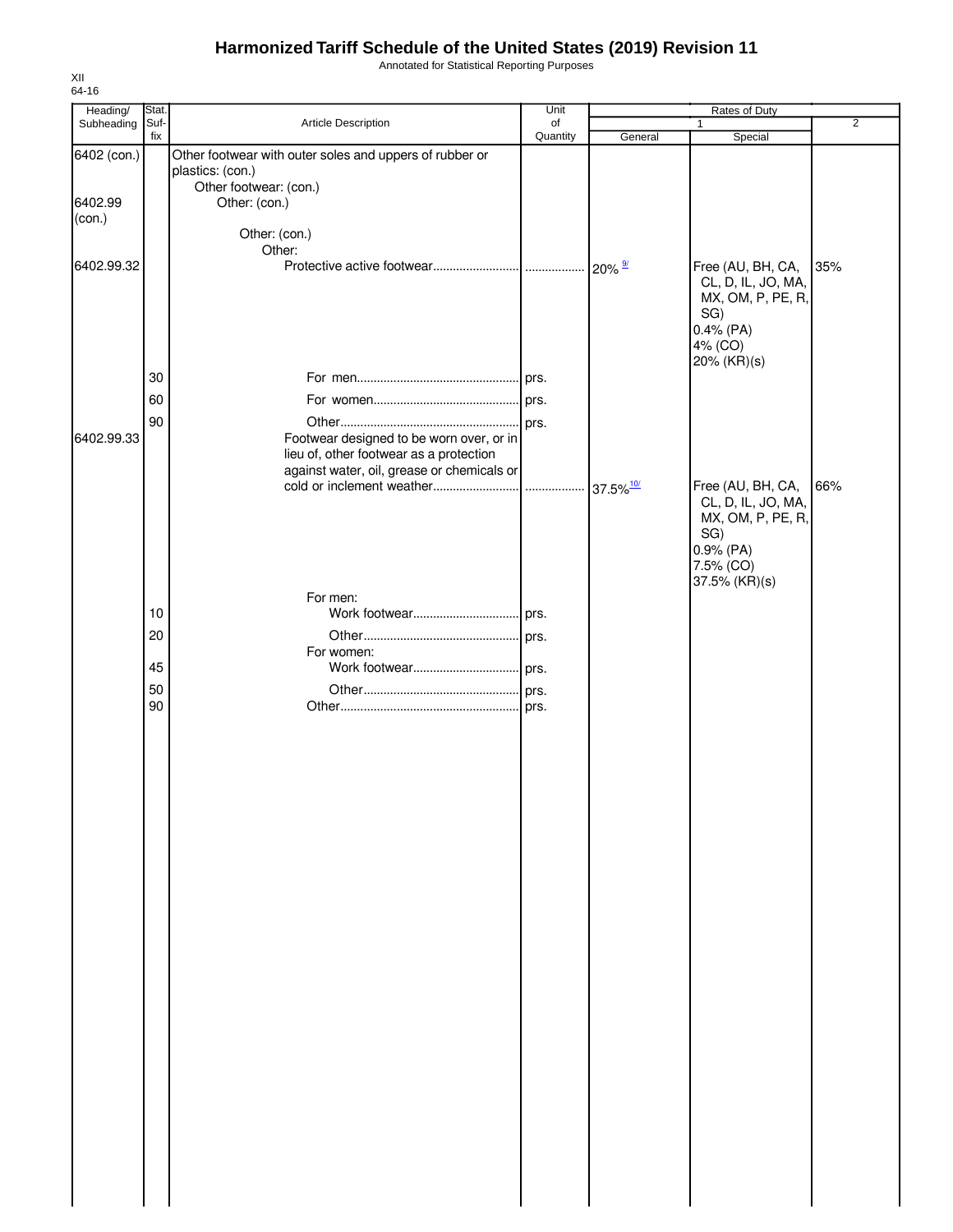Annotated for Statistical Reporting Purposes

| Heading/          | Stat.       |                                                                                                                                                                                                                                                                                                                                                                                                                                                                                                                                                                                                                                            | Unit           |         | Rates of Duty                                                                  |                |
|-------------------|-------------|--------------------------------------------------------------------------------------------------------------------------------------------------------------------------------------------------------------------------------------------------------------------------------------------------------------------------------------------------------------------------------------------------------------------------------------------------------------------------------------------------------------------------------------------------------------------------------------------------------------------------------------------|----------------|---------|--------------------------------------------------------------------------------|----------------|
| Subheading        | Suf-<br>fix | Article Description                                                                                                                                                                                                                                                                                                                                                                                                                                                                                                                                                                                                                        | of<br>Quantity | General | $\mathbf{1}$<br>Special                                                        | $\overline{2}$ |
| 6402 (con.)       |             | Other footwear with outer soles and uppers of rubber or<br>plastics: (con.)<br>Other footwear: (con.)                                                                                                                                                                                                                                                                                                                                                                                                                                                                                                                                      |                |         |                                                                                |                |
| 6402.99<br>(con.) |             | Other: (con.)                                                                                                                                                                                                                                                                                                                                                                                                                                                                                                                                                                                                                              |                |         |                                                                                |                |
| 6402.99.41        | 00          | Other: (con.)<br>Other: (con.)<br>Footwear with open toes or open heels;<br>footwear of the slip-on type, that is held to<br>the foot without the use of laces or buckles<br>or other fasteners, the foregoing except<br>footwear of subheading 6402.99.33 and<br>except footwear having a foxing or a<br>foxing-like band wholly or almost wholly of<br>rubber or plastics applied or molded at the<br>sole and overlapping the upper:<br>Having outer soles with textile<br>materials having the greatest surface<br>area in contact with the ground, but<br>not taken into account under the terms<br>of additional U.S. note 5 to this |                |         | Free (AU, BH, CA,<br>CL, CO, D, E, IL,<br>JO, KR, MA, MX,<br>OM, P, PA, PE, R, | 35%            |
| 6402.99.49        |             |                                                                                                                                                                                                                                                                                                                                                                                                                                                                                                                                                                                                                                            |                | 37.5%   | SG)<br>Free (AU, BH, CA,<br>CL, CO, D, E, IL,                                  | 66%            |
|                   |             |                                                                                                                                                                                                                                                                                                                                                                                                                                                                                                                                                                                                                                            |                |         | JO, KR, MA, MX,<br>P, PA, PE, OM, R,<br>SG)                                    |                |
|                   | 20          |                                                                                                                                                                                                                                                                                                                                                                                                                                                                                                                                                                                                                                            |                |         |                                                                                |                |
|                   | 40          | Other:                                                                                                                                                                                                                                                                                                                                                                                                                                                                                                                                                                                                                                     |                |         |                                                                                |                |
|                   | 60          |                                                                                                                                                                                                                                                                                                                                                                                                                                                                                                                                                                                                                                            |                |         |                                                                                |                |
|                   | 80          |                                                                                                                                                                                                                                                                                                                                                                                                                                                                                                                                                                                                                                            |                |         |                                                                                |                |
|                   |             |                                                                                                                                                                                                                                                                                                                                                                                                                                                                                                                                                                                                                                            |                |         |                                                                                |                |
|                   |             |                                                                                                                                                                                                                                                                                                                                                                                                                                                                                                                                                                                                                                            |                |         |                                                                                |                |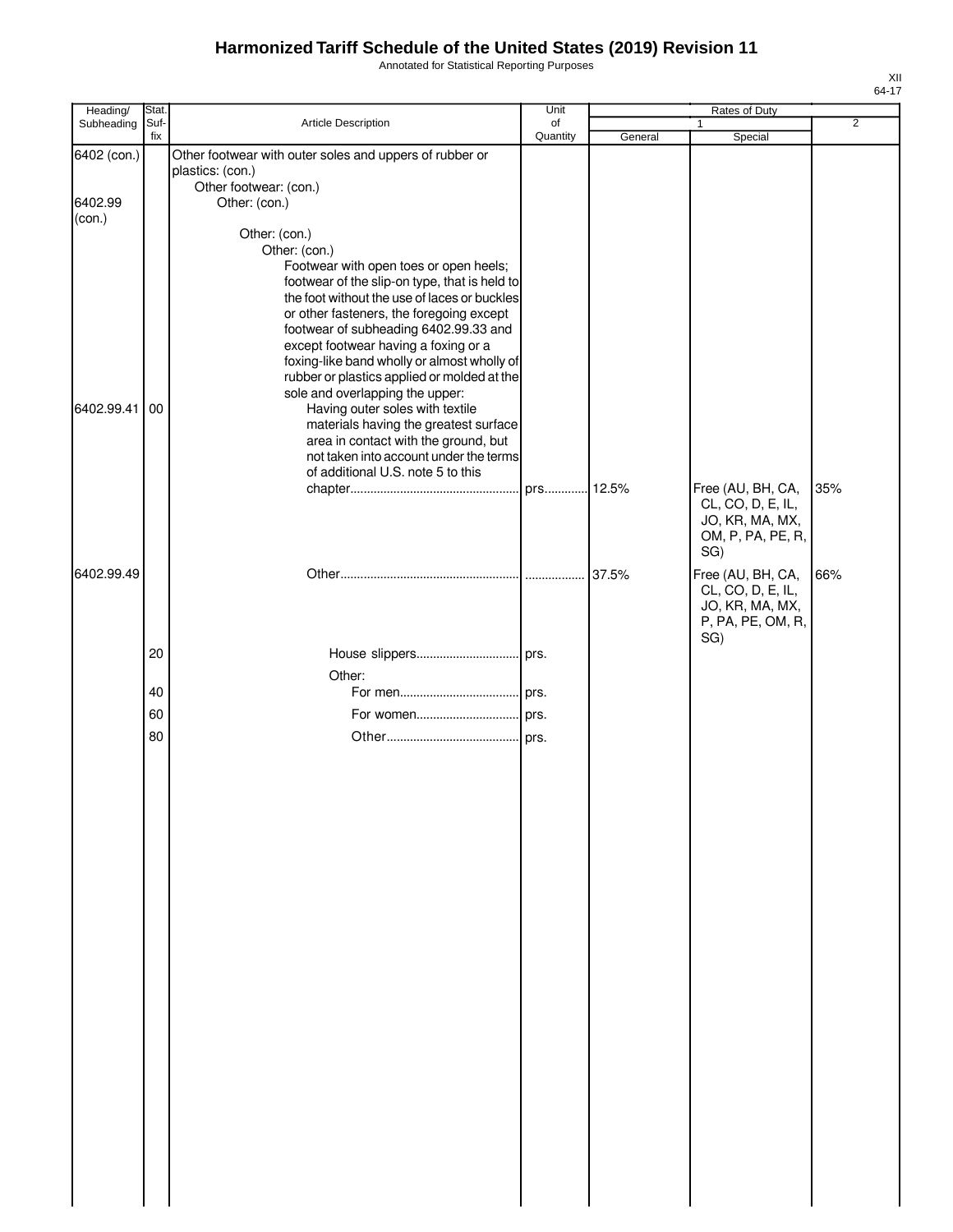Annotated for Statistical Reporting Purposes

| Heading/<br>Subheading | Stat.<br>Suf- | Article Description                                                                                   | Unit<br>of |                   | Rates of Duty<br>$\mathbf{1}$                                                         | $\overline{2}$ |
|------------------------|---------------|-------------------------------------------------------------------------------------------------------|------------|-------------------|---------------------------------------------------------------------------------------|----------------|
|                        | fix           |                                                                                                       | Quantity   | General           | Special                                                                               |                |
| 6402 (con.)            |               | Other footwear with outer soles and uppers of rubber or<br>plastics: (con.)<br>Other footwear: (con.) |            |                   |                                                                                       |                |
| 6402.99<br>(con.)      |               | Other: (con.)                                                                                         |            |                   |                                                                                       |                |
|                        |               | Other: (con.)                                                                                         |            |                   |                                                                                       |                |
|                        |               | Other: (con.)                                                                                         |            |                   |                                                                                       |                |
|                        |               | Other:<br>Valued not over \$3/pair:                                                                   |            |                   |                                                                                       |                |
| 6402.99.61             | 00            | Having outer soles with textile                                                                       |            |                   |                                                                                       |                |
|                        |               | materials having the greatest                                                                         |            |                   |                                                                                       |                |
|                        |               | surface area in contact with the<br>ground, but not taken into account                                |            |                   |                                                                                       |                |
|                        |               | under the terms of additional U.S.                                                                    |            |                   |                                                                                       |                |
|                        |               |                                                                                                       |            |                   | Free (AU, BH, CA,                                                                     | 35%            |
|                        |               |                                                                                                       |            |                   | CL, CO, D, E, IL,<br>JO, KR, MA, MX,<br>OM, P, PA, PE, R,<br>SG)                      |                |
| 6402.99.69             |               |                                                                                                       |            | 48%               | Free (AU, BH, CA,<br>CL, CO, D, E, IL,<br>JO, KR, MA, MX,                             | 84%            |
|                        |               |                                                                                                       |            |                   | OM, P, PA, PE, R,                                                                     |                |
|                        | 15            |                                                                                                       |            |                   | SG)                                                                                   |                |
|                        |               | Other:                                                                                                |            |                   |                                                                                       |                |
|                        | 30            | For men prs.                                                                                          |            |                   |                                                                                       |                |
|                        | 60            |                                                                                                       |            |                   |                                                                                       |                |
|                        | 90            |                                                                                                       |            |                   |                                                                                       |                |
|                        |               | Valued over \$3 but not over \$6.50/pair:                                                             |            |                   |                                                                                       |                |
| 6402.99.71             | 00            | Having outer soles with textile                                                                       |            |                   |                                                                                       |                |
|                        |               | materials having the greatest<br>surface area in contact with the                                     |            |                   |                                                                                       |                |
|                        |               | ground, but not taken into account                                                                    |            |                   |                                                                                       |                |
|                        |               | under the terms of additional U.S.                                                                    |            |                   |                                                                                       |                |
|                        |               |                                                                                                       |            |                   | Free (AU, BH, CA,<br>CL, CO, D, E, IL,<br>JO, KR, MA, MX,<br>OM, P, PA, PE, R,<br>SG) | 35%            |
| 6402.99.79             |               |                                                                                                       |            | 90¢/pr. $+ 37.5%$ | Free (AU, BH, CA,                                                                     | $$1.58/pr. +$  |
|                        |               |                                                                                                       |            |                   | CL, CO, D, E, IL,<br>JO, KR, MA, MX,<br>OM, P, PA, PE, R,<br>SG)                      | 66%            |
|                        | 15            |                                                                                                       |            |                   |                                                                                       |                |
|                        |               | Other:                                                                                                |            |                   |                                                                                       |                |
|                        | 30            |                                                                                                       |            |                   |                                                                                       |                |
|                        | 60            |                                                                                                       |            |                   |                                                                                       |                |
|                        | 90            |                                                                                                       | prs.       |                   |                                                                                       |                |
|                        |               |                                                                                                       |            |                   |                                                                                       |                |
|                        |               |                                                                                                       |            |                   |                                                                                       |                |
|                        |               |                                                                                                       |            |                   |                                                                                       |                |
|                        |               |                                                                                                       |            |                   |                                                                                       |                |
|                        |               |                                                                                                       |            |                   |                                                                                       |                |
|                        |               |                                                                                                       |            |                   |                                                                                       |                |
|                        |               |                                                                                                       |            |                   |                                                                                       |                |
|                        |               |                                                                                                       |            |                   |                                                                                       |                |
|                        |               |                                                                                                       |            |                   |                                                                                       |                |

XII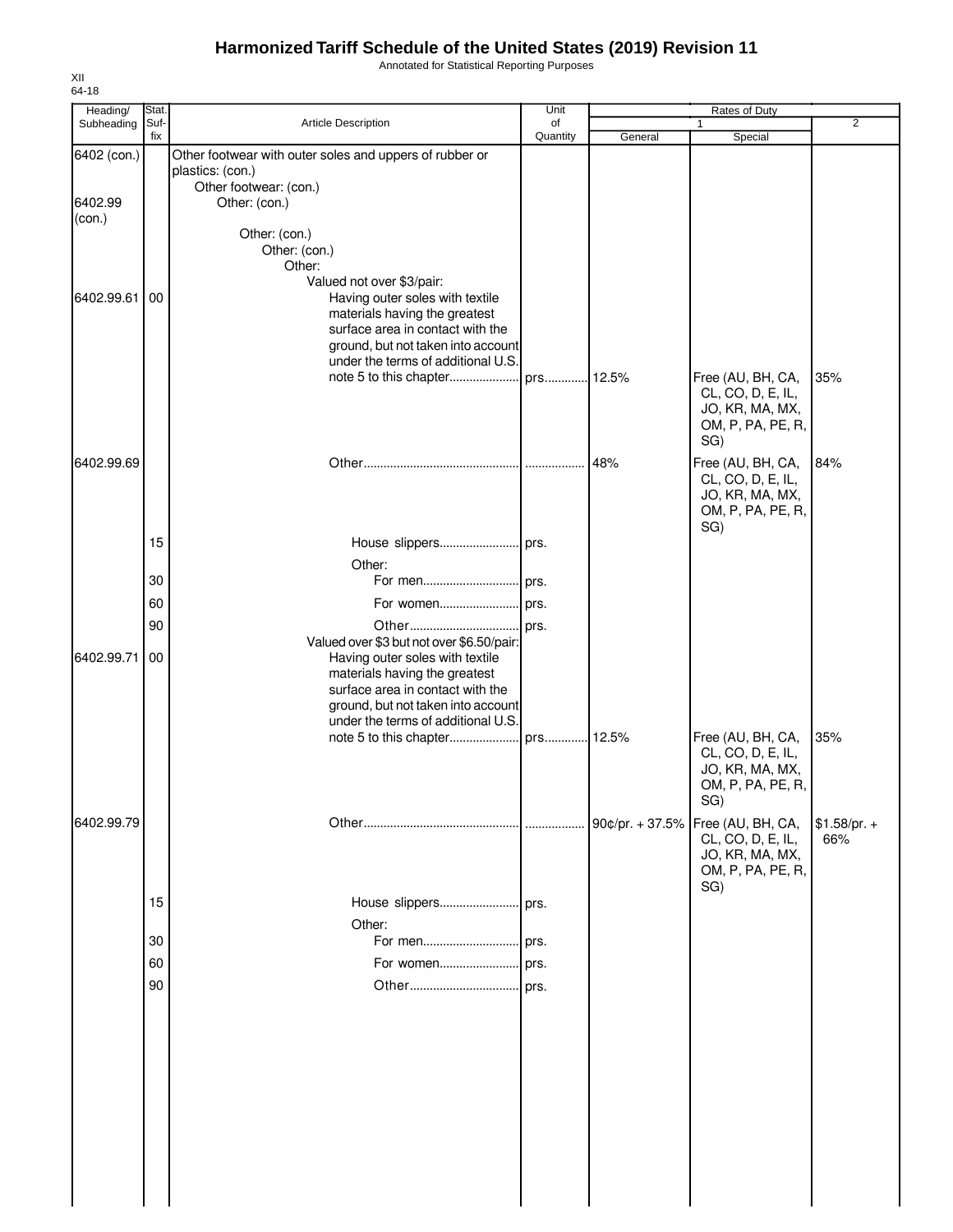Annotated for Statistical Reporting Purposes

| Heading/<br>Subheading | Stat.<br>Suf- | Article Description                                     | Unit<br>of |               | Rates of Duty                           | $\overline{2}$ |
|------------------------|---------------|---------------------------------------------------------|------------|---------------|-----------------------------------------|----------------|
|                        | fix           |                                                         | Quantity   | General       | Special                                 |                |
| 6402 (con.)            |               | Other footwear with outer soles and uppers of rubber or |            |               |                                         |                |
|                        |               | plastics: (con.)                                        |            |               |                                         |                |
|                        |               | Other footwear: (con.)                                  |            |               |                                         |                |
| 6402.99                |               | Other: (con.)                                           |            |               |                                         |                |
| (con.)                 |               | Other: (con.)                                           |            |               |                                         |                |
|                        |               | Other: (con.)                                           |            |               |                                         |                |
|                        |               | Other: (con.)                                           |            |               |                                         |                |
| 6402.99.80             |               | Valued over \$6.50 but not over                         |            |               |                                         |                |
|                        |               |                                                         |            | 90¢/pr. + 20% | Free (AU, BH, CA,                       | $$1.58/pr. +$  |
|                        |               |                                                         |            |               | CL, D, IL, JO, MA,                      | 35%            |
|                        |               |                                                         |            |               | MX, OM, P, PE, R,<br>SG)                |                |
|                        |               |                                                         |            |               | $2.2¢/pr + 0.4% (PA)$                   |                |
|                        |               |                                                         |            |               | $18¢/pr + 4% (CO)$                      |                |
|                        |               |                                                         |            |               | 90 ¢/pr. + 20%                          |                |
|                        |               |                                                         |            |               | (KR)(s)                                 |                |
|                        | 05            | Tennis shoes, basketball shoes,                         |            |               |                                         |                |
|                        |               | gym shoes, training shoes and the                       | prs.       |               |                                         |                |
|                        |               |                                                         |            |               |                                         |                |
|                        | 31            | Other:                                                  |            |               |                                         |                |
|                        |               |                                                         |            |               |                                         |                |
|                        | 61            |                                                         |            |               |                                         |                |
|                        | 91            |                                                         |            |               |                                         |                |
| 6402.99.90             |               |                                                         |            |               | Free (AU, BH, CA,                       | 35%            |
|                        |               |                                                         |            |               | CL, D, IL, JO, MA,<br>MX, OM, P, PE, R, |                |
|                        |               |                                                         |            |               | SG)                                     |                |
|                        |               |                                                         |            |               | $0.4\%$ (PA)                            |                |
|                        |               |                                                         |            |               | 4% (CO)                                 |                |
|                        |               |                                                         |            |               | 20% (KR)(s)                             |                |
|                        | 05            | Tennis shoes, basketball shoes,                         |            |               |                                         |                |
|                        |               | gym shoes, training shoes and the                       |            |               |                                         |                |
|                        |               |                                                         | prs.       |               |                                         |                |
|                        |               | Other:                                                  |            |               |                                         |                |
|                        | 35            |                                                         |            |               |                                         |                |
|                        | 65            |                                                         |            |               |                                         |                |
|                        | 95            |                                                         |            |               |                                         |                |
|                        |               |                                                         |            |               |                                         |                |
|                        |               |                                                         |            |               |                                         |                |
|                        |               |                                                         |            |               |                                         |                |
|                        |               |                                                         |            |               |                                         |                |
|                        |               |                                                         |            |               |                                         |                |
|                        |               |                                                         |            |               |                                         |                |
|                        |               |                                                         |            |               |                                         |                |
|                        |               |                                                         |            |               |                                         |                |
|                        |               |                                                         |            |               |                                         |                |
|                        |               |                                                         |            |               |                                         |                |
|                        |               |                                                         |            |               |                                         |                |
|                        |               |                                                         |            |               |                                         |                |
|                        |               |                                                         |            |               |                                         |                |
|                        |               |                                                         |            |               |                                         |                |
|                        |               |                                                         |            |               |                                         |                |
|                        |               |                                                         |            |               |                                         |                |
|                        |               |                                                         |            |               |                                         |                |
|                        |               |                                                         |            |               |                                         |                |
|                        |               |                                                         |            |               |                                         |                |
|                        |               |                                                         |            |               |                                         |                |
|                        |               |                                                         |            |               |                                         |                |
|                        |               |                                                         |            |               |                                         |                |
|                        |               |                                                         |            |               |                                         |                |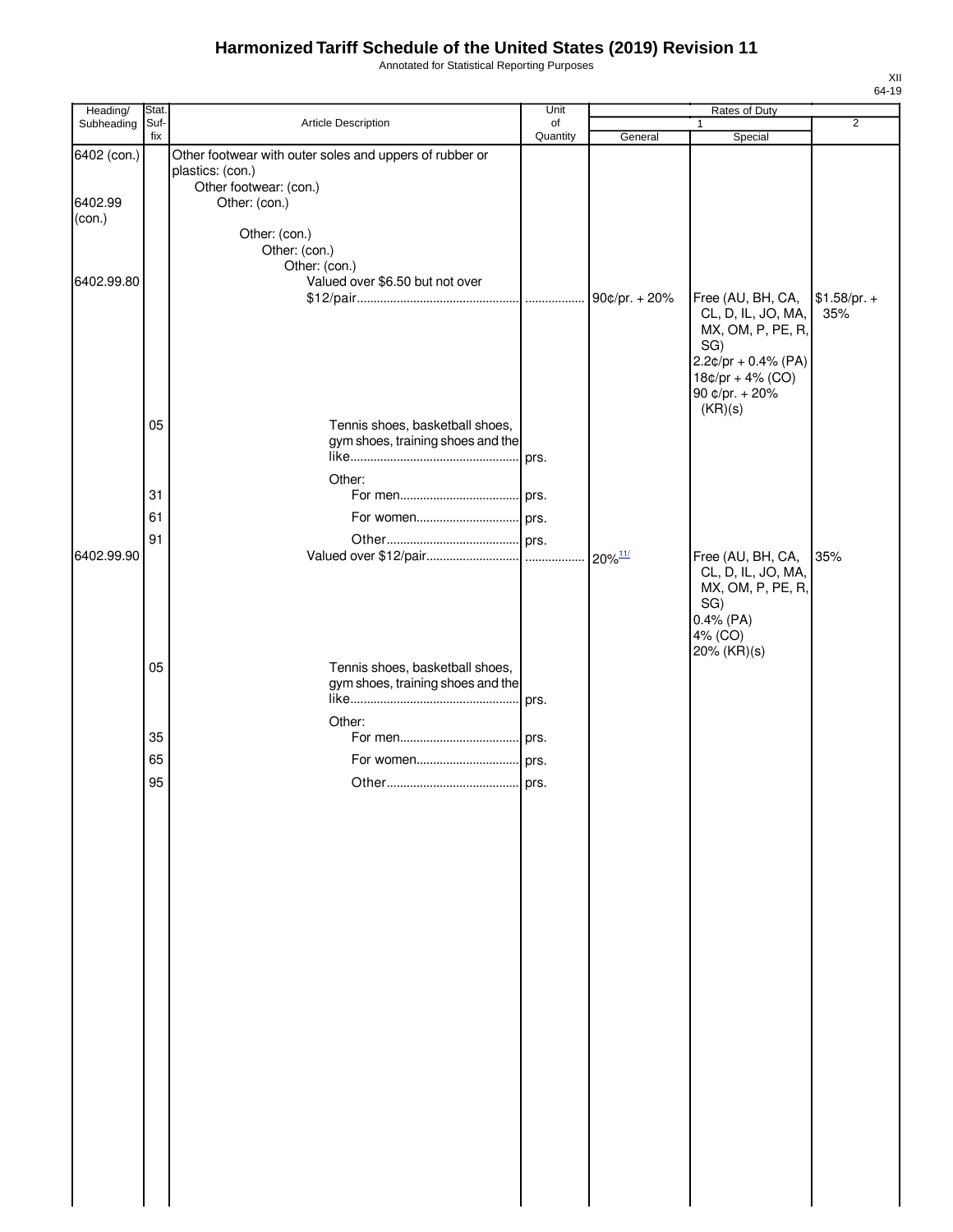Annotated for Statistical Reporting Purposes

| 64-20<br>Heading/ | Stat.       |                                                                                                                      | Unit           |                             | Rates of Duty                                                                         |                |
|-------------------|-------------|----------------------------------------------------------------------------------------------------------------------|----------------|-----------------------------|---------------------------------------------------------------------------------------|----------------|
| Subheading        | Suf-<br>fix | <b>Article Description</b>                                                                                           | of<br>Quantity | General                     | Special                                                                               | $\overline{2}$ |
| 6403              |             | Footwear with outer soles of rubber, plastics, leather or<br>composition leather and uppers of leather:              |                |                             |                                                                                       |                |
| 6403.12           |             | Sports footwear:<br>Ski-boots, cross-country ski footwear and snowboard<br>boots:                                    |                |                             |                                                                                       |                |
| 6403.12.30 00     |             |                                                                                                                      |                |                             |                                                                                       | 20%            |
| 6403.12.60 00     |             |                                                                                                                      |                | <b>I</b> Free               |                                                                                       | 20%            |
| 6403.19           |             | Other:<br>For men, youths and boys:<br>Welt footwear:                                                                |                |                             |                                                                                       |                |
| 6403.19.10 00     |             |                                                                                                                      |                |                             | Free (AU, BH, CA,<br>CL, CO, D, E, IL,<br>JO, KR, MA, MX,<br>OM, P, PA, PE, R,<br>SG) | 20%            |
| 6403.19.20 00     |             | Other:                                                                                                               |                |                             |                                                                                       | 20%            |
| 6403.19.30        |             |                                                                                                                      |                |                             | Free (AU, BH, CA,                                                                     | 20%            |
|                   |             |                                                                                                                      |                |                             | CL, CO, D, E, IL,<br>JO, KR, MA, MX,<br>OM, P, PA, PE, R,<br>SG)                      |                |
|                   | 30          |                                                                                                                      |                |                             |                                                                                       |                |
| 6403.19.40        | 90          |                                                                                                                      |                | 4.3%                        | Free (AU, BH, CA,                                                                     | 20%            |
|                   |             |                                                                                                                      |                |                             | CL, CO, D, E, IL,<br>JO, KR, MA, MX,<br>OM, P, PA, PE, R,<br>SG)                      |                |
|                   | 30          |                                                                                                                      |                |                             |                                                                                       |                |
|                   | 90          |                                                                                                                      |                |                             |                                                                                       |                |
| 6403.19.50        |             | For other persons:                                                                                                   |                | 10%                         | Free (AU, BH, CA,                                                                     | 20%            |
|                   |             |                                                                                                                      |                |                             | CL, CO, D, E, IL,<br>JO, KR, MA, MX,<br>OM, P, PA, PE, R,<br>SG)                      |                |
|                   | 31          | For women:                                                                                                           |                |                             |                                                                                       |                |
|                   | 61          |                                                                                                                      |                |                             |                                                                                       |                |
|                   | 91          |                                                                                                                      |                |                             |                                                                                       |                |
| 6403.19.70        |             | For women:                                                                                                           |                | Free                        |                                                                                       | 20%            |
|                   | 31          |                                                                                                                      |                |                             |                                                                                       |                |
|                   | 61          |                                                                                                                      |                |                             |                                                                                       |                |
|                   | 91          |                                                                                                                      |                |                             |                                                                                       |                |
| 6403.20.00        | 00          | Footwear with outer soles of leather, and uppers which<br>consist of leather straps across the instep and around the |                |                             |                                                                                       |                |
|                   |             |                                                                                                                      | prs            | $\cdot$ Free $\frac{13}{2}$ |                                                                                       | 20%            |
|                   |             |                                                                                                                      |                |                             |                                                                                       |                |
|                   |             |                                                                                                                      |                |                             |                                                                                       |                |
|                   |             |                                                                                                                      |                |                             |                                                                                       |                |
|                   |             |                                                                                                                      |                |                             |                                                                                       |                |
|                   |             |                                                                                                                      |                |                             |                                                                                       |                |
|                   |             |                                                                                                                      |                |                             |                                                                                       |                |
|                   |             |                                                                                                                      |                |                             |                                                                                       |                |
|                   |             |                                                                                                                      |                |                             |                                                                                       |                |
|                   |             |                                                                                                                      |                |                             |                                                                                       |                |
|                   |             |                                                                                                                      |                |                             |                                                                                       |                |
|                   |             |                                                                                                                      |                |                             |                                                                                       |                |
|                   |             |                                                                                                                      |                |                             |                                                                                       |                |

XII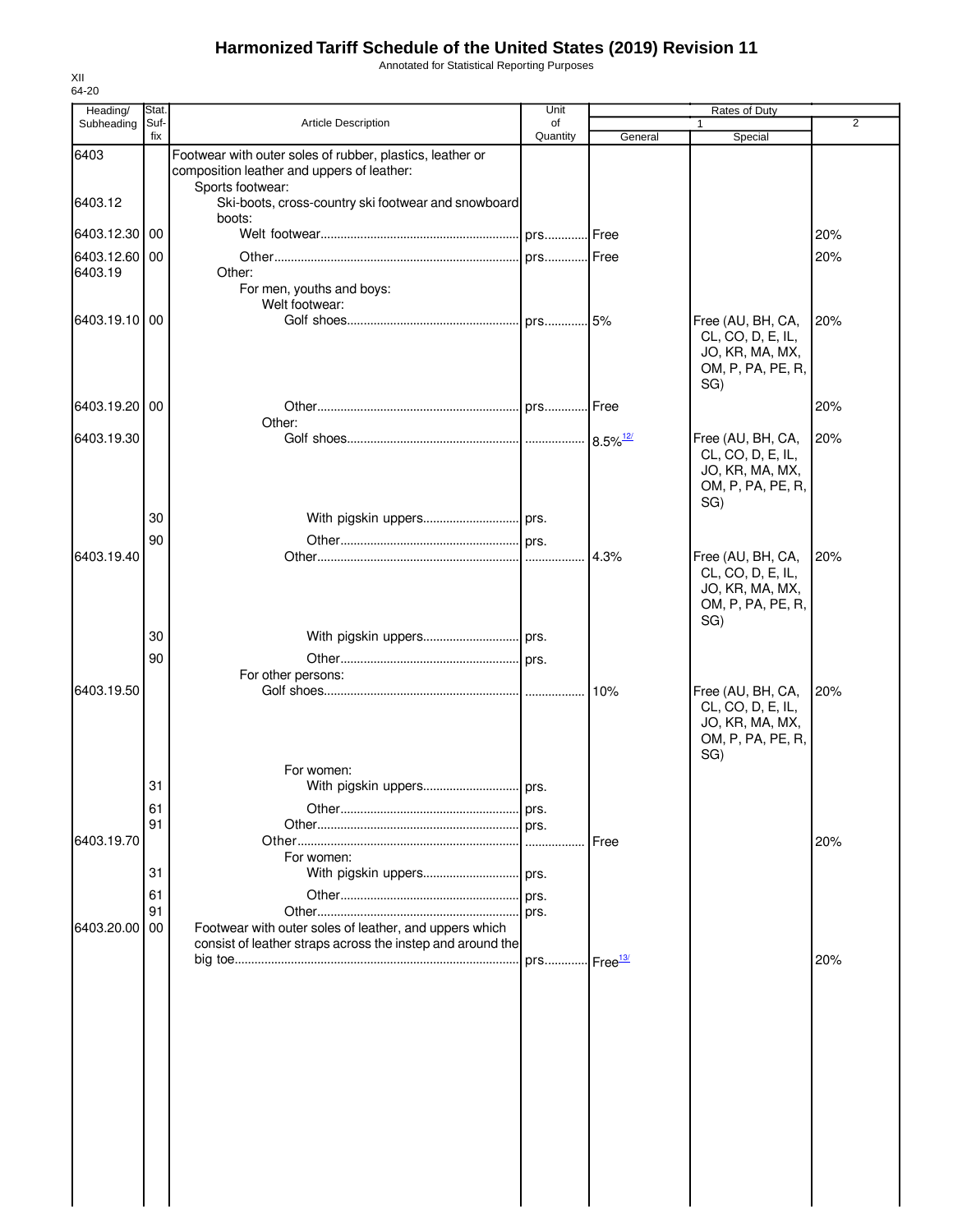Annotated for Statistical Reporting Purposes

| Heading/              | Stat.       |                                                                                                                        | Unit           |                       | Rates of Duty                                                                         |                |
|-----------------------|-------------|------------------------------------------------------------------------------------------------------------------------|----------------|-----------------------|---------------------------------------------------------------------------------------|----------------|
| Subheading            | Suf-<br>fix | Article Description                                                                                                    | οf<br>Quantity | General               | $\mathbf{1}$<br>Special                                                               | $\overline{2}$ |
| 6403 (con.)           |             | Footwear with outer soles of rubber, plastics, leather or<br>composition leather and uppers of leather: (con.)         |                |                       |                                                                                       |                |
| 6403.40<br>6403.40.30 |             | Other footwear, incorporating a protective metal toe-cap:                                                              |                | $5\%$ <sup>13/</sup>  | Free (AU, BH, CA,<br>CL, CO, D, E, IL,<br>JO, KR, MA, MX,<br>OM, P, PA, PE, R,        | 20%            |
|                       | 30          |                                                                                                                        |                |                       | SG)                                                                                   |                |
|                       | 90          |                                                                                                                        |                |                       |                                                                                       |                |
| 6403.40.60            | 00          |                                                                                                                        |                |                       | Free (AU, BH, CA,<br>CL, CO, D, E, IL,<br>JO, KR, MA, MX,<br>OM, P, PA, PE, R,<br>SG) | 20%            |
| 6403.51<br>6403.51.11 | 00          | Other footwear with outer soles of leather:<br>Covering the ankle:<br>Footwear made on a base or platform of wood, not |                |                       |                                                                                       |                |
|                       |             | having an inner sole or a protective metal                                                                             |                |                       |                                                                                       |                |
|                       |             |                                                                                                                        |                |                       |                                                                                       | 33 1/3%        |
| 6403.51.30            |             | Other:                                                                                                                 |                |                       | Free (AU, BH, CA,<br>CL, CO, D, E, IL,<br>JO, KR, MA, MX,<br>OM, P, PA, PE, R,<br>SG) | 20%            |
|                       |             | For men:                                                                                                               |                |                       |                                                                                       |                |
|                       | 15          |                                                                                                                        |                |                       |                                                                                       |                |
|                       | 30          |                                                                                                                        |                |                       |                                                                                       |                |
|                       | 60          |                                                                                                                        |                |                       |                                                                                       |                |
|                       | 71          |                                                                                                                        |                |                       |                                                                                       |                |
| 6403.51.60            |             | Other:<br>For men:                                                                                                     |                |                       | Free (AU, BH, CA,<br>CL, CO, D, E, IL,<br>JO, KR, MA, MX,<br>OM, P, PA, PE, R,<br>SG) | 20%            |
|                       | 15          |                                                                                                                        |                |                       |                                                                                       |                |
|                       | 30          |                                                                                                                        | prs.           |                       |                                                                                       |                |
| 6403.51.90            | 60          |                                                                                                                        | prs.           | $10\%$ <sup>13/</sup> | Free (AU, BH, CA,<br>CL, CO, D, E, IL,<br>JO, KR, MA, MX,<br>OM, P, PA, PE, R,        | 20%            |
|                       |             | For women:                                                                                                             |                |                       | SG)                                                                                   |                |
|                       | 15          |                                                                                                                        |                |                       |                                                                                       |                |
|                       | 30          |                                                                                                                        |                |                       |                                                                                       |                |
|                       | 41          |                                                                                                                        | prs.           |                       |                                                                                       |                |
|                       |             |                                                                                                                        |                |                       |                                                                                       |                |
|                       |             |                                                                                                                        |                |                       |                                                                                       |                |
|                       |             |                                                                                                                        |                |                       |                                                                                       |                |
|                       |             |                                                                                                                        |                |                       |                                                                                       |                |
|                       |             |                                                                                                                        |                |                       |                                                                                       |                |
|                       |             |                                                                                                                        |                |                       |                                                                                       |                |
|                       |             |                                                                                                                        |                |                       |                                                                                       |                |
|                       |             |                                                                                                                        |                |                       |                                                                                       |                |
|                       |             |                                                                                                                        |                |                       |                                                                                       |                |
|                       |             |                                                                                                                        |                |                       |                                                                                       |                |
|                       |             |                                                                                                                        |                |                       |                                                                                       |                |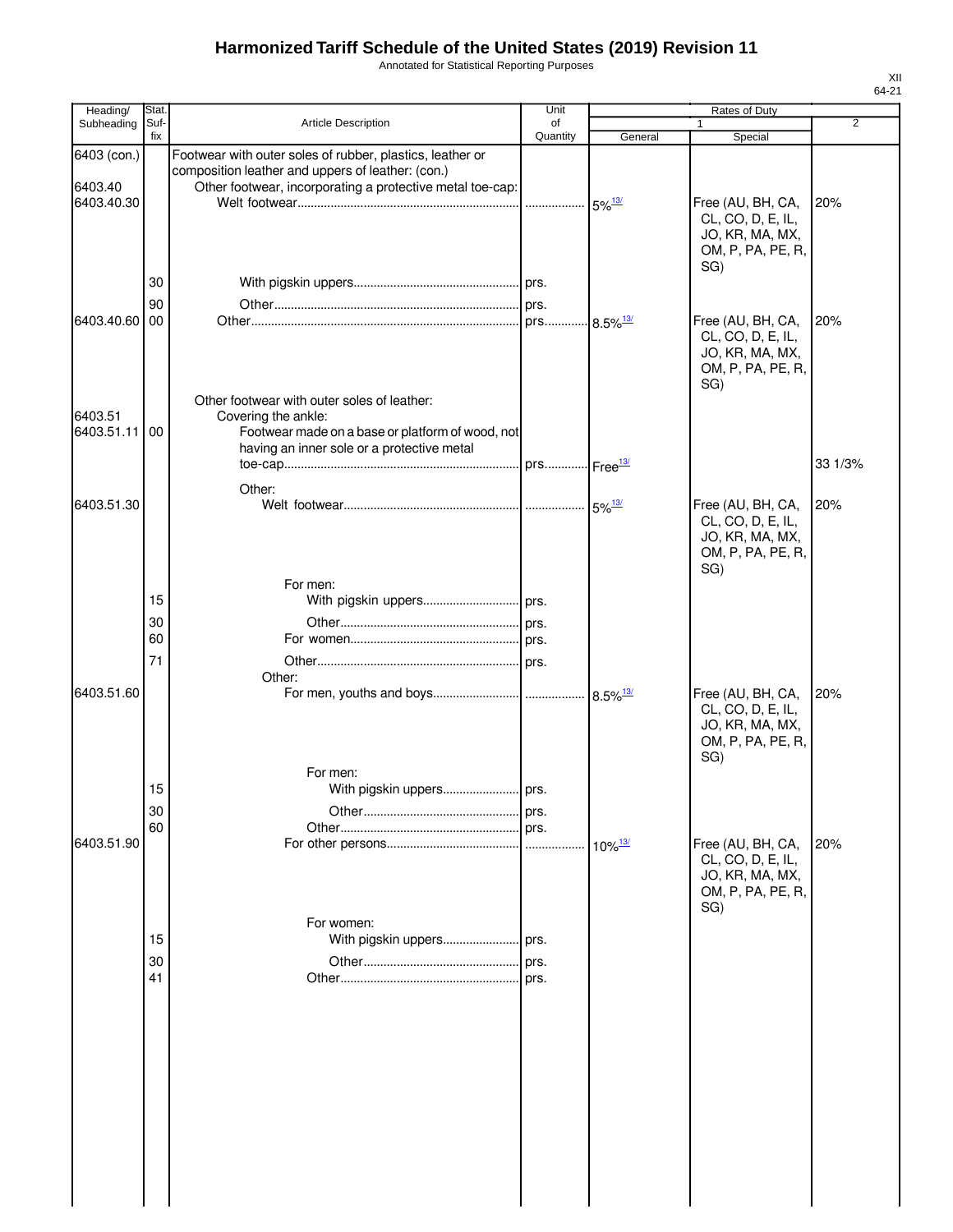Annotated for Statistical Reporting Purposes

| Heading/                                | Stat.       |                                                                                                                                                                                                                                                                                  | Unit                      |                      | <b>Rates of Duty</b>                                                                  |                |
|-----------------------------------------|-------------|----------------------------------------------------------------------------------------------------------------------------------------------------------------------------------------------------------------------------------------------------------------------------------|---------------------------|----------------------|---------------------------------------------------------------------------------------|----------------|
| Subheading                              | Suf-<br>fix | Article Description                                                                                                                                                                                                                                                              | of<br>Quantity            | General              | $\mathbf{1}$<br>Special                                                               | $\overline{2}$ |
| 6403 (con.)<br>6403.59<br>6403.59.10 00 |             | Footwear with outer soles of rubber, plastics, leather or<br>composition leather and uppers of leather: (con.)<br>Other footwear with outer soles of leather: (con.)<br>Other:<br>Footwear made on a base or platform of wood, not<br>having an inner sole or a protective metal |                           |                      |                                                                                       |                |
|                                         |             |                                                                                                                                                                                                                                                                                  | . prs Free <sup>13/</sup> |                      |                                                                                       | 33 1/3%        |
| 6403.59.15                              |             | Other:                                                                                                                                                                                                                                                                           |                           |                      | Free (AU, BH, CA,<br>CL, CO, D, IL, JO,<br>KR, MA, MX, OM,<br>P, PA, PE, R, SG)       | 10%            |
|                                         | 20          |                                                                                                                                                                                                                                                                                  |                           |                      |                                                                                       |                |
|                                         | 45          |                                                                                                                                                                                                                                                                                  |                           |                      |                                                                                       |                |
| 6403.59.30                              | 61          |                                                                                                                                                                                                                                                                                  |                           |                      |                                                                                       |                |
|                                         |             |                                                                                                                                                                                                                                                                                  |                           | $5\%$ <sup>13/</sup> | Free (AU, BH, CA,<br>CL, CO, D, E, IL,<br>JO, KR, MA, MX,<br>OM, P, PA, PE, R,<br>SG) | 20%            |
|                                         | 20          | For men:                                                                                                                                                                                                                                                                         |                           |                      |                                                                                       |                |
|                                         | 40          |                                                                                                                                                                                                                                                                                  |                           |                      |                                                                                       |                |
|                                         | 60          |                                                                                                                                                                                                                                                                                  |                           |                      |                                                                                       |                |
|                                         | 81          |                                                                                                                                                                                                                                                                                  |                           |                      |                                                                                       |                |
|                                         |             | Other:                                                                                                                                                                                                                                                                           |                           |                      |                                                                                       |                |
| 6403.59.60                              |             |                                                                                                                                                                                                                                                                                  |                           |                      | Free (AU, BH, CA,<br>CL, CO, D, IL, JO,<br>KR, MA, MX, OM,<br>P, PA, PE, R, SG)       | 20%            |
|                                         | 40          | For men:<br>With pigskin uppers prs.                                                                                                                                                                                                                                             |                           |                      |                                                                                       |                |
|                                         | 60          |                                                                                                                                                                                                                                                                                  |                           |                      |                                                                                       |                |
|                                         | 80          |                                                                                                                                                                                                                                                                                  |                           |                      |                                                                                       |                |
| 6403.59.90                              |             |                                                                                                                                                                                                                                                                                  |                           |                      | Free (AU, BH, CA,<br>CL, CO, D, E, IL,<br>JO, KR, MA, MX,<br>OM, P, PA, PE, R,<br>SG) | 20%            |
|                                         |             | For women:                                                                                                                                                                                                                                                                       |                           |                      |                                                                                       |                |
|                                         | 30          | With pigskin uppers                                                                                                                                                                                                                                                              | prs.                      |                      |                                                                                       |                |
|                                         | 45<br>61    |                                                                                                                                                                                                                                                                                  | prs.<br>prs.              |                      |                                                                                       |                |
|                                         |             |                                                                                                                                                                                                                                                                                  |                           |                      |                                                                                       |                |
|                                         |             |                                                                                                                                                                                                                                                                                  |                           |                      |                                                                                       |                |
|                                         |             |                                                                                                                                                                                                                                                                                  |                           |                      |                                                                                       |                |
|                                         |             |                                                                                                                                                                                                                                                                                  |                           |                      |                                                                                       |                |
|                                         |             |                                                                                                                                                                                                                                                                                  |                           |                      |                                                                                       |                |
|                                         |             |                                                                                                                                                                                                                                                                                  |                           |                      |                                                                                       |                |
|                                         |             |                                                                                                                                                                                                                                                                                  |                           |                      |                                                                                       |                |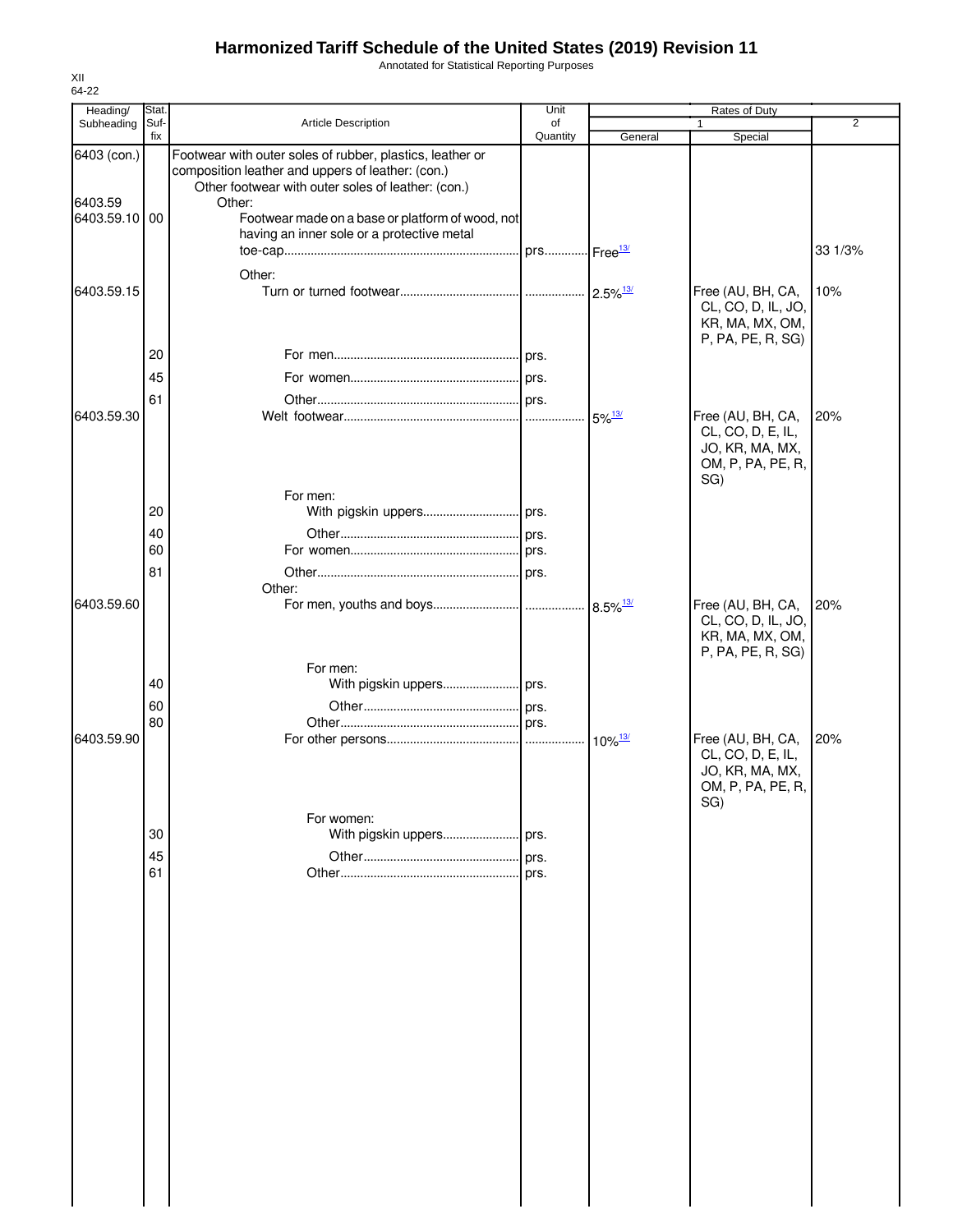Annotated for Statistical Reporting Purposes

| Heading/              | <b>Stat</b> |                                                                                                                                   | Unit           |                       | Rates of Duty                                                                   |         |
|-----------------------|-------------|-----------------------------------------------------------------------------------------------------------------------------------|----------------|-----------------------|---------------------------------------------------------------------------------|---------|
| Subheading            | Suf-<br>fix | <b>Article Description</b>                                                                                                        | of<br>Quantity | General               | Special                                                                         | 2       |
| 6403 (con.)           |             | Footwear with outer soles of rubber, plastics, leather or<br>composition leather and uppers of leather: (con.)<br>Other footwear: |                |                       |                                                                                 |         |
| 6403.91<br>6403.91.11 | 00          | Covering the ankle:<br>Footwear made on a base or platform of wood, not<br>having an inner sole or a protective metal             |                |                       |                                                                                 |         |
|                       |             | Other:                                                                                                                            |                |                       |                                                                                 | 33 1/3% |
| 6403.91.30            |             |                                                                                                                                   |                |                       | Free (AU, BH, CA,<br>CL, CO, D, IL, JO,<br>KR, MA, MX, OM,<br>P, PA, PE, R, SG) | 20%     |
|                       | 10          | Work footwear:                                                                                                                    |                |                       |                                                                                 |         |
|                       | 25          | Other:                                                                                                                            |                |                       |                                                                                 |         |
|                       | 35          | For men:                                                                                                                          |                |                       |                                                                                 |         |
|                       | 40          |                                                                                                                                   |                |                       |                                                                                 |         |
|                       | 80          |                                                                                                                                   |                |                       |                                                                                 |         |
|                       | 91          | Other:                                                                                                                            |                |                       |                                                                                 |         |
| 6403.91.60            |             |                                                                                                                                   |                |                       | Free (AU, BH, CA,<br>CL, CO, D, E, IL,<br>JO, KR, MA, MX,<br>OM, P, PA, PE, R,  | 20%     |
|                       | 10          |                                                                                                                                   |                |                       | SG)                                                                             |         |
|                       | 30          | Other:<br>Tennis shoes, basketball shoes,<br>gym shoes, training shoes and the<br>like, for men:<br>With pigskin uppers prs.      |                |                       |                                                                                 |         |
|                       | 40          |                                                                                                                                   |                |                       |                                                                                 |         |
|                       | 50          | Other tennis shoes, basketball<br>shoes, gym shoes, training shoes<br>and the like:<br>With pigskin uppers prs.                   |                |                       |                                                                                 |         |
|                       | 60          | Other:                                                                                                                            | prs.           |                       |                                                                                 |         |
|                       | 65          | For men:<br>With pigskin uppers prs.                                                                                              |                |                       |                                                                                 |         |
|                       | 75          |                                                                                                                                   |                |                       |                                                                                 |         |
|                       | 90          |                                                                                                                                   |                |                       |                                                                                 |         |
| 6403.91.90            |             |                                                                                                                                   |                | $10\%$ <sup>13/</sup> | Free (AU, BH, CA,<br>CL, CO, D, E, IL,<br>JO, KR, MA, MX,<br>OM, P, PA, PE, R,  | 20%     |
|                       | 15          |                                                                                                                                   | l prs.         |                       | SG)                                                                             |         |
|                       |             | Other:                                                                                                                            |                |                       |                                                                                 |         |
|                       |             | For women:                                                                                                                        |                |                       |                                                                                 |         |
|                       | 25          | With pigskin uppers prs.                                                                                                          |                |                       |                                                                                 |         |
|                       | 45          |                                                                                                                                   |                |                       |                                                                                 |         |
|                       | 51          |                                                                                                                                   |                |                       |                                                                                 |         |
|                       |             |                                                                                                                                   |                |                       |                                                                                 |         |

XII 64-23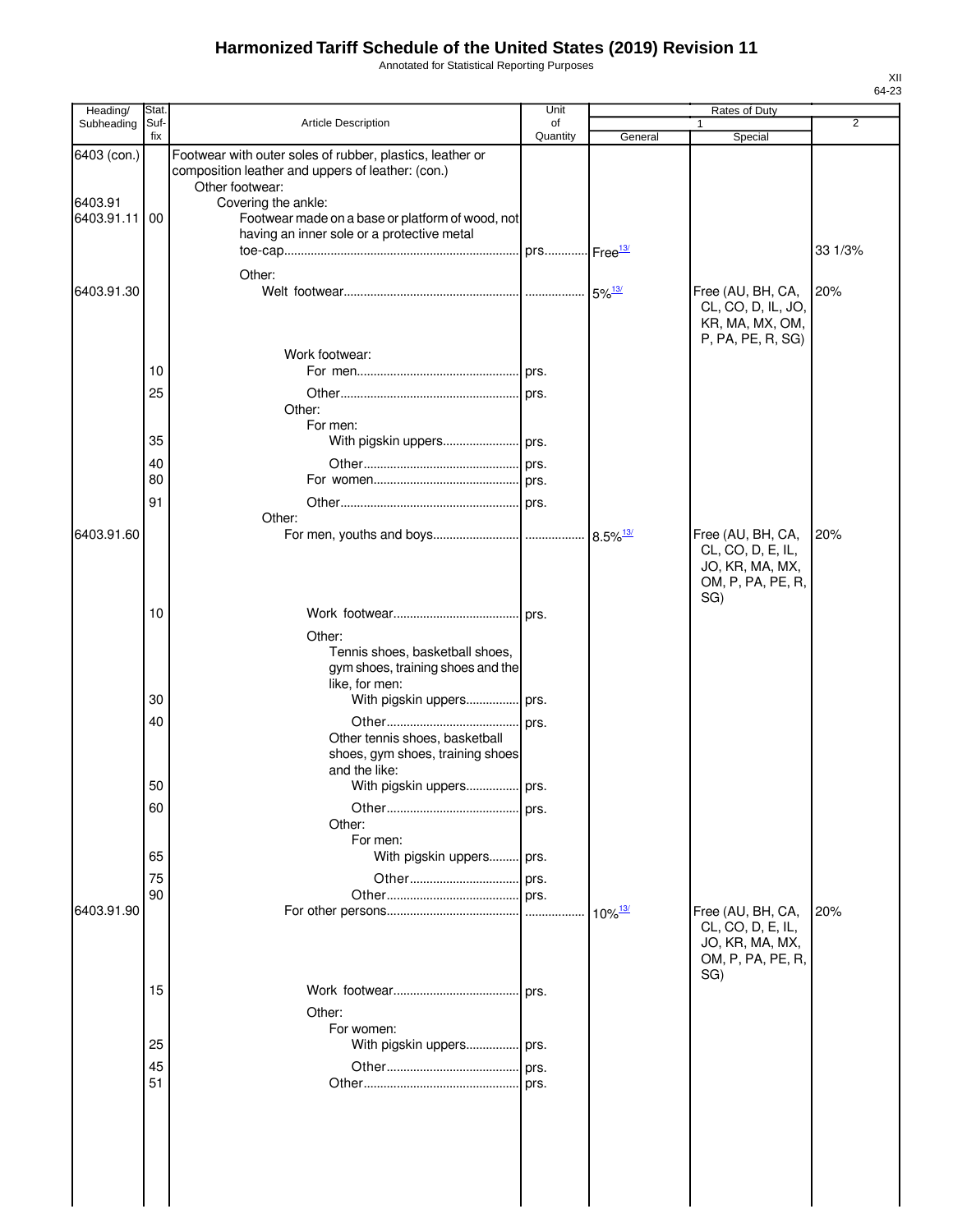Annotated for Statistical Reporting Purposes

| Heading/                                | Stat.       |                                                                                                                                                                                                                                                      | Unit           |         | Rates of Duty                                                    |                |
|-----------------------------------------|-------------|------------------------------------------------------------------------------------------------------------------------------------------------------------------------------------------------------------------------------------------------------|----------------|---------|------------------------------------------------------------------|----------------|
| Subheading                              | Suf-<br>fix | Article Description                                                                                                                                                                                                                                  | of<br>Quantity | General | $\mathbf{1}$<br>Special                                          | $\overline{2}$ |
| 6403 (con.)<br>6403.99<br>6403.99.10 00 |             | Footwear with outer soles of rubber, plastics, leather or<br>composition leather and uppers of leather: (con.)<br>Other footwear: (con.)<br>Other:<br>Footwear made on a base or platform of wood, not<br>having an inner sole or a protective metal |                |         |                                                                  |                |
|                                         |             |                                                                                                                                                                                                                                                      |                |         |                                                                  | 33 1/3%        |
| 6403.99.20                              |             | Other:<br>Footwear made on a base or platform of                                                                                                                                                                                                     |                | 8% 14/  | Free (AU, BH, CA,<br>CL, CO, D, E, IL,                           | 33 1/3%        |
|                                         |             |                                                                                                                                                                                                                                                      |                |         | JO, KR, MA, MX,<br>OM, P, PA, PE, R,<br>SG)                      |                |
|                                         | 30          |                                                                                                                                                                                                                                                      |                |         |                                                                  |                |
|                                         | 60          |                                                                                                                                                                                                                                                      |                |         |                                                                  |                |
|                                         | 90          |                                                                                                                                                                                                                                                      |                |         |                                                                  |                |
| 6403.99.40                              |             | Other:                                                                                                                                                                                                                                               |                |         | Free (AU, BH, CA,                                                | 20%            |
|                                         |             |                                                                                                                                                                                                                                                      |                |         | CL, CO, D, E, IL,<br>JO, KR, MA, MX,<br>OM, P, PA, PE, R,<br>SG) |                |
|                                         |             | Work footwear:                                                                                                                                                                                                                                       |                |         |                                                                  |                |
|                                         | 10          |                                                                                                                                                                                                                                                      |                |         |                                                                  |                |
|                                         | 20          | Other:<br>For men:                                                                                                                                                                                                                                   |                |         |                                                                  |                |
|                                         | 35          | With pigskin uppers prs.                                                                                                                                                                                                                             |                |         |                                                                  |                |
|                                         | 55          |                                                                                                                                                                                                                                                      |                |         |                                                                  |                |
|                                         | 80          |                                                                                                                                                                                                                                                      |                |         |                                                                  |                |
|                                         | 91          |                                                                                                                                                                                                                                                      |                |         |                                                                  |                |
|                                         |             |                                                                                                                                                                                                                                                      |                |         |                                                                  |                |
|                                         |             |                                                                                                                                                                                                                                                      |                |         |                                                                  |                |
|                                         |             |                                                                                                                                                                                                                                                      |                |         |                                                                  |                |
|                                         |             |                                                                                                                                                                                                                                                      |                |         |                                                                  |                |
|                                         |             |                                                                                                                                                                                                                                                      |                |         |                                                                  |                |
|                                         |             |                                                                                                                                                                                                                                                      |                |         |                                                                  |                |
|                                         |             |                                                                                                                                                                                                                                                      |                |         |                                                                  |                |
|                                         |             |                                                                                                                                                                                                                                                      |                |         |                                                                  |                |
|                                         |             |                                                                                                                                                                                                                                                      |                |         |                                                                  |                |
|                                         |             |                                                                                                                                                                                                                                                      |                |         |                                                                  |                |
|                                         |             |                                                                                                                                                                                                                                                      |                |         |                                                                  |                |
|                                         |             |                                                                                                                                                                                                                                                      |                |         |                                                                  |                |
|                                         |             |                                                                                                                                                                                                                                                      |                |         |                                                                  |                |
|                                         |             |                                                                                                                                                                                                                                                      |                |         |                                                                  |                |
|                                         |             |                                                                                                                                                                                                                                                      |                |         |                                                                  |                |
|                                         |             |                                                                                                                                                                                                                                                      |                |         |                                                                  |                |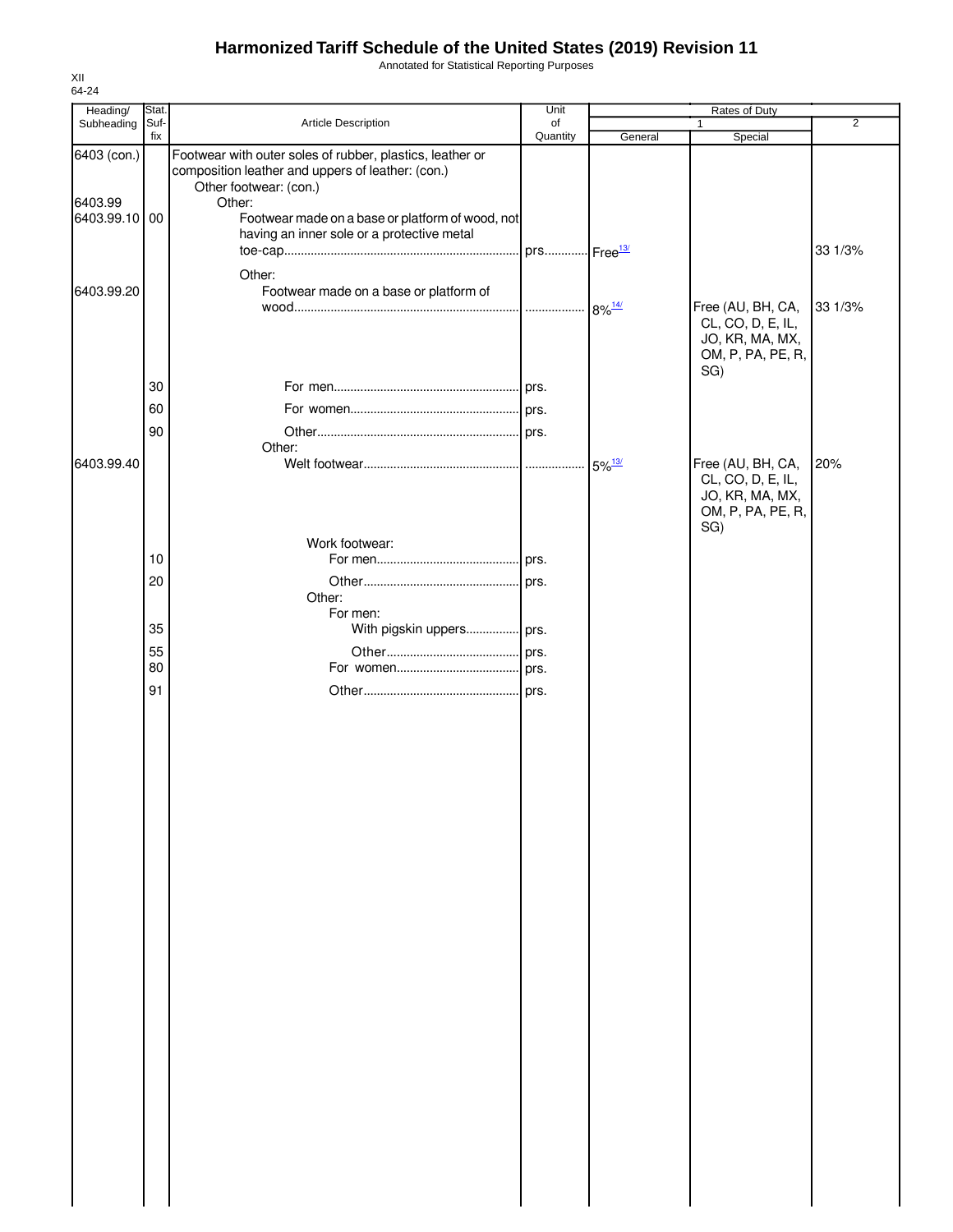Annotated for Statistical Reporting Purposes

| Heading/               | Stat.       |                                                                                                                                                           | Unit           |         | <b>Rates of Duty</b>                                                            |                |
|------------------------|-------------|-----------------------------------------------------------------------------------------------------------------------------------------------------------|----------------|---------|---------------------------------------------------------------------------------|----------------|
| Subheading             | Suf-<br>fix | Article Description                                                                                                                                       | of<br>Quantity | General | 1<br>Special                                                                    | $\overline{2}$ |
| 6403 (con.)<br>6403.99 |             | Footwear with outer soles of rubber, plastics, leather or<br>composition leather and uppers of leather: (con.)<br>Other footwear: (con.)<br>Other: (con.) |                |         |                                                                                 |                |
| (con.)                 |             | Other: (con.)<br>Other: (con.)<br>Other:                                                                                                                  |                |         |                                                                                 |                |
| 6403.99.60             |             |                                                                                                                                                           |                |         | Free (AU, BH, CA,<br>CL, CO, D, IL, JO,<br>KR, MA, MX, OM,<br>P, PA, PE, R, SG) | 20%            |
|                        | 15          |                                                                                                                                                           |                |         |                                                                                 |                |
|                        | 25          |                                                                                                                                                           |                |         |                                                                                 |                |
|                        |             | Other:<br>Tennis shoes, basketball<br>shoes, gym shoes, training<br>shoes and the like, for men:                                                          |                |         |                                                                                 |                |
|                        | 30          | With pigskin uppers prs.                                                                                                                                  |                |         |                                                                                 |                |
|                        | 40          | Other tennis shoes, basketball<br>shoes, gym shoes, training<br>shoes and the like:                                                                       |                |         |                                                                                 |                |
|                        | 50          | With pigskin uppers prs.                                                                                                                                  |                |         |                                                                                 |                |
|                        | 60          | Other:<br>For men:                                                                                                                                        |                |         |                                                                                 |                |
|                        | 65          | With pigskin<br>uppers prs.                                                                                                                               |                |         |                                                                                 |                |
|                        | 75<br>90    |                                                                                                                                                           |                |         |                                                                                 |                |
|                        |             |                                                                                                                                                           |                |         |                                                                                 |                |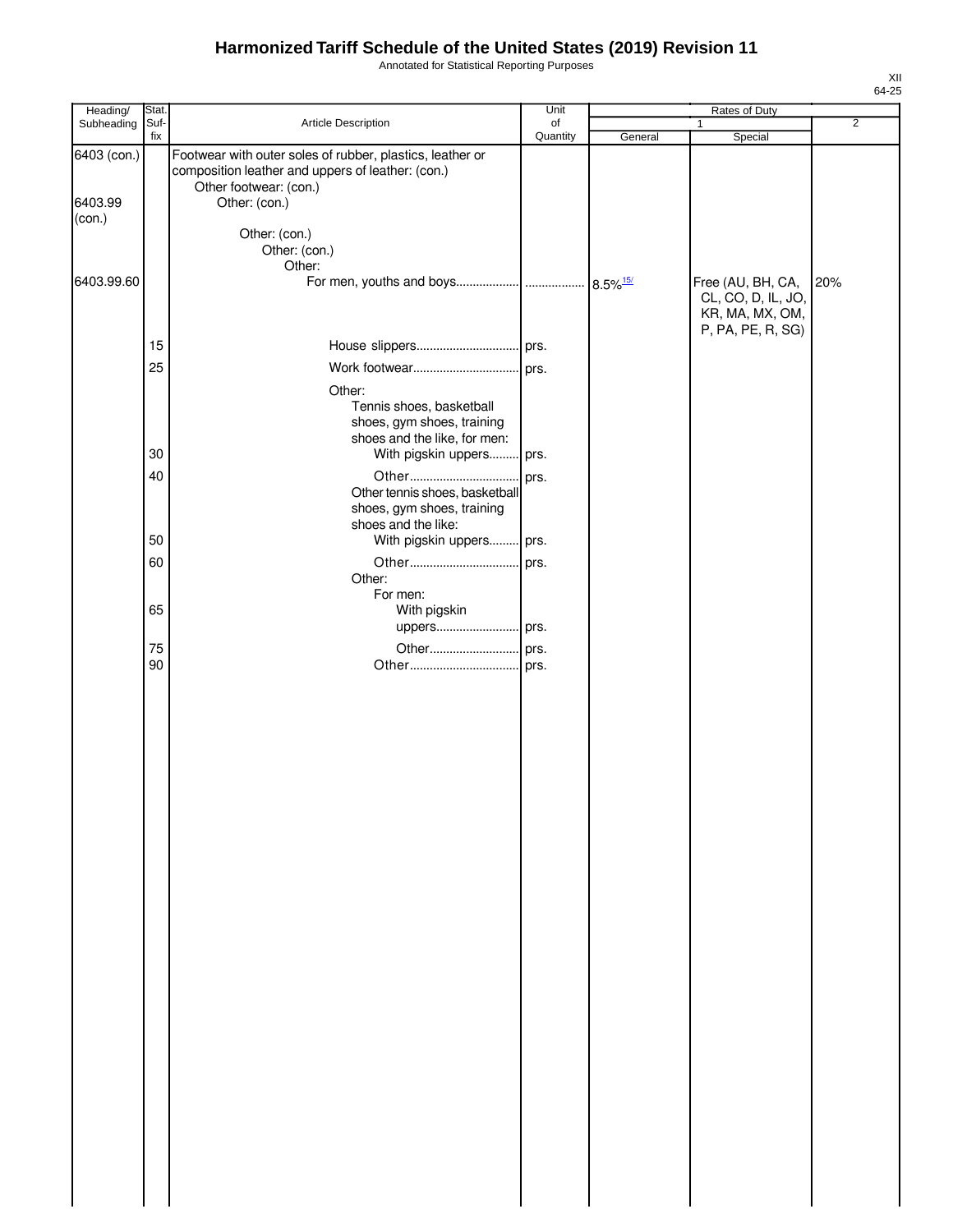Annotated for Statistical Reporting Purposes

| Heading/               | Stat.       |                                                                                                                                                           | Unit           |                       | Rates of Duty                                                                         |                |
|------------------------|-------------|-----------------------------------------------------------------------------------------------------------------------------------------------------------|----------------|-----------------------|---------------------------------------------------------------------------------------|----------------|
| Subheading             | Suf-<br>fix | Article Description                                                                                                                                       | of<br>Quantity | General               | Special                                                                               | $\overline{2}$ |
| 6403 (con.)<br>6403.99 |             | Footwear with outer soles of rubber, plastics, leather or<br>composition leather and uppers of leather: (con.)<br>Other footwear: (con.)<br>Other: (con.) |                |                       |                                                                                       |                |
| (con.)                 |             | Other: (con.)<br>Other: (con.)<br>Other: (con.)<br>For other persons:                                                                                     |                |                       |                                                                                       |                |
| 6403.99.75             |             |                                                                                                                                                           |                |                       | Free (AU, BH, CA,<br>CL, CO, D, E, IL,<br>JO, KR, MA, MX,<br>OM, P, PA, PE, R,<br>SG) | 20%            |
|                        | 15          | Other:                                                                                                                                                    |                |                       |                                                                                       |                |
|                        | 30          | For women:<br>With pigskin<br>uppers prs.                                                                                                                 |                |                       |                                                                                       |                |
|                        | 60          |                                                                                                                                                           |                |                       |                                                                                       |                |
|                        | 90          |                                                                                                                                                           |                |                       |                                                                                       |                |
| 6403.99.90             |             |                                                                                                                                                           |                | $10\%$ <sup>16/</sup> | Free (AU, BH, CA,<br>CL, CO, D, IL, JO,<br>KR, MA, MX, OM,<br>P, PA, PE, R, SG)       | 20%            |
|                        | 05          |                                                                                                                                                           |                |                       |                                                                                       |                |
|                        | 15          | Work footwear prs.                                                                                                                                        |                |                       |                                                                                       |                |
|                        |             | Other:<br>Tennis shoes, basketball<br>shoes, and the like, for<br>women:                                                                                  |                |                       |                                                                                       |                |
|                        | 21          | With pigskin<br>uppers prs.                                                                                                                               |                |                       |                                                                                       |                |
|                        | 31<br>41    | Other tennis shoes,<br>basketball shoes, and the                                                                                                          | prs.           |                       |                                                                                       |                |
|                        | 55          | Other:<br>For women:<br>With pigskin<br>uppers                                                                                                            | prs.           |                       |                                                                                       |                |
|                        | 65<br>71    | Other<br>Other                                                                                                                                            | prs.<br>prs.   |                       |                                                                                       |                |
|                        |             |                                                                                                                                                           |                |                       |                                                                                       |                |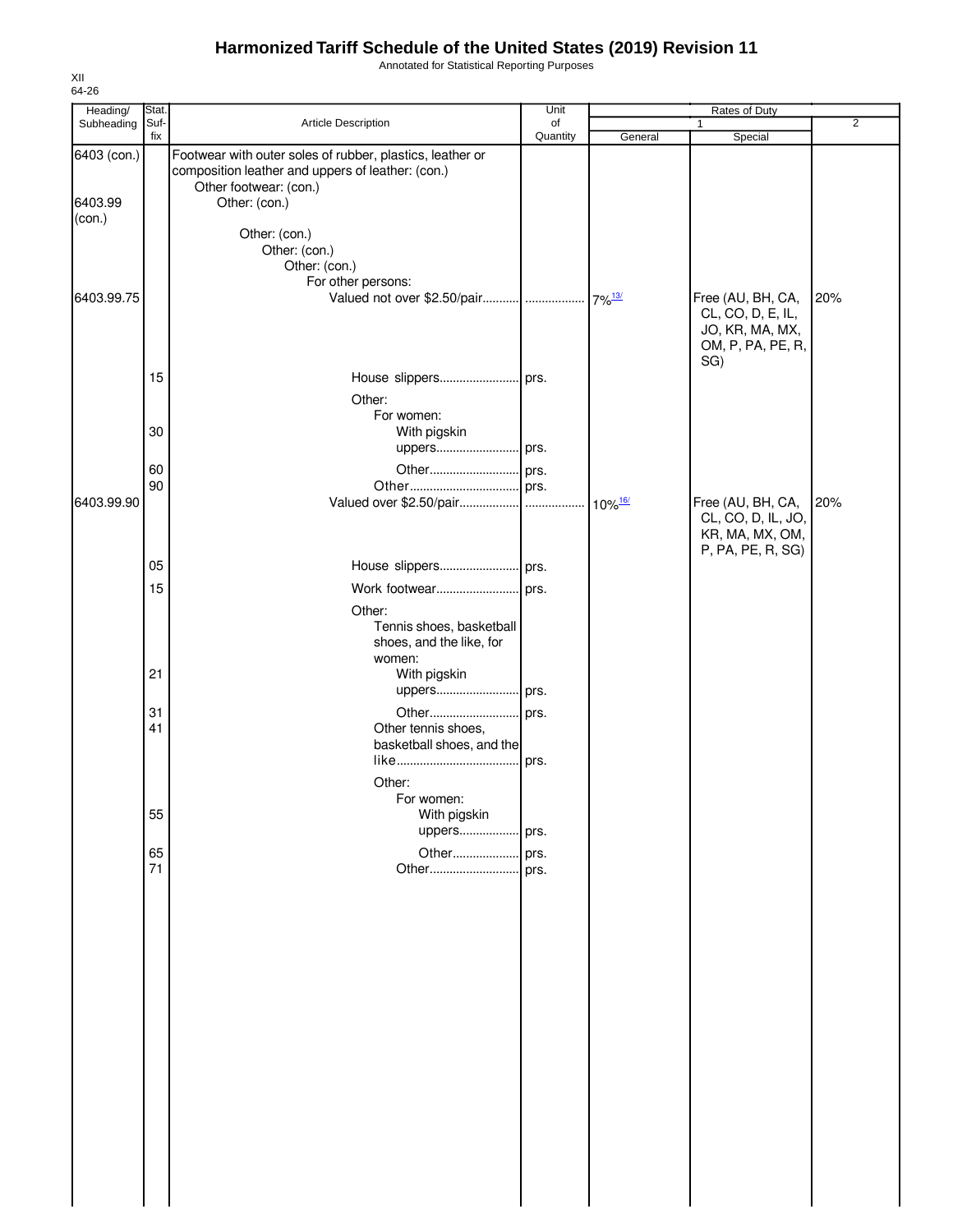Annotated for Statistical Reporting Purposes

| Heading/   | Stat.       |                                                                                                                                                 | Unit           |         | Rates of Duty                                                                         |                |
|------------|-------------|-------------------------------------------------------------------------------------------------------------------------------------------------|----------------|---------|---------------------------------------------------------------------------------------|----------------|
| Subheading | Suf-<br>fix | Article Description                                                                                                                             | of<br>Quantity | General | Special                                                                               | $\overline{2}$ |
| 6404       |             | Footwear with outer soles of rubber, plastics, leather or<br>composition leather and uppers of textile materials:                               |                |         |                                                                                       |                |
| 6404.11    |             | Footwear with outer soles of rubber or plastics:<br>Sports footwear; tennis shoes, basketball shoes, gym<br>shoes, training shoes and the like: |                |         |                                                                                       |                |
| 6404.11.20 |             | Having uppers of which over 50 percent of the<br>external surface area (including any leather                                                   |                |         |                                                                                       |                |
|            |             | accessories or reinforcements such as those                                                                                                     |                |         | Free (AU, BH, CA,                                                                     | 35%            |
|            |             |                                                                                                                                                 |                |         | CL, CO, D, E, IL,<br>JO, KR, MA, MX,<br>OM, P, PA, PE, R,<br>SG)                      |                |
|            | 30          |                                                                                                                                                 |                |         |                                                                                       |                |
|            | 60          |                                                                                                                                                 |                |         |                                                                                       |                |
|            | 71          | Other:                                                                                                                                          |                |         |                                                                                       |                |
|            |             | Valued not over \$3/pair:<br>Having soles (or mid-soles, if any) of                                                                             |                |         |                                                                                       |                |
|            |             | rubber or plastics which are affixed to the                                                                                                     |                |         |                                                                                       |                |
|            |             | upper exclusively with an adhesive (any<br>mid-soles also being affixed exclusively to                                                          |                |         |                                                                                       |                |
|            |             | one another and to the sole with an                                                                                                             |                |         |                                                                                       |                |
|            |             | adhesive); the foregoing except footwear<br>having a foxing or a foxing-like band                                                               |                |         |                                                                                       |                |
|            |             | applied or molded at the sole and                                                                                                               |                |         |                                                                                       |                |
|            |             | overlapping the upper and except footwear                                                                                                       |                |         |                                                                                       |                |
|            |             | with soles which overlap the upper other<br>than at the toe or heel:                                                                            |                |         |                                                                                       |                |
| 6404.11.41 |             | With uppers of vegetable fibers and                                                                                                             |                |         |                                                                                       |                |
|            |             | having outer soles with textile<br>materials having the greatest surface                                                                        |                |         |                                                                                       |                |
|            |             | area in contact with the ground, but                                                                                                            |                |         |                                                                                       |                |
|            |             | not taken into account under the terms                                                                                                          |                |         |                                                                                       |                |
|            |             | of additional U.S. note 5 to this                                                                                                               |                |         | Free (AU, BH, CA,                                                                     | 35%            |
|            |             |                                                                                                                                                 |                |         | CL, CO, D, E, IL,                                                                     |                |
|            |             |                                                                                                                                                 |                |         | JO, KR, MA, MX,<br>OM, P, PA, PE, R,<br>SG)                                           |                |
|            | 30          |                                                                                                                                                 | prs.           |         |                                                                                       |                |
|            | 60          |                                                                                                                                                 | prs.           |         |                                                                                       |                |
|            | 90          |                                                                                                                                                 | prs.           |         |                                                                                       |                |
| 6404.11.49 | 00          |                                                                                                                                                 | prs            | 37.5%   | Free (AU, BH, CA,<br>CL, CO, D, E, IL,<br>JO, KR, MA, MX,<br>OM, P, PA, PE, R,<br>SG) | 66%            |
|            |             |                                                                                                                                                 |                |         |                                                                                       |                |
|            |             |                                                                                                                                                 |                |         |                                                                                       |                |
|            |             |                                                                                                                                                 |                |         |                                                                                       |                |
|            |             |                                                                                                                                                 |                |         |                                                                                       |                |
|            |             |                                                                                                                                                 |                |         |                                                                                       |                |
|            |             |                                                                                                                                                 |                |         |                                                                                       |                |
|            |             |                                                                                                                                                 |                |         |                                                                                       |                |
|            |             |                                                                                                                                                 |                |         |                                                                                       |                |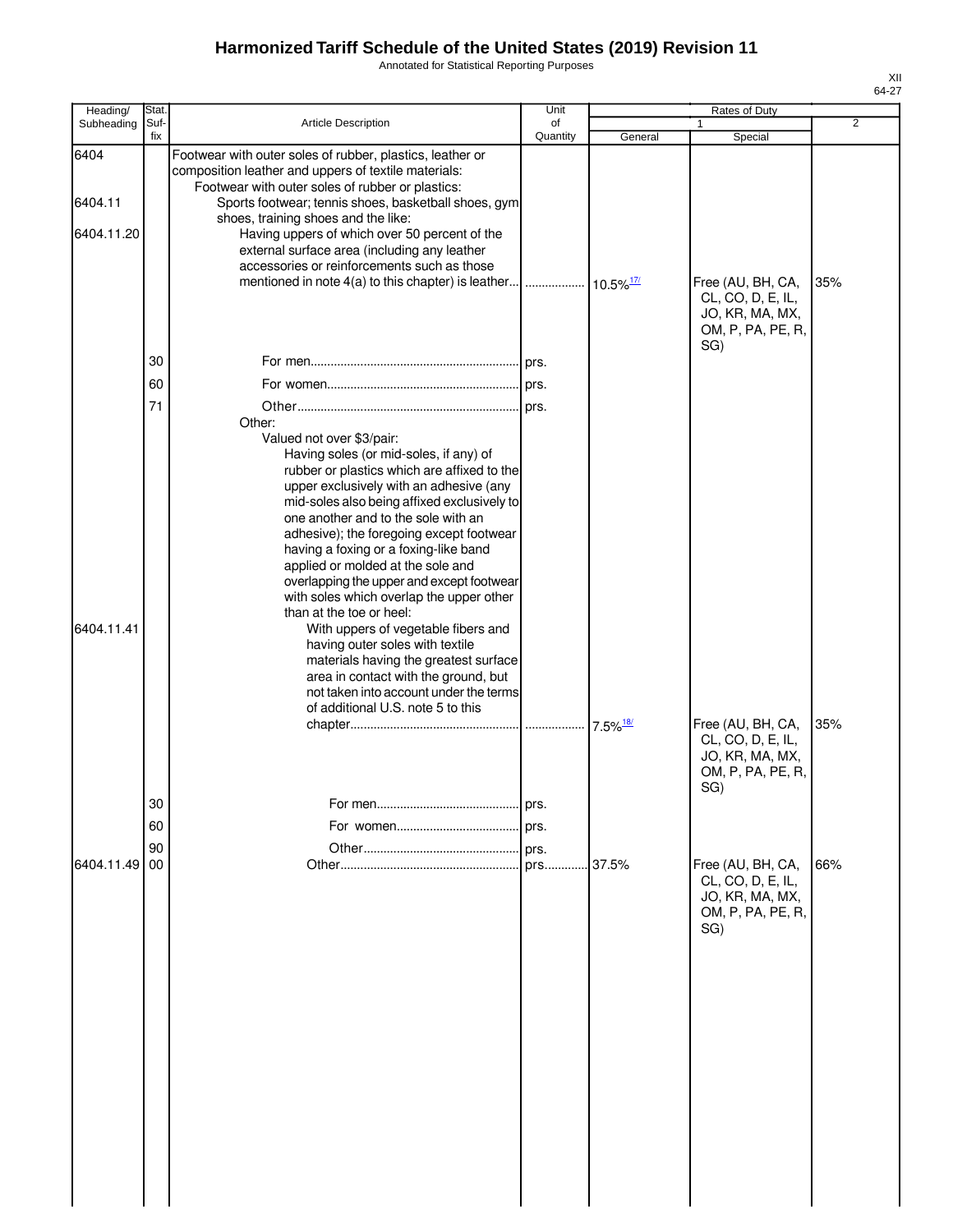Annotated for Statistical Reporting Purposes

| Heading/                         | Stat.       |                                                                                                                                                                                                                                                                                                                                                                                                                                                                                                                                                                                                                                                                                                                                                              | Unit           |                         | Rates of Duty                                                                         |                |
|----------------------------------|-------------|--------------------------------------------------------------------------------------------------------------------------------------------------------------------------------------------------------------------------------------------------------------------------------------------------------------------------------------------------------------------------------------------------------------------------------------------------------------------------------------------------------------------------------------------------------------------------------------------------------------------------------------------------------------------------------------------------------------------------------------------------------------|----------------|-------------------------|---------------------------------------------------------------------------------------|----------------|
| Subheading                       | Suf-<br>fix | <b>Article Description</b>                                                                                                                                                                                                                                                                                                                                                                                                                                                                                                                                                                                                                                                                                                                                   | of<br>Quantity | General                 | Special                                                                               | $\overline{2}$ |
| 6404 (con.)<br>6404.11<br>(con.) |             | Footwear with outer soles of rubber, plastics, leather or<br>composition leather and uppers of textile materials: (con.)<br>Footwear with outer soles of rubber or plastics: (con.)<br>Sports footwear; tennis shoes, basketball shoes, gym<br>shoes, training shoes and the like: (con.)<br>Other: (con.)<br>Valued not over \$3/pair: (con.)<br>Other:                                                                                                                                                                                                                                                                                                                                                                                                     |                |                         |                                                                                       |                |
| 6404.11.51                       |             | With uppers of vegetable fibers and<br>having outer soles with textile<br>materials having the greatest surface<br>area in contact with the ground, but<br>not taken into account under the terms<br>of additional U.S. note 5 to this                                                                                                                                                                                                                                                                                                                                                                                                                                                                                                                       |                | $7.5\%$ <sup>18/</sup>  | Free (AU, BH, CA,<br>CL, CO, D, E, IL,<br>JO, KR, MA, MX,                             | 35%            |
|                                  | 30          |                                                                                                                                                                                                                                                                                                                                                                                                                                                                                                                                                                                                                                                                                                                                                              |                |                         | OM, P, PA, PE, R,<br>SG)                                                              |                |
|                                  | 60          |                                                                                                                                                                                                                                                                                                                                                                                                                                                                                                                                                                                                                                                                                                                                                              |                |                         |                                                                                       |                |
|                                  | 90          |                                                                                                                                                                                                                                                                                                                                                                                                                                                                                                                                                                                                                                                                                                                                                              | prs.           |                         |                                                                                       |                |
| 6404.11.59                       | 00          |                                                                                                                                                                                                                                                                                                                                                                                                                                                                                                                                                                                                                                                                                                                                                              | prs            | .48%                    | Free (AU, BH, CA,<br>CL, CO, D, E, IL,<br>JO, KR, MA, MX,<br>OM, P, PA, PE, R,<br>SG) | 84%            |
| 6404.11.61                       |             | Valued over \$3 but not over \$6.50/pair:<br>Having soles (or mid-soles, if any) of<br>rubber or plastics which are affixed to the<br>upper exclusively with an adhesive (any<br>mid-soles also being affixed exclusively to<br>one another and to the sole with an<br>adhesive); the foregoing except footwear<br>having a foxing or a foxing-like band<br>applied or molded at the sole and<br>overlapping the upper and except footwear<br>with soles which overlap the upper other<br>than at the toe or heel:<br>With uppers of vegetable fibers and<br>having outer soles with textile<br>materials having the greatest surface<br>area in contact with the ground, but<br>not taken into account under the terms<br>of additional U.S. note 5 to this |                |                         |                                                                                       |                |
|                                  | 30          |                                                                                                                                                                                                                                                                                                                                                                                                                                                                                                                                                                                                                                                                                                                                                              | prs.           | $7.5\%$ <sup>18/</sup>  | Free (AU, BH, CA,<br>CL, CO, D, E, IL,<br>JO, KR, MA, MX,<br>OM, P, PA, PE, R,<br>SG) | 35%            |
|                                  | 60          |                                                                                                                                                                                                                                                                                                                                                                                                                                                                                                                                                                                                                                                                                                                                                              |                |                         |                                                                                       |                |
|                                  | 90          |                                                                                                                                                                                                                                                                                                                                                                                                                                                                                                                                                                                                                                                                                                                                                              |                |                         |                                                                                       |                |
| 6404.11.69                       |             |                                                                                                                                                                                                                                                                                                                                                                                                                                                                                                                                                                                                                                                                                                                                                              |                | $37.5\%$ <sup>19/</sup> | Free (AU, BH, CA,<br>CL, CO, D, E, IL,<br>JO, KR, MA, MX,<br>OM, P, PA, PE, R,<br>SG) | 66%            |
|                                  | 30          |                                                                                                                                                                                                                                                                                                                                                                                                                                                                                                                                                                                                                                                                                                                                                              | prs.           |                         |                                                                                       |                |
|                                  | 60          |                                                                                                                                                                                                                                                                                                                                                                                                                                                                                                                                                                                                                                                                                                                                                              | prs.           |                         |                                                                                       |                |
|                                  | 90          |                                                                                                                                                                                                                                                                                                                                                                                                                                                                                                                                                                                                                                                                                                                                                              |                |                         |                                                                                       |                |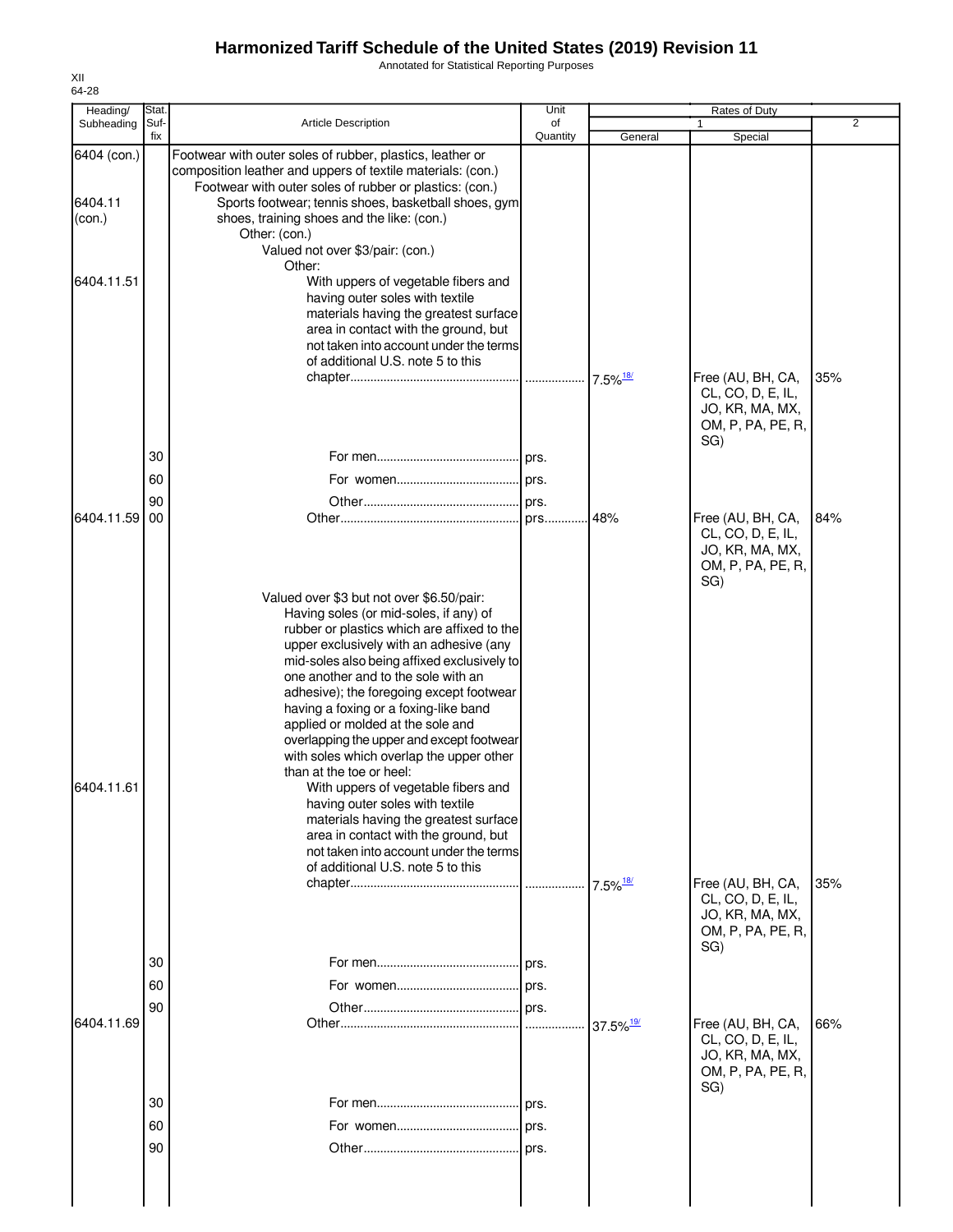Annotated for Statistical Reporting Purposes

| Heading/                         | Stat.       |                                                                                                                                                                                                                                                                                                                                                                          | Unit           |         | Rates of Duty                                                                                         |                      |
|----------------------------------|-------------|--------------------------------------------------------------------------------------------------------------------------------------------------------------------------------------------------------------------------------------------------------------------------------------------------------------------------------------------------------------------------|----------------|---------|-------------------------------------------------------------------------------------------------------|----------------------|
| Subheading                       | Suf-<br>fix | Article Description                                                                                                                                                                                                                                                                                                                                                      | of<br>Quantity | General | 1<br>Special                                                                                          | $\overline{2}$       |
| 6404 (con.)<br>6404.11<br>(con.) |             | Footwear with outer soles of rubber, plastics, leather or<br>composition leather and uppers of textile materials: (con.)<br>Footwear with outer soles of rubber or plastics: (con.)<br>Sports footwear; tennis shoes, basketball shoes, gym<br>shoes, training shoes and the like: (con.)<br>Other: (con.)<br>Valued over \$3 but not over \$6.50/pair: (con.)<br>Other: |                |         |                                                                                                       |                      |
| 6404.11.71                       |             | With uppers of vegetable fibers and<br>having outer soles with textile<br>materials having the greatest surface<br>area in contact with the ground, but<br>not taken into account under the terms<br>of additional U.S. note 5 to this                                                                                                                                   |                |         | Free (AU, BH, CA,<br>CL, CO, D, E, IL,<br>JO, KR, MA, MX,<br>OM, P, PA, PE, R,                        | 35%                  |
|                                  |             |                                                                                                                                                                                                                                                                                                                                                                          |                |         | SG)                                                                                                   |                      |
|                                  | 30          |                                                                                                                                                                                                                                                                                                                                                                          |                |         |                                                                                                       |                      |
|                                  | 60          |                                                                                                                                                                                                                                                                                                                                                                          |                |         |                                                                                                       |                      |
| 6404.11.75                       | 90          | With uppers of textile materials other<br>than vegetable fibers and having outer<br>soles with textile materials having the<br>greatest surface area in contact with<br>the ground, but not taken into account<br>under the terms of additional U.S. note                                                                                                                |                |         |                                                                                                       |                      |
|                                  |             |                                                                                                                                                                                                                                                                                                                                                                          |                |         | Free (AU, BH, CA,<br>CL, CO, D, E, IL,<br>JO, KR, MA, MX,<br>OM, P, PA, PE, R,<br>SG)                 | 35%                  |
|                                  | 30          |                                                                                                                                                                                                                                                                                                                                                                          |                |         |                                                                                                       |                      |
|                                  | 60          |                                                                                                                                                                                                                                                                                                                                                                          |                |         |                                                                                                       |                      |
| 6404.11.79                       | 90          |                                                                                                                                                                                                                                                                                                                                                                          |                |         | 90¢/pr. + 37.5% Free (AU, BH, CA,<br>CL, CO, D, E, IL,<br>JO, KR, MA, MX,<br>OM, P, PA, PE, R,<br>SG) | $$1.58/pr. +$<br>66% |
|                                  | 30          |                                                                                                                                                                                                                                                                                                                                                                          | prs.           |         |                                                                                                       |                      |
|                                  | 60          |                                                                                                                                                                                                                                                                                                                                                                          | prs.           |         |                                                                                                       |                      |
|                                  | 90          |                                                                                                                                                                                                                                                                                                                                                                          |                |         |                                                                                                       |                      |
|                                  |             |                                                                                                                                                                                                                                                                                                                                                                          |                |         |                                                                                                       |                      |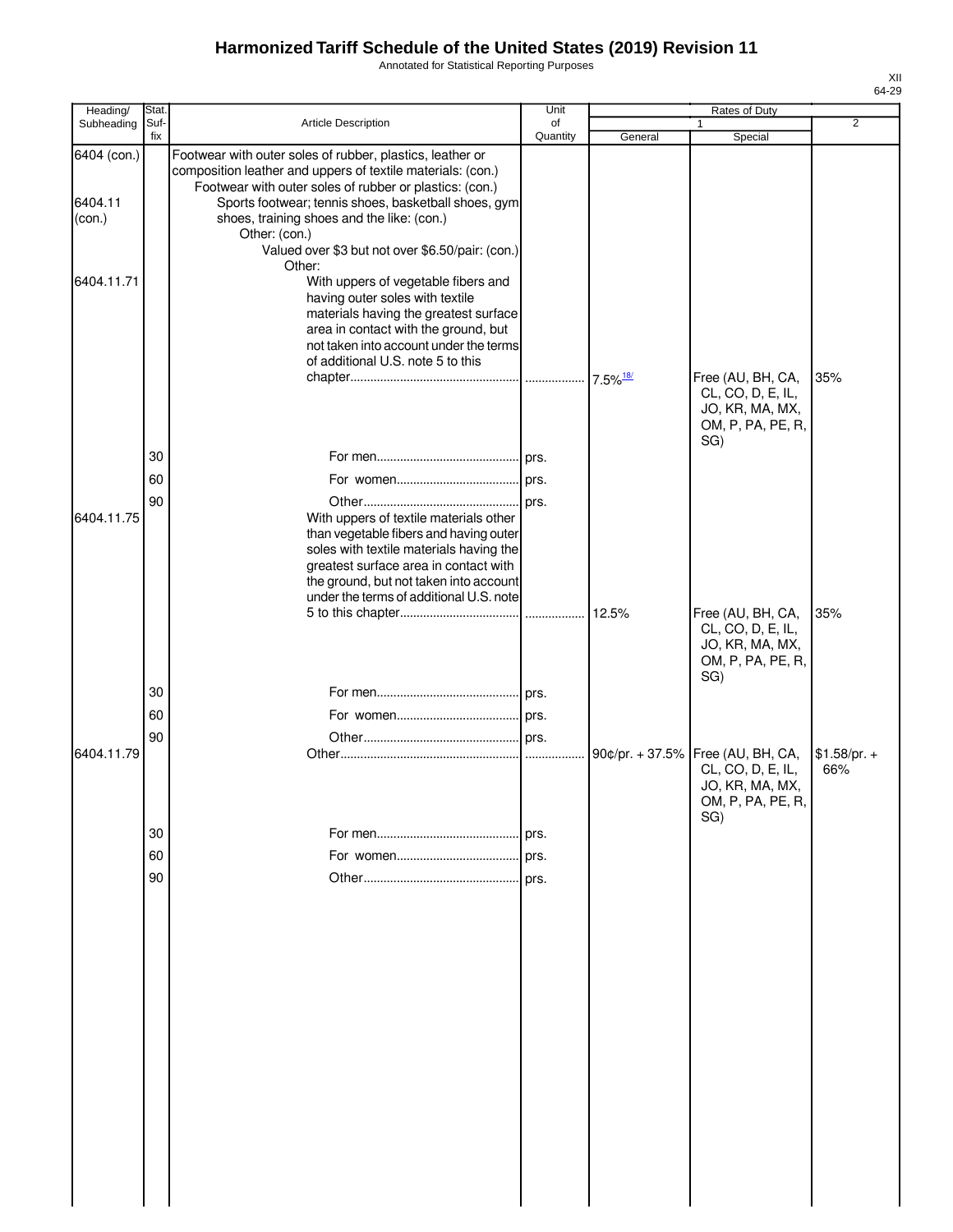Annotated for Statistical Reporting Purposes

| Special<br>Free (AU, BH, CA,<br>CL, CO, D, E, IL,                                     | 2                    |
|---------------------------------------------------------------------------------------|----------------------|
|                                                                                       |                      |
|                                                                                       |                      |
|                                                                                       |                      |
| JO, KR, MA, MX,                                                                       | 35%                  |
| OM, P, PA, PE, R,<br>SG)                                                              |                      |
|                                                                                       |                      |
|                                                                                       |                      |
|                                                                                       |                      |
|                                                                                       |                      |
|                                                                                       |                      |
| Free (AU, BH, CA,<br>CL, CO, D, E, IL,<br>JO, KR, MA, MX,<br>OM, P, PA, PE, R,<br>SG) | 35%                  |
|                                                                                       |                      |
|                                                                                       |                      |
|                                                                                       |                      |
| Free (AU, BH, CA,<br>CL, CO, D, E, IL,<br>JO, KR, MA, MX,<br>OM, P, PA, PE, R,<br>SG) | $$1.58/pr. +$<br>35% |
|                                                                                       |                      |
|                                                                                       |                      |
|                                                                                       |                      |
|                                                                                       |                      |
|                                                                                       |                      |
|                                                                                       |                      |
|                                                                                       |                      |
|                                                                                       |                      |
|                                                                                       |                      |

XII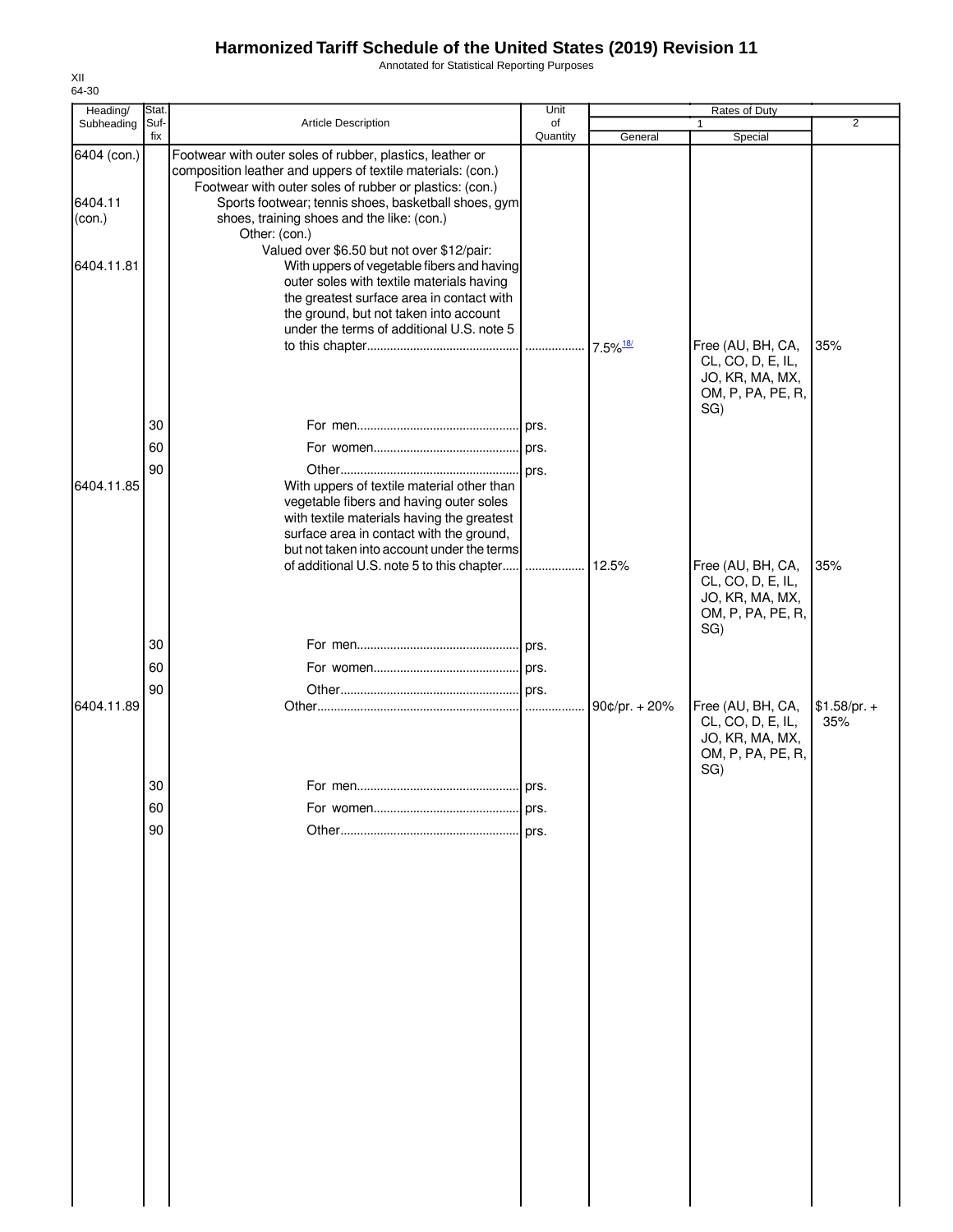Annotated for Statistical Reporting Purposes

| Heading/                         | Stat.       |                                                                                                                                                                                                                                                                                           | Unit           |                         | Rates of Duty                                                                                                    |                |
|----------------------------------|-------------|-------------------------------------------------------------------------------------------------------------------------------------------------------------------------------------------------------------------------------------------------------------------------------------------|----------------|-------------------------|------------------------------------------------------------------------------------------------------------------|----------------|
| Subheading                       | Suf-<br>fix | <b>Article Description</b>                                                                                                                                                                                                                                                                | of<br>Quantity | General                 | Special                                                                                                          | $\overline{2}$ |
| 6404 (con.)<br>6404.11<br>(con.) |             | Footwear with outer soles of rubber, plastics, leather or<br>composition leather and uppers of textile materials: (con.)<br>Footwear with outer soles of rubber or plastics: (con.)<br>Sports footwear; tennis shoes, basketball shoes, gym<br>shoes, training shoes and the like: (con.) |                |                         |                                                                                                                  |                |
| 6404.11.90                       |             | Other: (con.)                                                                                                                                                                                                                                                                             |                |                         | Free (AU, BH, CA,<br>CL, D, IL, JO, MA,<br>MX, OM, P, PA,<br>PE, R, SG)<br>4% (CO)<br>20% (KR)(s)                | 35%            |
|                                  | 10          | For men:<br>Ski boots, cross country ski footwear                                                                                                                                                                                                                                         |                |                         |                                                                                                                  |                |
|                                  | 20          | For women:                                                                                                                                                                                                                                                                                |                |                         |                                                                                                                  |                |
|                                  | 40          | Ski boots, cross country ski footwear                                                                                                                                                                                                                                                     |                |                         |                                                                                                                  |                |
|                                  | 50<br>70    | Other:<br>Ski boots, cross country ski footwear                                                                                                                                                                                                                                           | prs.           |                         |                                                                                                                  |                |
|                                  | 80          | and snowboard boots                                                                                                                                                                                                                                                                       | prs.           |                         |                                                                                                                  |                |
| 6404.19<br>6404.19.15            |             | Other:<br>Footwear having uppers of which over 50 percent<br>of the external surface area (including any leather<br>accessories or reinforcements such as those                                                                                                                           |                |                         | Free (AU, BH, CA,<br>CL, CO, D, E, IL,                                                                           | 35%            |
|                                  |             |                                                                                                                                                                                                                                                                                           |                |                         | JO, KR, MA, MX,<br>OM, P, PA, PE, R,<br>SG)                                                                      |                |
|                                  | 20          |                                                                                                                                                                                                                                                                                           |                |                         |                                                                                                                  |                |
|                                  | 60          |                                                                                                                                                                                                                                                                                           |                |                         |                                                                                                                  |                |
| 6404.19.20                       | 81          | Footwear designed to be worn over, or in lieu of,<br>other footwear as a protection against water, oil,<br>grease or chemicals or cold or inclement                                                                                                                                       |                |                         |                                                                                                                  |                |
|                                  |             |                                                                                                                                                                                                                                                                                           |                | $37.5\%$ <sup>21/</sup> | Free (AU, BH, CA,<br>CL, D, IL, JO, MA,<br>MX, OM, P, PE, R,<br>SG)<br>$0.9%$ (PA)<br>7.5% (CO)<br>37.5% (KR)(s) | 66%            |
|                                  | 30          |                                                                                                                                                                                                                                                                                           | prs.           |                         |                                                                                                                  |                |
|                                  | 60          |                                                                                                                                                                                                                                                                                           |                |                         |                                                                                                                  |                |
|                                  | 90          |                                                                                                                                                                                                                                                                                           | l prs.         |                         |                                                                                                                  |                |
|                                  |             |                                                                                                                                                                                                                                                                                           |                |                         |                                                                                                                  |                |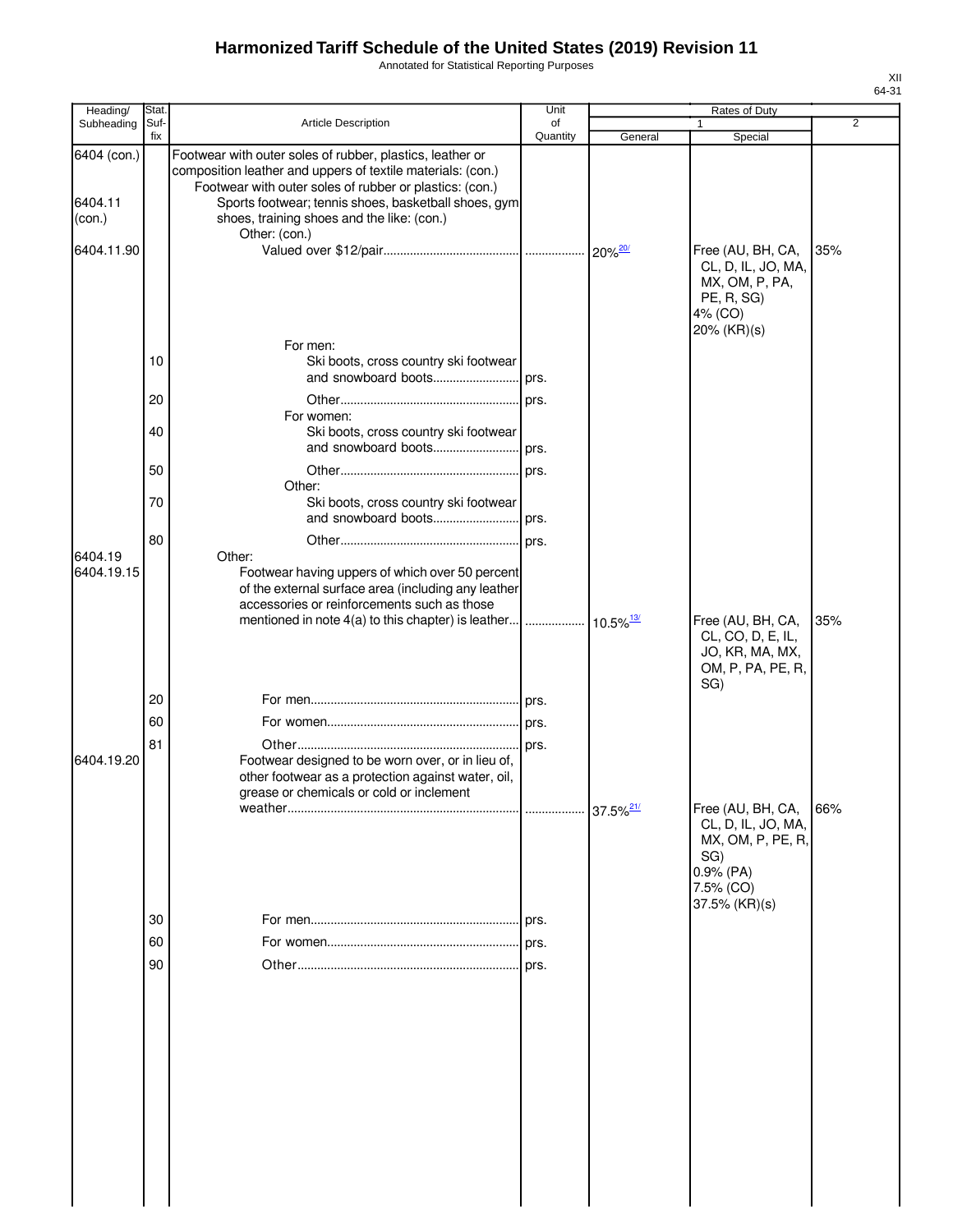Annotated for Statistical Reporting Purposes

| Heading/                         | Stat.       |                                                                                                                                                                                                                                                                                                                                                                                                                                                                                                                                                                                                                                                                      | Unit           |         | <b>Rates of Duty</b>                                                                  |                |
|----------------------------------|-------------|----------------------------------------------------------------------------------------------------------------------------------------------------------------------------------------------------------------------------------------------------------------------------------------------------------------------------------------------------------------------------------------------------------------------------------------------------------------------------------------------------------------------------------------------------------------------------------------------------------------------------------------------------------------------|----------------|---------|---------------------------------------------------------------------------------------|----------------|
| Subheading                       | Suf-<br>fix | Article Description                                                                                                                                                                                                                                                                                                                                                                                                                                                                                                                                                                                                                                                  | of<br>Quantity | General | 1<br>Special                                                                          | $\overline{2}$ |
| 6404 (con.)<br>6404.19<br>(con.) |             | Footwear with outer soles of rubber, plastics, leather or<br>composition leather and uppers of textile materials: (con.)<br>Footwear with outer soles of rubber or plastics: (con.)<br>Other: (con.)<br>Footwear with open toes or open heels; footwear<br>of the slip-on type, that is held to the foot without<br>the use of laces or buckles or other fasteners, the<br>foregoing except footwear of subheading<br>6404.19.20 and except footwear having a foxing<br>or foxing-like band wholly or almost wholly of<br>rubber or plastics applied or molded at the sole<br>and overlapping the upper:<br>Less than 10 percent by weight of rubber or<br>plastics: |                | 7.5%    |                                                                                       |                |
| 6404.19.25                       |             | House slippers:                                                                                                                                                                                                                                                                                                                                                                                                                                                                                                                                                                                                                                                      |                |         | Free (AU, BH, CA,<br>CL, CO, D, E, IL,<br>JO, KR, MA, MX,<br>OM, P, PA, PE, R,<br>SG) | 35%            |
|                                  | 15          |                                                                                                                                                                                                                                                                                                                                                                                                                                                                                                                                                                                                                                                                      |                |         |                                                                                       |                |
|                                  | 20          |                                                                                                                                                                                                                                                                                                                                                                                                                                                                                                                                                                                                                                                                      | prs.           |         |                                                                                       |                |
|                                  | 30          | Other:                                                                                                                                                                                                                                                                                                                                                                                                                                                                                                                                                                                                                                                               |                |         |                                                                                       |                |
|                                  | 60          |                                                                                                                                                                                                                                                                                                                                                                                                                                                                                                                                                                                                                                                                      |                |         |                                                                                       |                |
|                                  | 90          |                                                                                                                                                                                                                                                                                                                                                                                                                                                                                                                                                                                                                                                                      |                |         |                                                                                       |                |
| 6404.19.30                       |             |                                                                                                                                                                                                                                                                                                                                                                                                                                                                                                                                                                                                                                                                      |                | 12.5%   | Free (AU, BH, CA,<br>CL, CO, D, E, IL,<br>JO, KR, MA, MX,<br>OM, P, PA, PE, R,<br>SG) | 35%            |
|                                  |             | House slippers:                                                                                                                                                                                                                                                                                                                                                                                                                                                                                                                                                                                                                                                      |                |         |                                                                                       |                |
|                                  | 15          |                                                                                                                                                                                                                                                                                                                                                                                                                                                                                                                                                                                                                                                                      |                |         |                                                                                       |                |
|                                  | 20          | Other:                                                                                                                                                                                                                                                                                                                                                                                                                                                                                                                                                                                                                                                               |                |         |                                                                                       |                |
|                                  | 40          |                                                                                                                                                                                                                                                                                                                                                                                                                                                                                                                                                                                                                                                                      |                |         |                                                                                       |                |
|                                  | 60          |                                                                                                                                                                                                                                                                                                                                                                                                                                                                                                                                                                                                                                                                      |                |         |                                                                                       |                |
|                                  | 80          |                                                                                                                                                                                                                                                                                                                                                                                                                                                                                                                                                                                                                                                                      |                |         |                                                                                       |                |
|                                  |             |                                                                                                                                                                                                                                                                                                                                                                                                                                                                                                                                                                                                                                                                      |                |         |                                                                                       |                |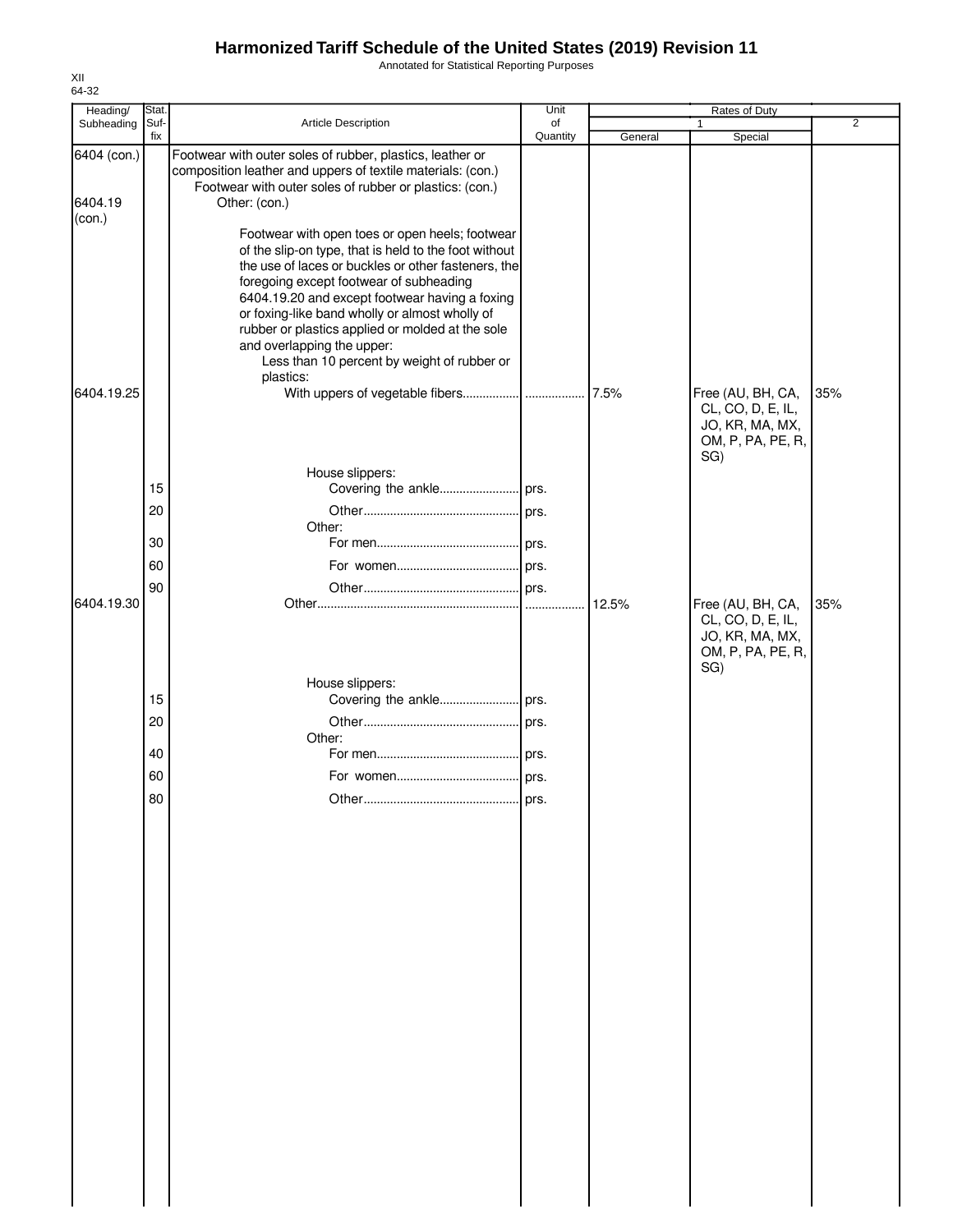Annotated for Statistical Reporting Purposes

| Heading/          | Stat.       |                                                                                                                                                                                                                                                                                                                                                                                                                                                                                                                                                                                                     | Unit           |                         | Rates of Duty                                                                         |                |
|-------------------|-------------|-----------------------------------------------------------------------------------------------------------------------------------------------------------------------------------------------------------------------------------------------------------------------------------------------------------------------------------------------------------------------------------------------------------------------------------------------------------------------------------------------------------------------------------------------------------------------------------------------------|----------------|-------------------------|---------------------------------------------------------------------------------------|----------------|
| Subheading        | Suf-<br>fix | Article Description                                                                                                                                                                                                                                                                                                                                                                                                                                                                                                                                                                                 | of<br>Quantity | General                 | 1<br>Special                                                                          | $\overline{2}$ |
| 6404 (con.)       |             | Footwear with outer soles of rubber, plastics, leather or<br>composition leather and uppers of textile materials: (con.)<br>Footwear with outer soles of rubber or plastics: (con.)                                                                                                                                                                                                                                                                                                                                                                                                                 |                |                         |                                                                                       |                |
| 6404.19<br>(con.) |             | Other: (con.)                                                                                                                                                                                                                                                                                                                                                                                                                                                                                                                                                                                       |                |                         |                                                                                       |                |
| 6404.19.36        |             | Footwear with open toes or open heels; footwear<br>of the slip-on type, that is held to the foot without<br>the use of laces or buckles or other fasteners, the<br>foregoing except footwear of subheading<br>6404.19.20 and except footwear having a foxing<br>or foxing-like band wholly or almost wholly of<br>rubber or plastics applied or molded at the sole<br>and overlapping the upper: (con.)<br>Other:<br>With uppers of vegetable fibers and having<br>outer soles with textile materials having<br>the greatest surface area in contact with<br>the ground, but not taken into account |                |                         |                                                                                       |                |
|                   |             | under the terms of additional U.S. note 5                                                                                                                                                                                                                                                                                                                                                                                                                                                                                                                                                           |                |                         |                                                                                       |                |
|                   |             |                                                                                                                                                                                                                                                                                                                                                                                                                                                                                                                                                                                                     |                | $7.5\%$ <sup>22/</sup>  | Free (AU, BH, CA,<br>CL, CO, D, E, IL,<br>JO, KR, MA, MX,<br>OM, P, PA, PE, R,<br>SG) | 35%            |
|                   | 30          |                                                                                                                                                                                                                                                                                                                                                                                                                                                                                                                                                                                                     |                |                         |                                                                                       |                |
|                   | 60          |                                                                                                                                                                                                                                                                                                                                                                                                                                                                                                                                                                                                     |                |                         |                                                                                       |                |
|                   | 90          |                                                                                                                                                                                                                                                                                                                                                                                                                                                                                                                                                                                                     |                |                         |                                                                                       |                |
| 6404.19.37        |             | With uppers of textile material other than<br>vegetable fibers and having outer soles<br>with textile materials having the greatest<br>surface area in contact with the ground,<br>but not taken into account under the terms                                                                                                                                                                                                                                                                                                                                                                       |                |                         |                                                                                       |                |
|                   |             |                                                                                                                                                                                                                                                                                                                                                                                                                                                                                                                                                                                                     |                | $12.5\%$ <sup>23/</sup> | Free (AU, BH, CA,<br>CL, CO, D, E, IL,<br>JO, KR, MA, MX,<br>OM, P, PA, PE, R,        | 35%            |
|                   | 15          |                                                                                                                                                                                                                                                                                                                                                                                                                                                                                                                                                                                                     |                |                         | SG)                                                                                   |                |
|                   |             | Other:                                                                                                                                                                                                                                                                                                                                                                                                                                                                                                                                                                                              |                |                         |                                                                                       |                |
|                   | 30          |                                                                                                                                                                                                                                                                                                                                                                                                                                                                                                                                                                                                     | prs.           |                         |                                                                                       |                |
|                   | 60          |                                                                                                                                                                                                                                                                                                                                                                                                                                                                                                                                                                                                     | prs.           |                         |                                                                                       |                |
|                   | 90          |                                                                                                                                                                                                                                                                                                                                                                                                                                                                                                                                                                                                     | prs.           |                         |                                                                                       |                |
| 6404.19.39        |             |                                                                                                                                                                                                                                                                                                                                                                                                                                                                                                                                                                                                     | .              | $37.5\%$ <sup>24/</sup> | Free (AU, BH, CA,<br>CL, CO, D, E, IL,<br>JO, KR, MA, MX,<br>OM, P, PA, PE, R,        | 66%            |
|                   | 15          | Other:                                                                                                                                                                                                                                                                                                                                                                                                                                                                                                                                                                                              |                |                         | SG)                                                                                   |                |
|                   | 40          |                                                                                                                                                                                                                                                                                                                                                                                                                                                                                                                                                                                                     |                |                         |                                                                                       |                |
|                   | 60          |                                                                                                                                                                                                                                                                                                                                                                                                                                                                                                                                                                                                     |                |                         |                                                                                       |                |
|                   | 80          |                                                                                                                                                                                                                                                                                                                                                                                                                                                                                                                                                                                                     |                |                         |                                                                                       |                |
|                   |             |                                                                                                                                                                                                                                                                                                                                                                                                                                                                                                                                                                                                     |                |                         |                                                                                       |                |
|                   |             |                                                                                                                                                                                                                                                                                                                                                                                                                                                                                                                                                                                                     |                |                         |                                                                                       |                |
|                   |             |                                                                                                                                                                                                                                                                                                                                                                                                                                                                                                                                                                                                     |                |                         |                                                                                       |                |
|                   |             |                                                                                                                                                                                                                                                                                                                                                                                                                                                                                                                                                                                                     |                |                         |                                                                                       |                |
|                   |             |                                                                                                                                                                                                                                                                                                                                                                                                                                                                                                                                                                                                     |                |                         |                                                                                       |                |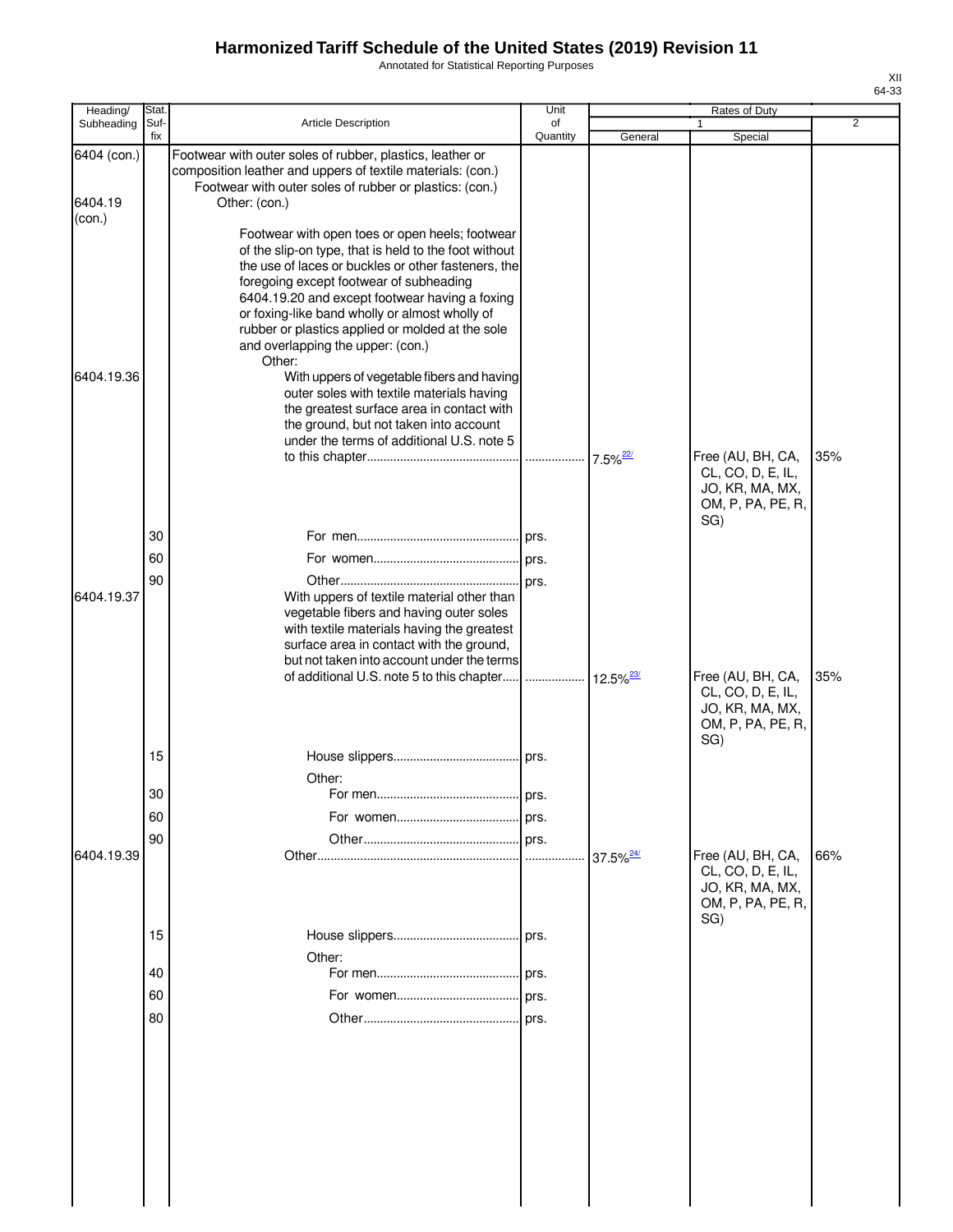Annotated for Statistical Reporting Purposes

| Heading/                         | Stat.                |                                                                                                                                                                                                                                                                                                                                                                                                                                                                                                                                                                                                                                                                                                                                                       | Unit           |         | Rates of Duty                                                                         |                |
|----------------------------------|----------------------|-------------------------------------------------------------------------------------------------------------------------------------------------------------------------------------------------------------------------------------------------------------------------------------------------------------------------------------------------------------------------------------------------------------------------------------------------------------------------------------------------------------------------------------------------------------------------------------------------------------------------------------------------------------------------------------------------------------------------------------------------------|----------------|---------|---------------------------------------------------------------------------------------|----------------|
| Subheading                       | Suf-<br>fix          | <b>Article Description</b>                                                                                                                                                                                                                                                                                                                                                                                                                                                                                                                                                                                                                                                                                                                            | of<br>Quantity | General | 1<br>Special                                                                          | $\overline{2}$ |
| 6404 (con.)<br>6404.19<br>(con.) |                      | Footwear with outer soles of rubber, plastics, leather or<br>composition leather and uppers of textile materials: (con.)<br>Footwear with outer soles of rubber or plastics: (con.)<br>Other: (con.)                                                                                                                                                                                                                                                                                                                                                                                                                                                                                                                                                  |                |         |                                                                                       |                |
| 6404.19.42                       |                      | Other:<br>Valued not over \$3/pair:<br>Having soles (or mid-soles, if any) of<br>rubber or plastics which are affixed to the<br>upper exclusively with an adhesive (any<br>mid-soles also being affixed exclusively to<br>one another and to the sole with an<br>adhesive); the foregoing except footwear<br>having a foxing or a foxing-like band<br>applied or molded at the sole and<br>overlapping the upper and except footwear<br>with soles which overlap the upper other<br>than at the toe or heel:<br>With uppers of vegetable fibers and<br>having outer soles with textile<br>materials having the greatest surface<br>area in contact with the ground, but<br>not taken into account under the terms<br>of additional U.S.note 5 to this |                |         | Free (AU, BH, CA,                                                                     | 35%            |
|                                  | 30                   |                                                                                                                                                                                                                                                                                                                                                                                                                                                                                                                                                                                                                                                                                                                                                       |                |         | CL, CO, D, E, IL,<br>JO, KR, MA, MX,<br>OM, P, PA, PE, R,<br>SG)                      |                |
| 6404.19.47                       | 60<br>90             | With uppers of textile material other<br>than vegetable fibers and having outer<br>soles with textile materials having the<br>greatest surface area in contact with<br>the ground, but not taken into account<br>under the terms of additional U.S. note                                                                                                                                                                                                                                                                                                                                                                                                                                                                                              |                |         |                                                                                       |                |
|                                  |                      |                                                                                                                                                                                                                                                                                                                                                                                                                                                                                                                                                                                                                                                                                                                                                       |                | 12.5%   | Free (AU, BH, CA,<br>CL, CO, D, E, IL,<br>JO, KR, MA, MX,<br>OM, P, PA, PE, R,<br>SG) | 35%            |
|                                  | 15<br>30<br>60<br>90 | Other:                                                                                                                                                                                                                                                                                                                                                                                                                                                                                                                                                                                                                                                                                                                                                | prs.           |         |                                                                                       |                |
| 6404.19.49                       |                      |                                                                                                                                                                                                                                                                                                                                                                                                                                                                                                                                                                                                                                                                                                                                                       |                | 37.5%   | Free (AU, BH, CA,<br>CL, CO, D, E, IL,<br>JO, KR, MA, MX,<br>OM, P, PA, PE, R,<br>SG) | 66%            |
|                                  | 30                   |                                                                                                                                                                                                                                                                                                                                                                                                                                                                                                                                                                                                                                                                                                                                                       |                |         |                                                                                       |                |
|                                  | 60                   |                                                                                                                                                                                                                                                                                                                                                                                                                                                                                                                                                                                                                                                                                                                                                       |                |         |                                                                                       |                |
|                                  | 90                   |                                                                                                                                                                                                                                                                                                                                                                                                                                                                                                                                                                                                                                                                                                                                                       |                |         |                                                                                       |                |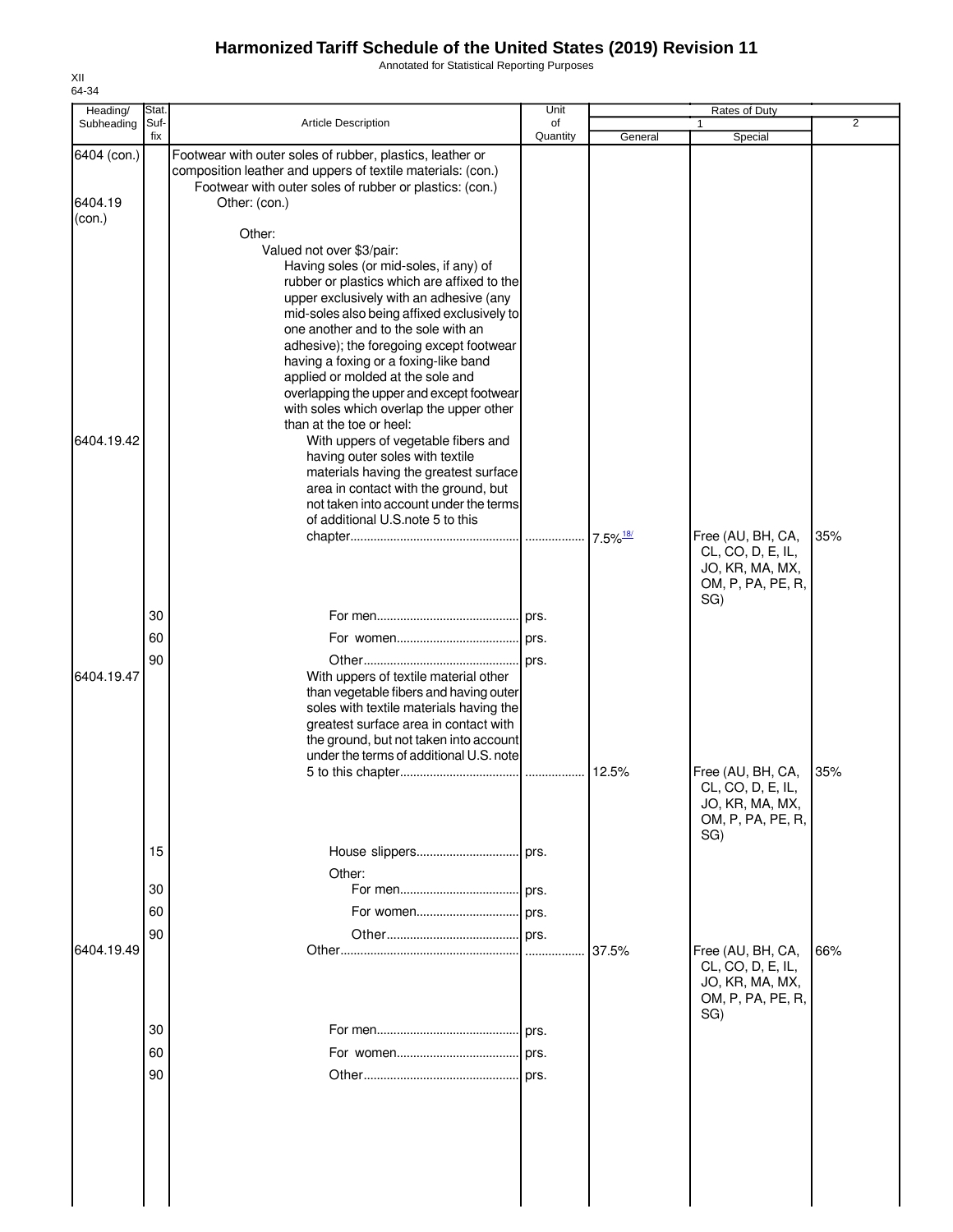Annotated for Statistical Reporting Purposes

| Heading/    | Stat.       |                                                                                                                                                                                     | Unit           |                        | Rates of Duty                                             |                |
|-------------|-------------|-------------------------------------------------------------------------------------------------------------------------------------------------------------------------------------|----------------|------------------------|-----------------------------------------------------------|----------------|
| Subheading  | Suf-<br>fix | Article Description                                                                                                                                                                 | of<br>Quantity | General                | Special                                                   | $\overline{2}$ |
| 6404 (con.) |             | Footwear with outer soles of rubber, plastics, leather or<br>composition leather and uppers of textile materials: (con.)<br>Footwear with outer soles of rubber or plastics: (con.) |                |                        |                                                           |                |
| 6404.19     |             | Other: (con.)                                                                                                                                                                       |                |                        |                                                           |                |
| (con.)      |             | Other: (con.)                                                                                                                                                                       |                |                        |                                                           |                |
|             |             | Valued not over \$3/pair: (con.)                                                                                                                                                    |                |                        |                                                           |                |
|             |             | Other:                                                                                                                                                                              |                |                        |                                                           |                |
| 6404.19.52  |             | With uppers of vegetable fibers and<br>having outer soles with textile textile                                                                                                      |                |                        |                                                           |                |
|             |             | materials having the greatest surface                                                                                                                                               |                |                        |                                                           |                |
|             |             | area in contact with the ground, but<br>not taken into account under the terms                                                                                                      |                |                        |                                                           |                |
|             |             | of additional U.S. note 5 to this                                                                                                                                                   |                |                        |                                                           |                |
|             |             |                                                                                                                                                                                     |                | $7.5\%$ <sup>18/</sup> | Free (AU, BH, CA,                                         | 35%            |
|             |             |                                                                                                                                                                                     |                |                        | CL, CO, D, E, IL,<br>JO, KR, MA, MX,                      |                |
|             |             |                                                                                                                                                                                     |                |                        | OM, P, PA, PE, R,                                         |                |
|             | 30          |                                                                                                                                                                                     |                |                        | SG)                                                       |                |
|             | 60          |                                                                                                                                                                                     |                |                        |                                                           |                |
|             | 90          |                                                                                                                                                                                     |                |                        |                                                           |                |
| 6404.19.57  |             | With uppers of textile material other                                                                                                                                               |                |                        |                                                           |                |
|             |             | than vegetable fibers and having outer                                                                                                                                              |                |                        |                                                           |                |
|             |             | soles with textile materials having the<br>greatest surface area in contact with                                                                                                    |                |                        |                                                           |                |
|             |             | the ground, but not taken into account                                                                                                                                              |                |                        |                                                           |                |
|             |             | under the terms of additional U.S. note                                                                                                                                             |                | 12.5%                  |                                                           | 35%            |
|             |             |                                                                                                                                                                                     |                |                        | Free (AU, BH, CA,<br>CL, CO, D, E, IL,<br>JO, KR, MA, MX, |                |
|             |             |                                                                                                                                                                                     |                |                        | OM, P, PA, PE, R,                                         |                |
|             |             |                                                                                                                                                                                     |                |                        | SG)                                                       |                |
|             | 15          |                                                                                                                                                                                     |                |                        |                                                           |                |
|             | 30          | Other:                                                                                                                                                                              |                |                        |                                                           |                |
|             | 60          |                                                                                                                                                                                     |                |                        |                                                           |                |
|             | 90          |                                                                                                                                                                                     |                |                        |                                                           |                |
| 6404.19.59  |             |                                                                                                                                                                                     |                | 48%                    | Free (AU, BH, CA,                                         | 84%            |
|             |             |                                                                                                                                                                                     |                |                        | CL, CO, D, E, IL,<br>JO, KR, MA, MX,                      |                |
|             |             |                                                                                                                                                                                     |                |                        | OM, P, PA, PE, R,                                         |                |
|             | 15          | House slippers                                                                                                                                                                      |                |                        | SG)                                                       |                |
|             |             | Other:                                                                                                                                                                              | prs.           |                        |                                                           |                |
|             | 30          |                                                                                                                                                                                     | prs.           |                        |                                                           |                |
|             | 60          | For women                                                                                                                                                                           | prs.           |                        |                                                           |                |
|             | 90          |                                                                                                                                                                                     | prs.           |                        |                                                           |                |
|             |             |                                                                                                                                                                                     |                |                        |                                                           |                |
|             |             |                                                                                                                                                                                     |                |                        |                                                           |                |
|             |             |                                                                                                                                                                                     |                |                        |                                                           |                |
|             |             |                                                                                                                                                                                     |                |                        |                                                           |                |
|             |             |                                                                                                                                                                                     |                |                        |                                                           |                |
|             |             |                                                                                                                                                                                     |                |                        |                                                           |                |
|             |             |                                                                                                                                                                                     |                |                        |                                                           |                |
|             |             |                                                                                                                                                                                     |                |                        |                                                           |                |
|             |             |                                                                                                                                                                                     |                |                        |                                                           |                |
|             |             |                                                                                                                                                                                     |                |                        |                                                           |                |
|             |             |                                                                                                                                                                                     |                |                        |                                                           |                |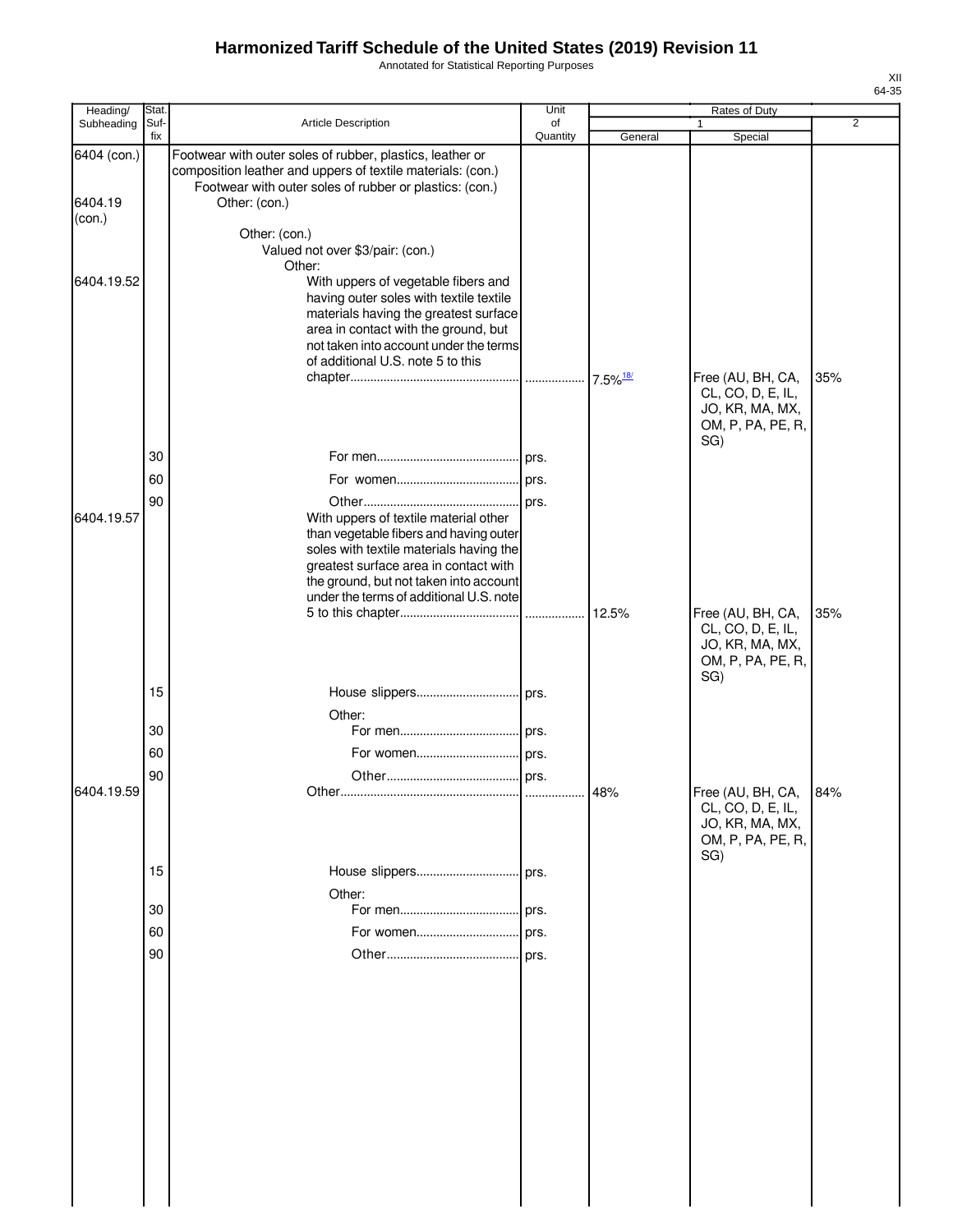Annotated for Statistical Reporting Purposes

| Heading/<br>Subheading | Stat.<br>Suf- | <b>Article Description</b>                                                                                                                                                          | Unit<br>of |         | Rates of Duty<br>1                     | $\overline{2}$ |
|------------------------|---------------|-------------------------------------------------------------------------------------------------------------------------------------------------------------------------------------|------------|---------|----------------------------------------|----------------|
|                        | fix           |                                                                                                                                                                                     | Quantity   | General | Special                                |                |
| 6404 (con.)            |               | Footwear with outer soles of rubber, plastics, leather or<br>composition leather and uppers of textile materials: (con.)<br>Footwear with outer soles of rubber or plastics: (con.) |            |         |                                        |                |
| 6404.19                |               | Other: (con.)                                                                                                                                                                       |            |         |                                        |                |
| (con.)                 |               |                                                                                                                                                                                     |            |         |                                        |                |
|                        |               | Other: (con.)                                                                                                                                                                       |            |         |                                        |                |
|                        |               | Valued over \$3 but not over \$6.50/pair:<br>Having soles (or mid-soles, if any) of                                                                                                 |            |         |                                        |                |
|                        |               | rubber or plastics which are affixed to the                                                                                                                                         |            |         |                                        |                |
|                        |               | upper exclusively with an adhesive (any                                                                                                                                             |            |         |                                        |                |
|                        |               | mid-soles also being affixed exclusively to                                                                                                                                         |            |         |                                        |                |
|                        |               | one another and to the sole with an<br>adhesive); the foregoing except footwear                                                                                                     |            |         |                                        |                |
|                        |               | having a foxing or a foxing-like band                                                                                                                                               |            |         |                                        |                |
|                        |               | applied or molded at the sole and                                                                                                                                                   |            |         |                                        |                |
|                        |               | overlapping the upper and except footwear                                                                                                                                           |            |         |                                        |                |
|                        |               | with soles which overlap the upper other<br>than at the toe or heel:                                                                                                                |            |         |                                        |                |
| 6404.19.61             |               | With uppers of textile material other                                                                                                                                               |            |         |                                        |                |
|                        |               | than vegetable fibers and having outer                                                                                                                                              |            |         |                                        |                |
|                        |               | soles with textile materials having the                                                                                                                                             |            |         |                                        |                |
|                        |               | greatest surface area in contact with<br>the ground, but not taken into account                                                                                                     |            |         |                                        |                |
|                        |               | under the terms of additional U.S. note                                                                                                                                             |            |         |                                        |                |
|                        |               |                                                                                                                                                                                     |            | 12.5%   | Free (AU, BH, CA,                      | 35%            |
|                        |               |                                                                                                                                                                                     |            |         | CL, CO, D, E, IL,<br>JO, KR, MA, MX,   |                |
|                        |               |                                                                                                                                                                                     |            |         | OM, P, PA, PE, R,                      |                |
|                        |               |                                                                                                                                                                                     |            |         | SG)                                    |                |
|                        | 15            |                                                                                                                                                                                     |            |         |                                        |                |
|                        |               | Other:                                                                                                                                                                              |            |         |                                        |                |
|                        | 30            |                                                                                                                                                                                     |            |         |                                        |                |
|                        | 60            | For women prs.                                                                                                                                                                      |            |         |                                        |                |
|                        | 90            |                                                                                                                                                                                     |            |         |                                        |                |
| 6404.19.69             |               |                                                                                                                                                                                     |            | 37.5%   | Free (AU, BH, CA,<br>CL, CO, D, E, IL, | 66%            |
|                        |               |                                                                                                                                                                                     |            |         | JO, KR, MA, MX,                        |                |
|                        |               |                                                                                                                                                                                     |            |         | OM, P, PA, PE, R,                      |                |
|                        |               |                                                                                                                                                                                     |            |         | SG)                                    |                |
|                        | 30            |                                                                                                                                                                                     | prs.       |         |                                        |                |
|                        | 60            |                                                                                                                                                                                     | prs.       |         |                                        |                |
|                        | 90            |                                                                                                                                                                                     |            |         |                                        |                |
|                        |               |                                                                                                                                                                                     |            |         |                                        |                |
|                        |               |                                                                                                                                                                                     |            |         |                                        |                |
|                        |               |                                                                                                                                                                                     |            |         |                                        |                |
|                        |               |                                                                                                                                                                                     |            |         |                                        |                |
|                        |               |                                                                                                                                                                                     |            |         |                                        |                |
|                        |               |                                                                                                                                                                                     |            |         |                                        |                |
|                        |               |                                                                                                                                                                                     |            |         |                                        |                |
|                        |               |                                                                                                                                                                                     |            |         |                                        |                |
|                        |               |                                                                                                                                                                                     |            |         |                                        |                |
|                        |               |                                                                                                                                                                                     |            |         |                                        |                |
|                        |               |                                                                                                                                                                                     |            |         |                                        |                |
|                        |               |                                                                                                                                                                                     |            |         |                                        |                |
|                        |               |                                                                                                                                                                                     |            |         |                                        |                |
|                        |               |                                                                                                                                                                                     |            |         |                                        |                |
|                        |               |                                                                                                                                                                                     |            |         |                                        |                |
|                        |               |                                                                                                                                                                                     |            |         |                                        |                |
|                        |               |                                                                                                                                                                                     |            |         |                                        |                |
|                        |               |                                                                                                                                                                                     |            |         |                                        |                |
|                        |               |                                                                                                                                                                                     |            |         |                                        |                |

XII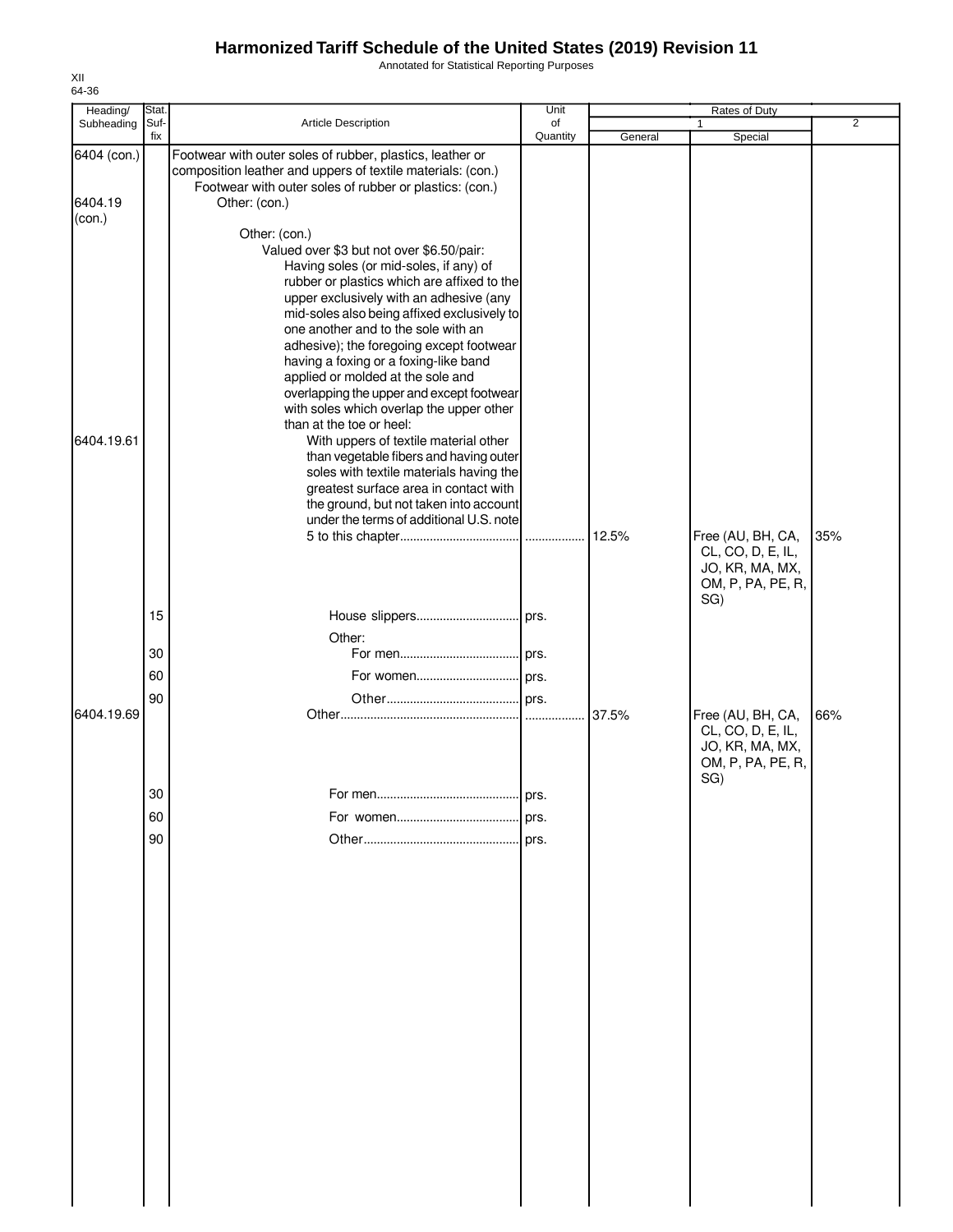Annotated for Statistical Reporting Purposes

| Heading/               | Stat.       |                                                                                                                                                                                                                                                          | Unit           |         | Rates of Duty                                                                                               |                |
|------------------------|-------------|----------------------------------------------------------------------------------------------------------------------------------------------------------------------------------------------------------------------------------------------------------|----------------|---------|-------------------------------------------------------------------------------------------------------------|----------------|
| Subheading             | Suf-<br>fix | Article Description                                                                                                                                                                                                                                      | of<br>Quantity | General | $\mathbf{1}$<br>Special                                                                                     | $\overline{2}$ |
| 6404 (con.)<br>6404.19 |             | Footwear with outer soles of rubber, plastics, leather or<br>composition leather and uppers of textile materials: (con.)<br>Footwear with outer soles of rubber or plastics: (con.)<br>Other: (con.)                                                     |                |         |                                                                                                             |                |
| (con.)                 |             | Other: (con.)<br>Valued over \$3 but not over \$6.50/pair: (con.)                                                                                                                                                                                        |                |         |                                                                                                             |                |
| 6404.19.72             |             | Other:<br>With uppers of vegetable fibers and<br>having outer soles with textile<br>materials having the greatest surface<br>area in contact with the ground, but<br>not taken into account under the terms<br>of additional U.S. note 5 to this         |                |         | Free (AU, BH, CA,                                                                                           | 35%            |
|                        |             |                                                                                                                                                                                                                                                          |                |         | CL, CO, D, E, IL,<br>JO, KR, MA, MX,<br>OM, P, PA, PE, R,                                                   |                |
|                        | 30          |                                                                                                                                                                                                                                                          |                |         | SG)                                                                                                         |                |
|                        | 60          |                                                                                                                                                                                                                                                          |                |         |                                                                                                             |                |
|                        | 90          |                                                                                                                                                                                                                                                          |                |         |                                                                                                             |                |
| 6404.19.77             |             | With uppers of textile material other<br>than vegetable fibers and having outer<br>soles with textile materials having the<br>greatest surface area in contact with<br>the ground, but not taken into account<br>under the terms of additional U.S. note |                |         |                                                                                                             |                |
|                        |             |                                                                                                                                                                                                                                                          |                |         | Free (AU, BH, CA,<br>CL, CO, D, E, IL,<br>JO, KR, MA, MX,<br>OM, P, PA, PE, R,<br>SG)                       | 35%            |
|                        | 15          |                                                                                                                                                                                                                                                          |                |         |                                                                                                             |                |
|                        | 30          | Other:                                                                                                                                                                                                                                                   |                |         |                                                                                                             |                |
|                        | 60          |                                                                                                                                                                                                                                                          |                |         |                                                                                                             |                |
|                        | 90          |                                                                                                                                                                                                                                                          |                |         |                                                                                                             |                |
| 6404.19.79             |             |                                                                                                                                                                                                                                                          |                |         | 90¢/pr. + 37.5% Free (AU, BH, CA, \$1.58/pr. +<br>CL, CO, D, E, IL,<br>JO, KR, MA, MX,<br>OM, P, PA, PE, R, | 66%            |
|                        | 15          |                                                                                                                                                                                                                                                          |                |         | SG)                                                                                                         |                |
|                        |             | Other:                                                                                                                                                                                                                                                   |                |         |                                                                                                             |                |
|                        | 30<br>60    |                                                                                                                                                                                                                                                          |                |         |                                                                                                             |                |
|                        |             |                                                                                                                                                                                                                                                          |                |         |                                                                                                             |                |
|                        | 90          |                                                                                                                                                                                                                                                          |                |         |                                                                                                             |                |
|                        |             |                                                                                                                                                                                                                                                          |                |         |                                                                                                             |                |
|                        |             |                                                                                                                                                                                                                                                          |                |         |                                                                                                             |                |
|                        |             |                                                                                                                                                                                                                                                          |                |         |                                                                                                             |                |
|                        |             |                                                                                                                                                                                                                                                          |                |         |                                                                                                             |                |
|                        |             |                                                                                                                                                                                                                                                          |                |         |                                                                                                             |                |
|                        |             |                                                                                                                                                                                                                                                          |                |         |                                                                                                             |                |
|                        |             |                                                                                                                                                                                                                                                          |                |         |                                                                                                             |                |
|                        |             |                                                                                                                                                                                                                                                          |                |         |                                                                                                             |                |
|                        |             |                                                                                                                                                                                                                                                          |                |         |                                                                                                             |                |
|                        |             |                                                                                                                                                                                                                                                          |                |         |                                                                                                             |                |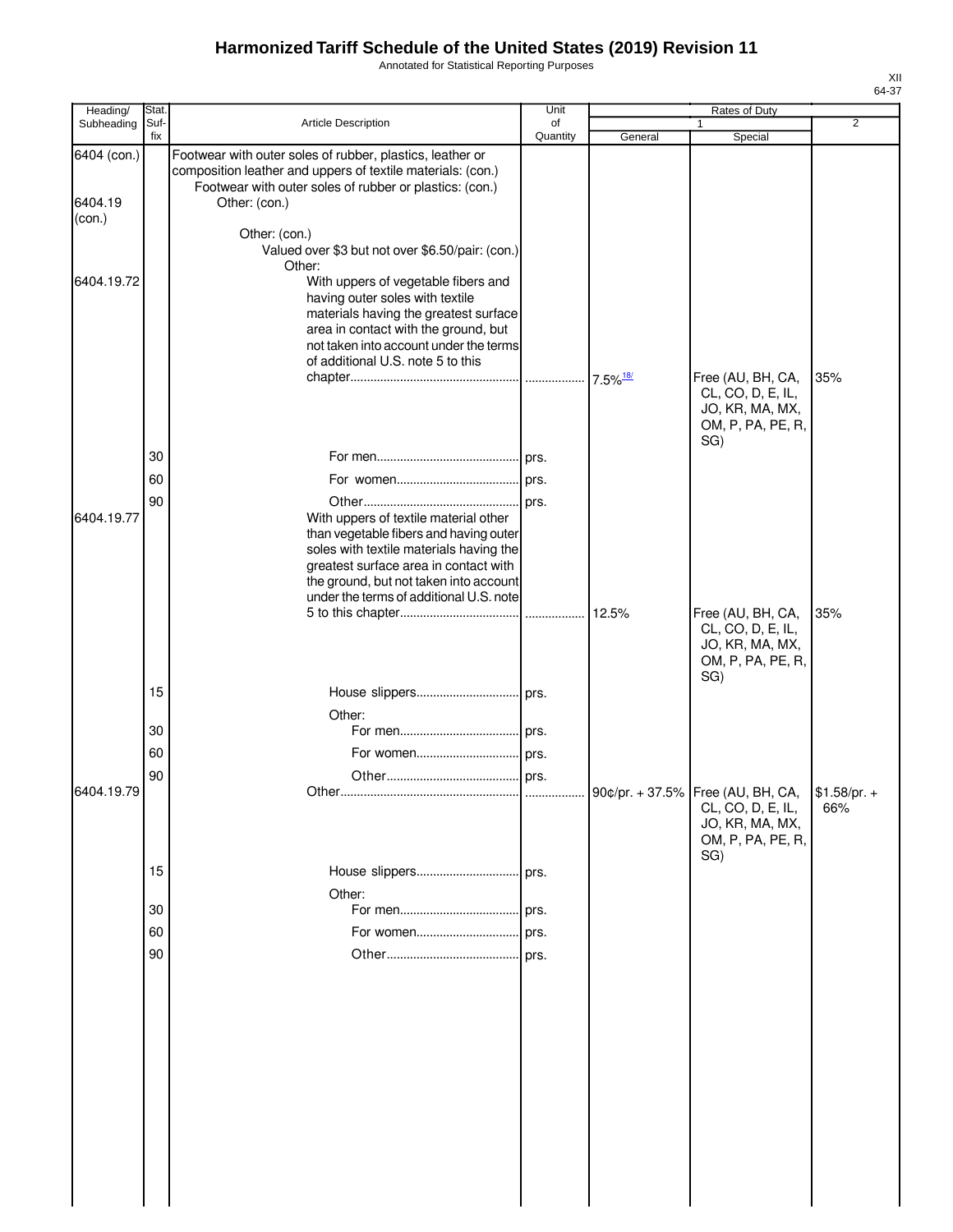Annotated for Statistical Reporting Purposes

| Heading/    | Stat.       |                                                                                                                                                                                                                                                                             | Unit     |                         | Rates of Duty                                                                         |                      |
|-------------|-------------|-----------------------------------------------------------------------------------------------------------------------------------------------------------------------------------------------------------------------------------------------------------------------------|----------|-------------------------|---------------------------------------------------------------------------------------|----------------------|
| Subheading  | Suf-<br>fix | <b>Article Description</b>                                                                                                                                                                                                                                                  | of       |                         | 1                                                                                     | 2                    |
| 6404 (con.) |             | Footwear with outer soles of rubber, plastics, leather or<br>composition leather and uppers of textile materials: (con.)<br>Footwear with outer soles of rubber or plastics: (con.)                                                                                         | Quantity | General                 | Special                                                                               |                      |
| 6404.19     |             | Other: (con.)                                                                                                                                                                                                                                                               |          |                         |                                                                                       |                      |
| (con.)      |             | Other: (con.)                                                                                                                                                                                                                                                               |          |                         |                                                                                       |                      |
| 6404.19.82  |             | Valued over \$6.50 but not over \$12/pair:<br>Wither uppers of vegetable fibers and<br>having outer soles with textile materials<br>having the greatest surface area in contact<br>with the ground, but not taken into account<br>under the terms of additional U.S. note 5 |          |                         |                                                                                       |                      |
|             |             |                                                                                                                                                                                                                                                                             |          | $7.5\%$ <sup>18/</sup>  | Free (AU, BH, CA,<br>CL, CO, D, E, IL,<br>JO, KR, MA, MX,<br>OM, P, PA, PE, R,<br>SG) | 35%                  |
|             | 30          |                                                                                                                                                                                                                                                                             |          |                         |                                                                                       |                      |
|             | 60          |                                                                                                                                                                                                                                                                             |          |                         |                                                                                       |                      |
|             | 90          |                                                                                                                                                                                                                                                                             |          |                         |                                                                                       |                      |
| 6404.19.87  |             | With uppers of textile material other than<br>vegetable fibers and having outer soles<br>with textile materials having the greatest<br>surface area in contact with the ground,<br>but not taken into account under the terms                                               |          |                         |                                                                                       |                      |
|             |             | of additional U.S. note 5 to this chapter                                                                                                                                                                                                                                   | .        | $12.5\%$ <sup>25/</sup> | Free (AU, BH, CA,<br>CL, CO, D, E, IL,<br>JO, KR, MA, MX,<br>OM, P, PA, PE, R,<br>SG) | 35%                  |
|             | 15          |                                                                                                                                                                                                                                                                             |          |                         |                                                                                       |                      |
|             |             | Other:                                                                                                                                                                                                                                                                      |          |                         |                                                                                       |                      |
|             | 30          |                                                                                                                                                                                                                                                                             |          |                         |                                                                                       |                      |
|             | 60          |                                                                                                                                                                                                                                                                             |          |                         |                                                                                       |                      |
|             | 90          |                                                                                                                                                                                                                                                                             | prs.     |                         |                                                                                       |                      |
| 6404.19.89  |             |                                                                                                                                                                                                                                                                             |          | 90¢/pr. $+ 20%$         | Free (AU, BH, CA,<br>CL, CO, D, E, IL,<br>JO, KR, MA, MX,<br>OM, P, PA, PE, R,<br>SG) | $$1.58/pr. +$<br>35% |
|             | 30          |                                                                                                                                                                                                                                                                             | prs.     |                         |                                                                                       |                      |
|             | 60          |                                                                                                                                                                                                                                                                             |          |                         |                                                                                       |                      |
|             |             |                                                                                                                                                                                                                                                                             |          |                         |                                                                                       |                      |
| 6404.19.90  | 90          |                                                                                                                                                                                                                                                                             | prs.     |                         | Free (AU, BH, CA,                                                                     | 35%                  |
|             |             |                                                                                                                                                                                                                                                                             |          | $9\%$ <sup>26/</sup>    | CL, CO, D, E, IL,<br>JO, KR, MA, MX,<br>OM, P, PA, PE, R,<br>SG)                      |                      |
|             | 30          |                                                                                                                                                                                                                                                                             |          |                         |                                                                                       |                      |
|             | 60          |                                                                                                                                                                                                                                                                             | prs.     |                         |                                                                                       |                      |
|             | 90          |                                                                                                                                                                                                                                                                             | prs.     |                         |                                                                                       |                      |
|             |             |                                                                                                                                                                                                                                                                             |          |                         |                                                                                       |                      |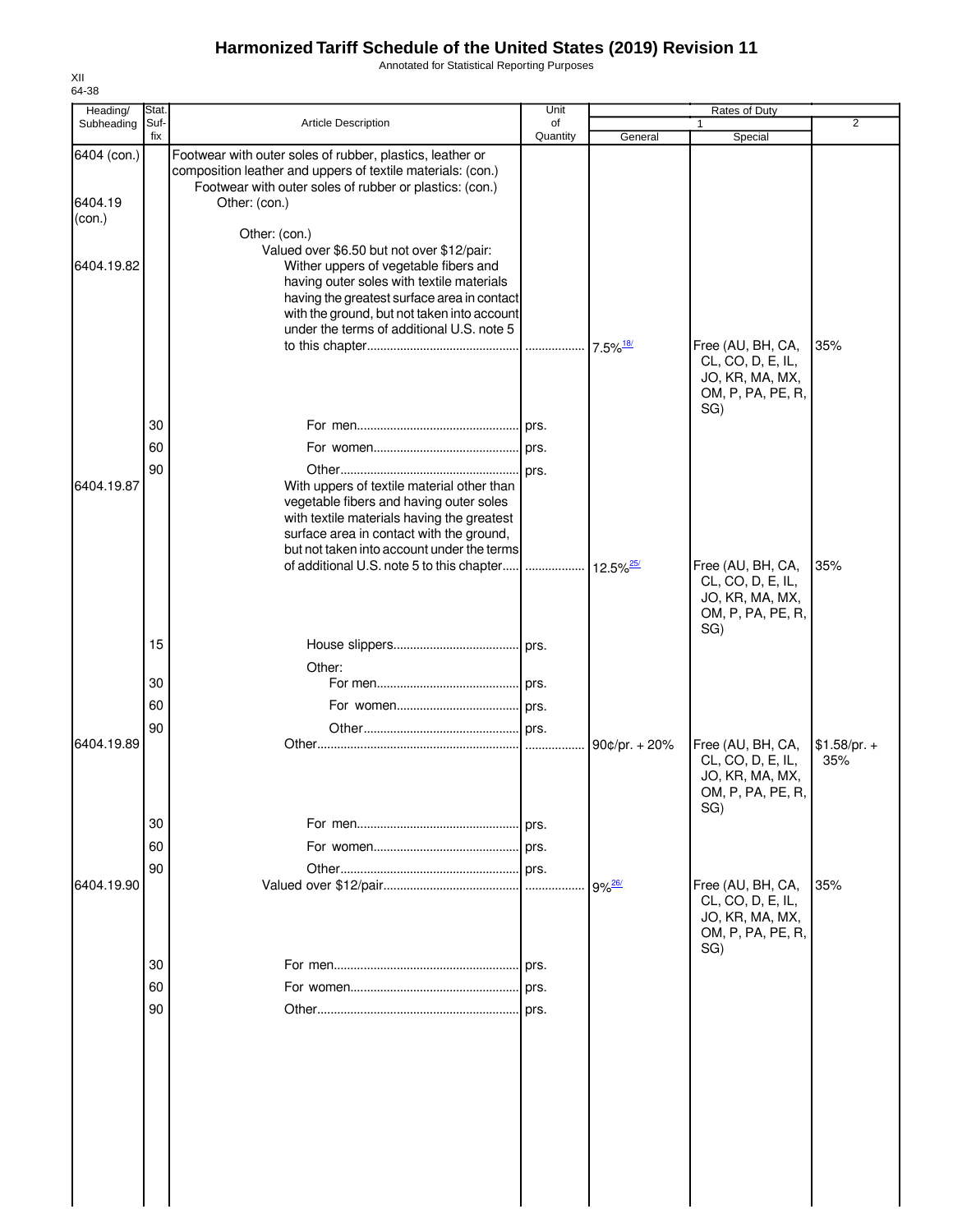Annotated for Statistical Reporting Purposes

| Heading/               | Stat.       |                                                                                                                                                                                                                                                                                                                                                                 | Unit           |                      | <b>Rates of Duty</b>                                                                  |                |
|------------------------|-------------|-----------------------------------------------------------------------------------------------------------------------------------------------------------------------------------------------------------------------------------------------------------------------------------------------------------------------------------------------------------------|----------------|----------------------|---------------------------------------------------------------------------------------|----------------|
| Subheading             | Suf-<br>fix | Article Description                                                                                                                                                                                                                                                                                                                                             | of<br>Quantity | General              | 1<br>Special                                                                          | $\overline{2}$ |
| 6404 (con.)<br>6404.20 |             | Footwear with outer soles of rubber, plastics, leather or<br>composition leather and uppers of textile materials: (con.)<br>Footwear with outer soles of leather or composition leather:<br>Not over 50 percent by weight of rubber or plastics<br>and not over 50 percent by weight of textile materials<br>and rubber or plastics with at least 10 percent by |                |                      |                                                                                       |                |
| 6404.20.20             | 30          | weight being rubber or plastics:                                                                                                                                                                                                                                                                                                                                |                | 15%                  | Free (AU, BH, CA,<br>CL, CO, D, E, IL,<br>JO, KR, MA, MX,<br>OM, P, PA, PE, R,<br>SG) | 35%            |
|                        |             |                                                                                                                                                                                                                                                                                                                                                                 |                |                      |                                                                                       |                |
|                        | 60          |                                                                                                                                                                                                                                                                                                                                                                 |                |                      |                                                                                       |                |
|                        | 90          |                                                                                                                                                                                                                                                                                                                                                                 |                |                      |                                                                                       |                |
| 6404.20.40             |             |                                                                                                                                                                                                                                                                                                                                                                 |                | 10%                  | Free (AU, BH, CA,<br>CL, CO, D, E, IL,<br>JO, KR, MA, MX,<br>OM, P, PA, PE, R,<br>SG) | 35%            |
|                        | 30          |                                                                                                                                                                                                                                                                                                                                                                 |                |                      |                                                                                       |                |
|                        | 60          |                                                                                                                                                                                                                                                                                                                                                                 |                |                      |                                                                                       |                |
|                        | 90          |                                                                                                                                                                                                                                                                                                                                                                 |                |                      |                                                                                       |                |
| 6404.20.60             |             |                                                                                                                                                                                                                                                                                                                                                                 |                | 37.5% <sup>27/</sup> | Free (AU, BH, CA,<br>CL, CO, D, E, IL,<br>JO, KR, MA, MX,<br>OM, P, PA, PE, R,<br>SG) | 66%            |
|                        | 40          |                                                                                                                                                                                                                                                                                                                                                                 |                |                      |                                                                                       |                |
|                        | 60          |                                                                                                                                                                                                                                                                                                                                                                 |                |                      |                                                                                       |                |
|                        | 80          |                                                                                                                                                                                                                                                                                                                                                                 |                |                      |                                                                                       |                |
|                        |             |                                                                                                                                                                                                                                                                                                                                                                 |                |                      |                                                                                       |                |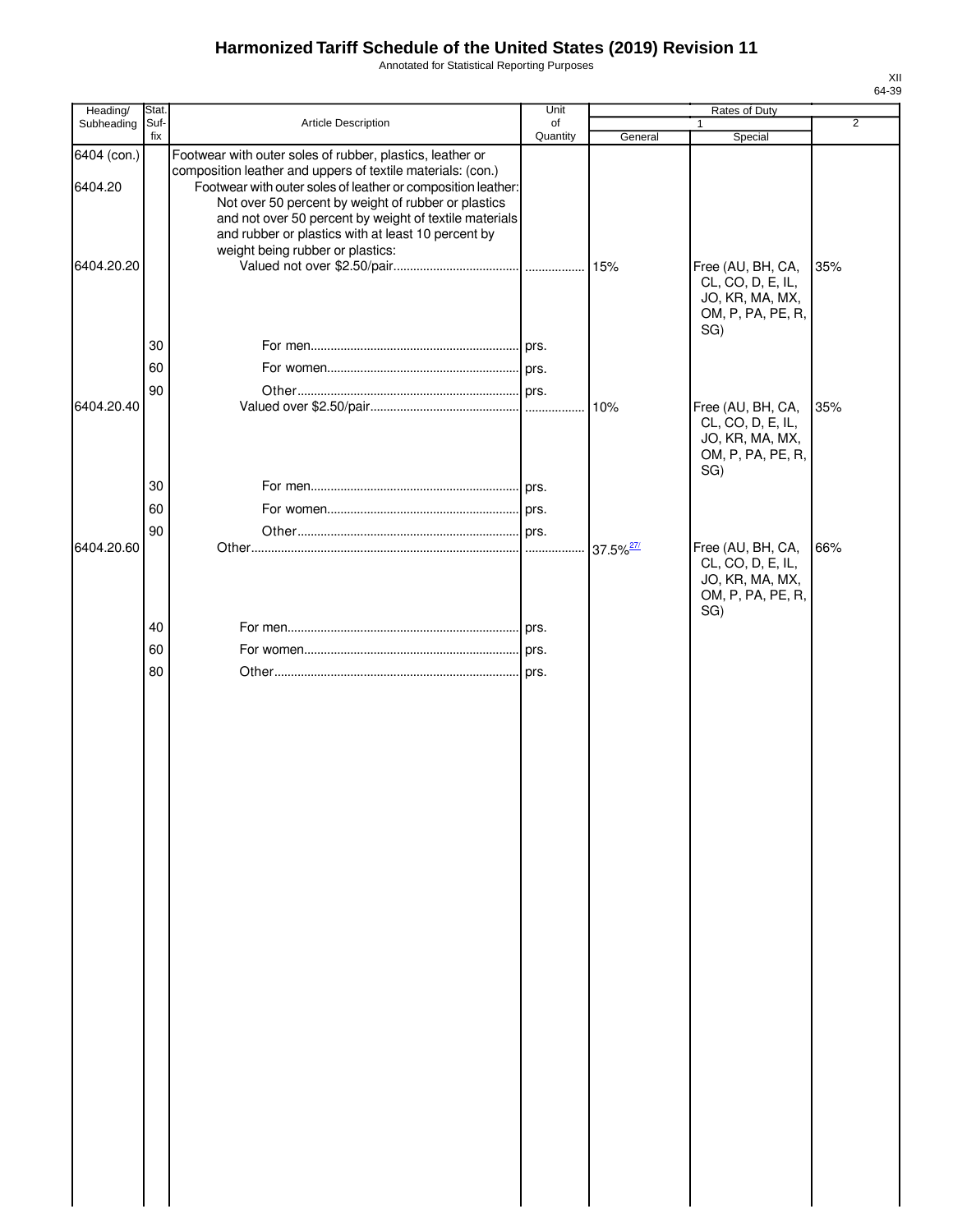Annotated for Statistical Reporting Purposes

| Heading/                 | Stat.       |                                                              | Unit           |                         | Rates of Duty                                                                         |     |
|--------------------------|-------------|--------------------------------------------------------------|----------------|-------------------------|---------------------------------------------------------------------------------------|-----|
| Subheading               | Suf-<br>fix | <b>Article Description</b>                                   | of<br>Quantity | General                 | 1<br>Special                                                                          | 2   |
| 6405<br>6405.10.00       |             | Other footwear:                                              |                | 10%                     | Free (AU, BH, CA,<br>CL, CO, D, E, IL,<br>JO, KR, MA, MX,<br>OM, P, PA, PE, R,        | 20% |
|                          | 30          |                                                              |                |                         | SG)                                                                                   |     |
|                          | 60          |                                                              |                |                         |                                                                                       |     |
|                          | 90          |                                                              |                |                         |                                                                                       |     |
| 6405.20                  |             | With uppers of textile materials:                            |                |                         |                                                                                       |     |
| 6405.20.30               |             |                                                              |                |                         | Free (AU, BH, CA,<br>CL, CO, D, E, IL,<br>JO, KR, MA, MX,<br>OM, P, PA, PE, R,<br>SG) | 35% |
|                          | 30          |                                                              |                |                         |                                                                                       |     |
|                          | 60          |                                                              |                |                         |                                                                                       |     |
|                          | 70          | For infants, as described in statistical note 2 to this      |                |                         |                                                                                       |     |
|                          | 80          |                                                              |                |                         |                                                                                       |     |
| 6405.20.60               |             |                                                              |                | 2.5%                    | Free (AU, BH, CA,<br>CL, CO, E, IL, JO,<br>KR, MA, MX, OM,<br>P, PA, PE, SG)          | 35% |
|                          | 30          |                                                              | kg             |                         |                                                                                       |     |
|                          | 60          |                                                              | kg             |                         |                                                                                       |     |
|                          | 90          |                                                              |                |                         |                                                                                       |     |
| 6405.20.90               |             |                                                              | kg             |                         | Free (AU, BH, CA,                                                                     | 35% |
|                          |             |                                                              |                | $12.5\%$ <sup>28/</sup> | CL, CO, D, E, IL,<br>JO, KR, MA, MX,<br>OM, P, PA, PE, R,<br>SG)                      |     |
|                          | 15          |                                                              |                |                         |                                                                                       |     |
|                          | 30          | Other:<br>For men.                                           | prs.           |                         |                                                                                       |     |
|                          | 60          |                                                              |                |                         |                                                                                       |     |
|                          | 70          | For infants, as described in statistical note 2              |                |                         |                                                                                       |     |
|                          |             |                                                              |                |                         |                                                                                       |     |
|                          | 80          |                                                              |                |                         |                                                                                       |     |
| 6405.90<br>6405.90.20 00 |             | Other:<br>Disposable footwear, designed for one-time use prs |                | .3.8%                   | Free (A, AU, BH,<br>CA, CL, CO, D, E,<br>IL, JO, KR, MA,<br>MX, OM, P, PA,<br>PE, SG) | 35% |
| 6405.90.90               |             |                                                              |                | 12.5% <sup>29/</sup>    | Free (AU, BH, CA,<br>CL, CO, D, E, IL,<br>JO, KR, MA, MX,<br>OM, P, PA, PE, R,        | 35% |
|                          | 30          | For infants, as described in statistical note 2 to this      |                |                         | SG)                                                                                   |     |
|                          |             |                                                              |                |                         |                                                                                       |     |
|                          | 60          |                                                              |                |                         |                                                                                       |     |
|                          |             |                                                              |                |                         |                                                                                       |     |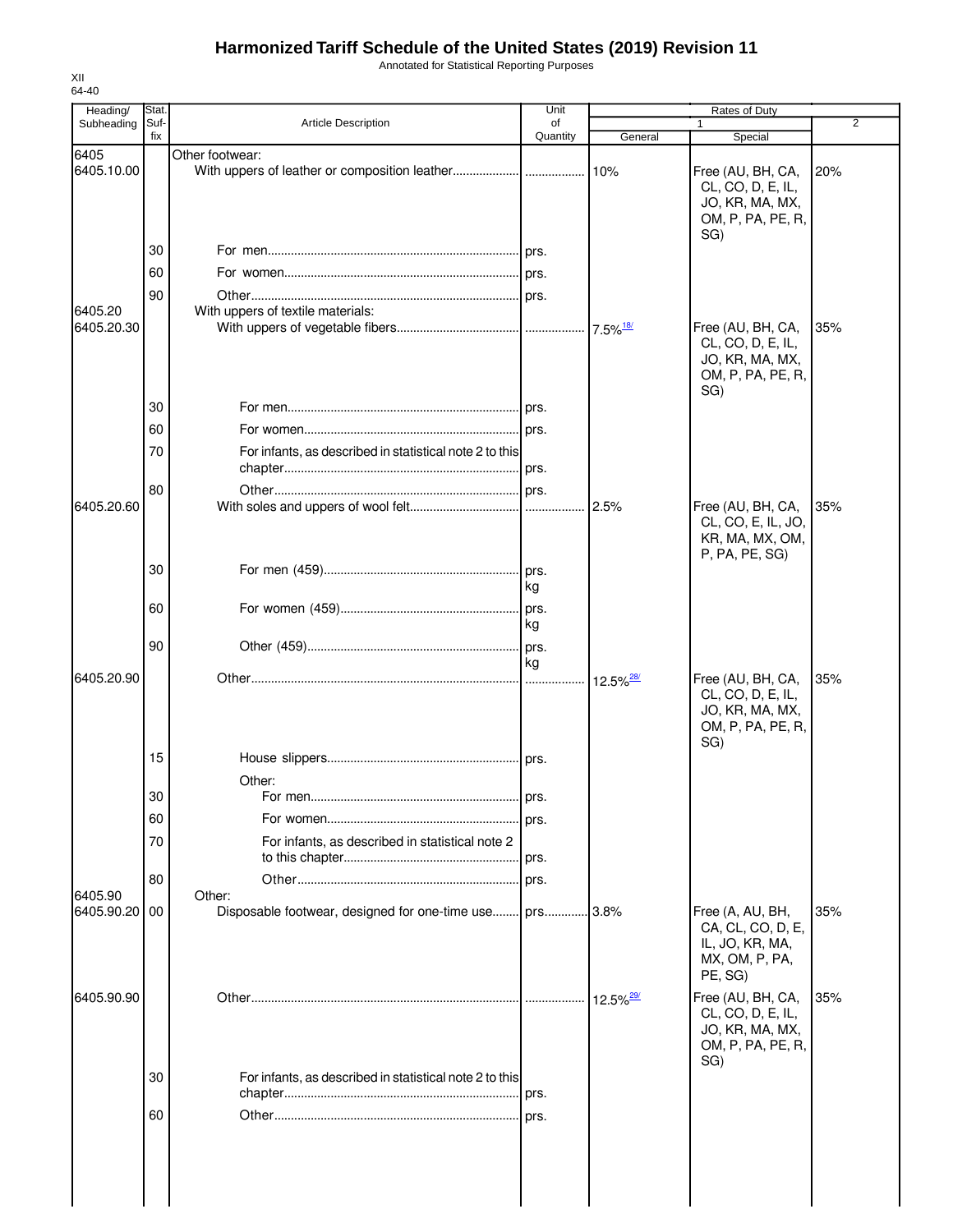Annotated for Statistical Reporting Purposes

| Heading/        | Stat.       |                                                                                                                                                                                                                                                                                                | Unit           |         | Rates of Duty                                                                                      |                      |
|-----------------|-------------|------------------------------------------------------------------------------------------------------------------------------------------------------------------------------------------------------------------------------------------------------------------------------------------------|----------------|---------|----------------------------------------------------------------------------------------------------|----------------------|
| Subheading      | Suf-<br>fix | <b>Article Description</b>                                                                                                                                                                                                                                                                     | of<br>Quantity | General | 1<br>Special                                                                                       | $\overline{2}$       |
| 6406<br>6406.10 |             | Parts of footwear (including uppers whether or not attached<br>to soles other than outer soles); removable insoles, heel<br>cushions and similar articles; gaiters, leggings and similar<br>articles, and parts thereof:<br>Uppers and parts thereof, other than stiffeners:<br>Formed uppers: |                |         |                                                                                                    |                      |
| 6406.10.05 00   |             | Of leather or composition leather:                                                                                                                                                                                                                                                             |                |         | Free (AU, BH, CA,<br>CL, CO, D, IL, JO,<br>KR, MA, MX, OM,<br>P, PA, PE, R, SG)                    | 20%                  |
| 6406.10.10 00   |             |                                                                                                                                                                                                                                                                                                |                |         | Free (AU, BH, CA,<br>CL, CO, D, IL, JO,<br>KR, MA, MX, OM,<br>P, PA, PE, R, SG)                    | 20%                  |
| 6406.10.20      |             | Of textile materials:<br>Of which over 50 percent of the external<br>surface area (including any leather accessories<br>or reinforcements such as those mentioned in                                                                                                                           |                |         |                                                                                                    |                      |
|                 |             |                                                                                                                                                                                                                                                                                                |                |         | Free (AU, BH, CA,<br>CL, CO, D, IL, JO,<br>KR, MA, MX, OM,<br>P, PA, PE, R, SG)                    | 20%                  |
|                 | 31<br>61    |                                                                                                                                                                                                                                                                                                | prs.           |         |                                                                                                    |                      |
|                 |             | Other:                                                                                                                                                                                                                                                                                         |                |         |                                                                                                    |                      |
| 6406.10.25 00   |             |                                                                                                                                                                                                                                                                                                |                |         | Free (AU, BH, CA,<br>CL, CO, D, IL, JO,<br>KR, MA, MX, OM,<br>P, PA, PE, SG)                       | 84%                  |
| 6406.10.30 00   |             | Valued over \$3 but not over \$6.50/pair                                                                                                                                                                                                                                                       |                |         | prs 63¢/pr. + 26.2%   Free (AU, BH, CA,<br>CL, CO, D, IL, JO,<br>KR, MA, MX, OM,<br>P, PA, PE, SG) | $$1.58/pr. +$<br>66% |
| 6406.10.35 00   |             | Valued over \$6.50 but not over \$12/pair prs 62¢/pr. + 13.7%   Free (AU, BH, CA,                                                                                                                                                                                                              |                |         | CL, CO, D, IL, JO,<br>KR, MA, MX, OM,<br>P, PA, PE, SG)                                            | $$1.58/pr. +$<br>35% |
| 6406.10.40 00   |             |                                                                                                                                                                                                                                                                                                |                |         | Free (AU, BH, CA, 35%<br>CL, CO, D, IL, JO,<br>KR, MA, MX, OM,<br>P, PA, PE, SG)                   |                      |
|                 |             |                                                                                                                                                                                                                                                                                                |                |         |                                                                                                    |                      |
|                 |             |                                                                                                                                                                                                                                                                                                |                |         |                                                                                                    |                      |
|                 |             |                                                                                                                                                                                                                                                                                                |                |         |                                                                                                    |                      |
|                 |             |                                                                                                                                                                                                                                                                                                |                |         |                                                                                                    |                      |
|                 |             |                                                                                                                                                                                                                                                                                                |                |         |                                                                                                    |                      |
|                 |             |                                                                                                                                                                                                                                                                                                |                |         |                                                                                                    |                      |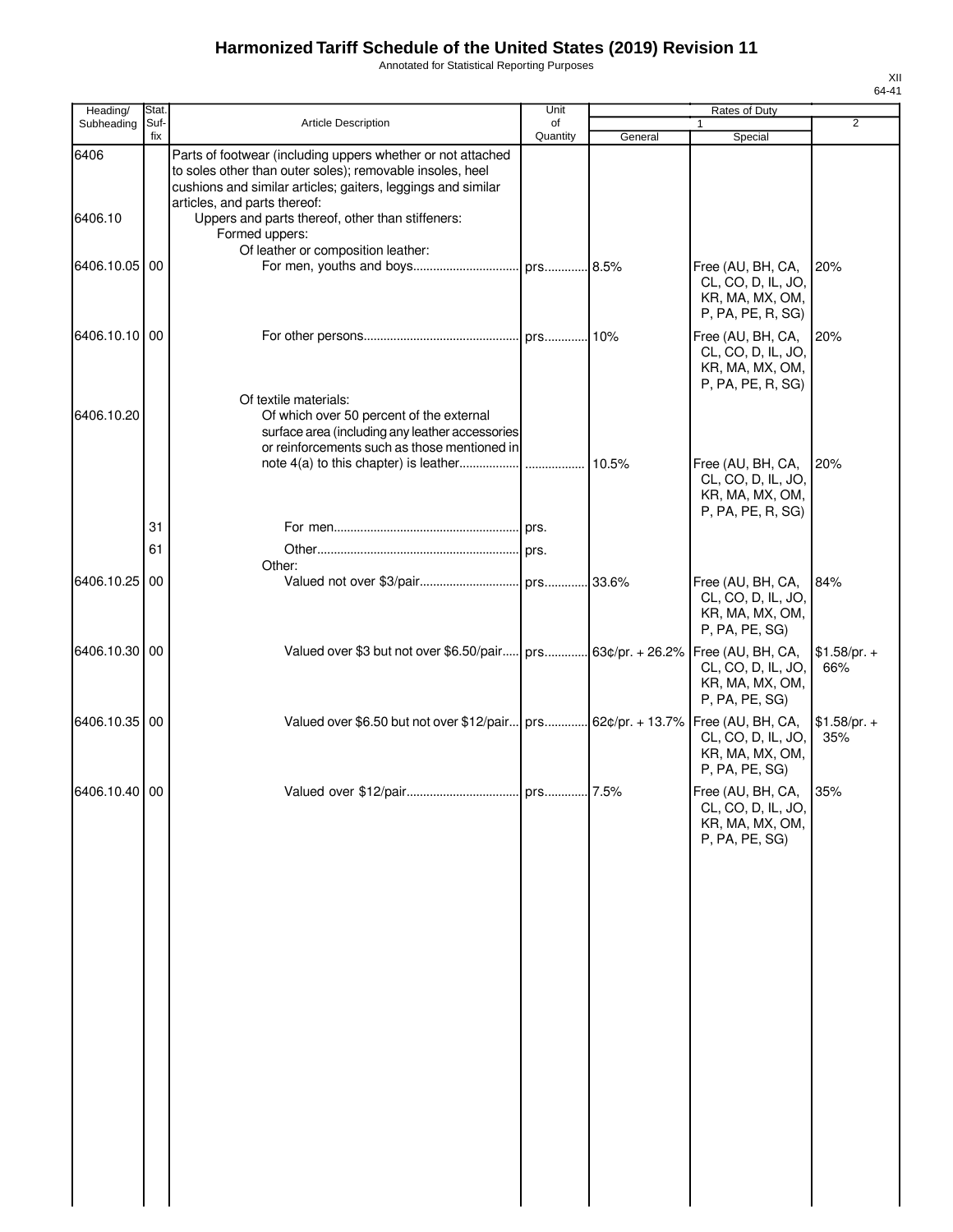Annotated for Statistical Reporting Purposes

| Heading/                         | Stat. |                                                                                                                                                                                                                                                                                                                                                                                                                                                                                                      | Unit           |         | Rates of Duty                                                                   |                |
|----------------------------------|-------|------------------------------------------------------------------------------------------------------------------------------------------------------------------------------------------------------------------------------------------------------------------------------------------------------------------------------------------------------------------------------------------------------------------------------------------------------------------------------------------------------|----------------|---------|---------------------------------------------------------------------------------|----------------|
| Subheading                       | Suf-  | Article Description                                                                                                                                                                                                                                                                                                                                                                                                                                                                                  | of<br>Quantity |         |                                                                                 | $\overline{2}$ |
| 6406 (con.)<br>6406.10<br>(con.) | fix   | Parts of footwear (including uppers whether or not attached<br>to soles other than outer soles); removable insoles, heel<br>cushions and similar articles; gaiters, leggings and similar<br>articles, and parts thereof: (con.)<br>Uppers and parts thereof, other than stiffeners: (con.)<br>Formed uppers: (con.)                                                                                                                                                                                  |                | General | Special                                                                         |                |
| 6406.10.45                       | 00    | Other:<br>Of which over 90 percent of the external<br>surface area (including any accessories or<br>reinforcements such as those mentioned in<br>note 4(a) to this chapter) is rubber or plastics<br>and not suitable to be finished into footwear<br>(1) having foxing or a foxing-like band applied<br>or molded at the sole and overlapping the<br>upper, or (2) designed to be worn over, or in<br>lieu of, other footwear as a protection against<br>water, oil, grease or chemicals or cold or | prs            | .6%     | Free (AU, BH, CA,<br>CL, CO, D, IL, JO,<br>KR, MA, MX, OM,<br>P, PA, PE, R, SG) | 35%            |
| 6406.10.50 00                    |       |                                                                                                                                                                                                                                                                                                                                                                                                                                                                                                      |                |         | Free (AU, BH, CA,<br>CL, CO, D, IL, JO,<br>KR, MA, MX, OM,<br>P, PA, PE, R, SG) | 66%            |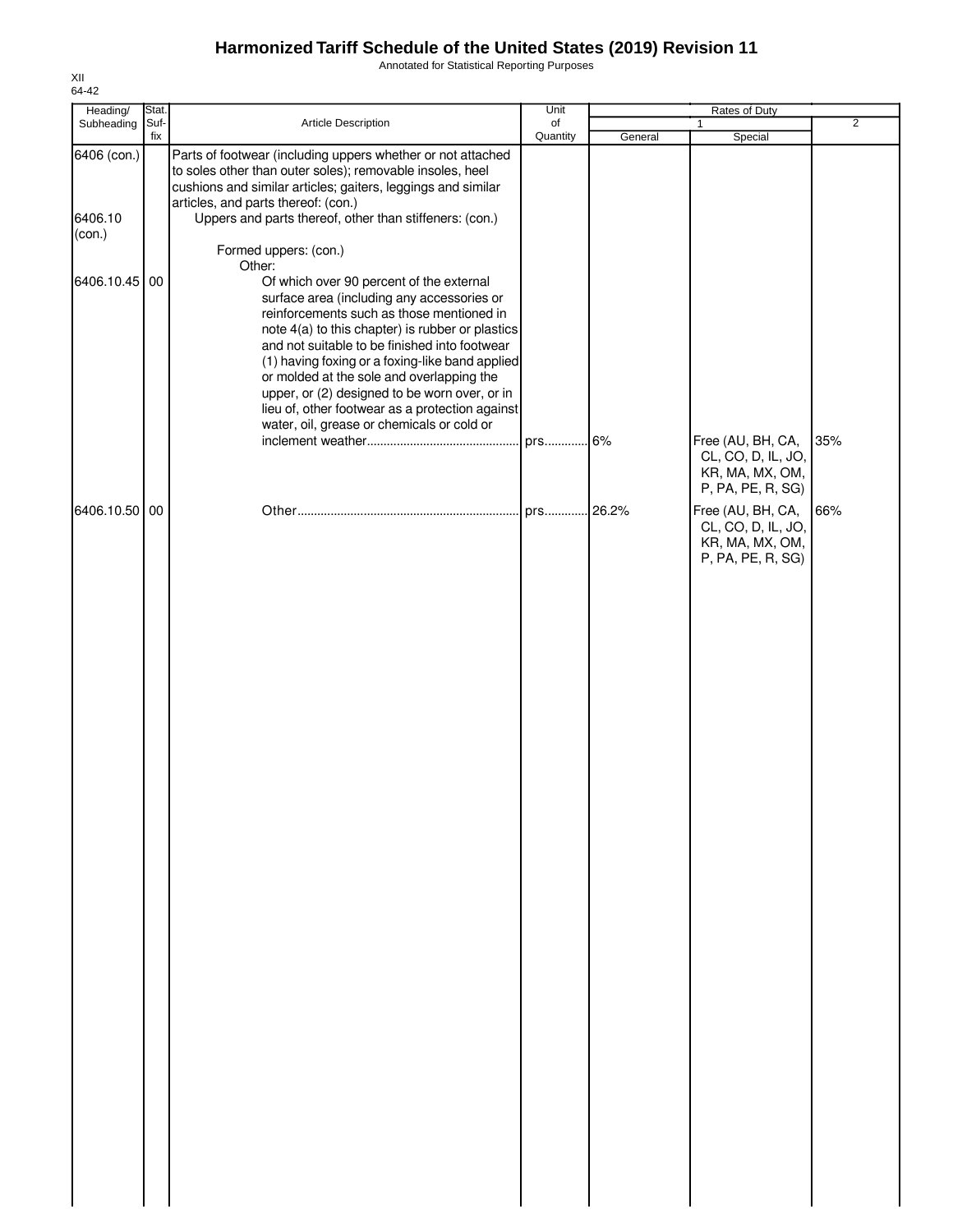Annotated for Statistical Reporting Purposes

| Heading/               | Stat        |                                                                                                                                                                                                                                                                                            | Unit            |         | Rates of Duty                                                                              |                |
|------------------------|-------------|--------------------------------------------------------------------------------------------------------------------------------------------------------------------------------------------------------------------------------------------------------------------------------------------|-----------------|---------|--------------------------------------------------------------------------------------------|----------------|
| Subheading             | Suf-<br>fix | <b>Article Description</b>                                                                                                                                                                                                                                                                 | of<br>Quantity  | General | 1<br>Special                                                                               | $\overline{2}$ |
| 6406 (con.)<br>6406.10 |             | Parts of footwear (including uppers whether or not attached<br>to soles other than outer soles); removable insoles, heel<br>cushions and similar articles; gaiters, leggings and similar<br>articles, and parts thereof: (con.)<br>Uppers and parts thereof, other than stiffeners: (con.) |                 |         |                                                                                            |                |
| (con.)                 |             | Other:                                                                                                                                                                                                                                                                                     |                 |         |                                                                                            |                |
| 6406.10.60 00          |             |                                                                                                                                                                                                                                                                                            |                 |         |                                                                                            | 80%            |
| 6406.10.65             | 00          |                                                                                                                                                                                                                                                                                            | prs Free        |         |                                                                                            | 15%            |
| 6406.10.70 00          |             | Of textile materials of which over 50 percent of the<br>external surface area (including any leather<br>accessories or reinforcements such as those<br>mentioned in note 4(a) to this chapter) is leather                                                                                  | prs Free        |         |                                                                                            | 35%            |
| 6406.10.72             | 00          | Other:<br>Of cotton:<br>Uppers of which less than 50 percent of                                                                                                                                                                                                                            |                 |         |                                                                                            |                |
|                        |             | the external surface area (including any<br>leather, rubber or plastics accessories or<br>reinforcements such as those mentioned<br>in note 4(a) to this chapter) is textile                                                                                                               |                 |         |                                                                                            |                |
|                        |             |                                                                                                                                                                                                                                                                                            | prs             | 11.2%   | Free (A, AU, BH,<br>CA, CL, CO, D, E,<br>IL, JO, KR, MA,<br>MX, OM, P, PA,<br>PE, SG)      | 62.9%          |
| 6406.10.77             | 00          |                                                                                                                                                                                                                                                                                            | prs 11.2%<br>kg |         | Free (AU, BH, CA,<br>CL, CO, IL, JO,<br>KR, MA, MX, OM,<br>P, PA, PE, SG)                  | 62.9%          |
| 6406.10.85             | 00          | Other:<br>Uppers of which less than 50 percent of<br>the external surface area (including any<br>leather, rubber or plastics accessories or<br>reinforcements such as those mentioned<br>in note 4(a) to this chapter) is textile                                                          |                 |         |                                                                                            |                |
|                        |             |                                                                                                                                                                                                                                                                                            | prs 4.5%        |         | Free (A, AU, BH,<br>CA, CL, CO, D, E,<br>IL, JO, KR, MA,<br>MX, OM, P, PA,<br>PE, SG)      | 78.5%          |
| 6406.10.90             |             |                                                                                                                                                                                                                                                                                            |                 | 4.5%    | Free (AU, BH, CA,<br>CL, CO, E <sup>*</sup> , IL, JO,<br>KR, MA, MX, OM,<br>P, PA, PE, SG) | 78.5%          |
|                        | 20          | Of textile materials other than cotton:<br>Of wool or fine animal hair                                                                                                                                                                                                                     | prs.<br>kg      |         |                                                                                            |                |
|                        | 40          | Of man-made fibers (669)                                                                                                                                                                                                                                                                   | prs.<br>kg      |         |                                                                                            |                |
|                        | 60          |                                                                                                                                                                                                                                                                                            | prs.<br>kg      |         |                                                                                            |                |
|                        | 90          |                                                                                                                                                                                                                                                                                            | prs.<br>kg      |         |                                                                                            |                |
| 6406.20.00             | 00          |                                                                                                                                                                                                                                                                                            | prs<br>kg       | 2.7%    | Free (A, AU, BH,<br>CA, CL, CO, D, E,<br>IL, JO, KR, MA,<br>MX, OM, P, PA,<br>PE, SG)      | 80%            |
|                        |             |                                                                                                                                                                                                                                                                                            |                 |         |                                                                                            |                |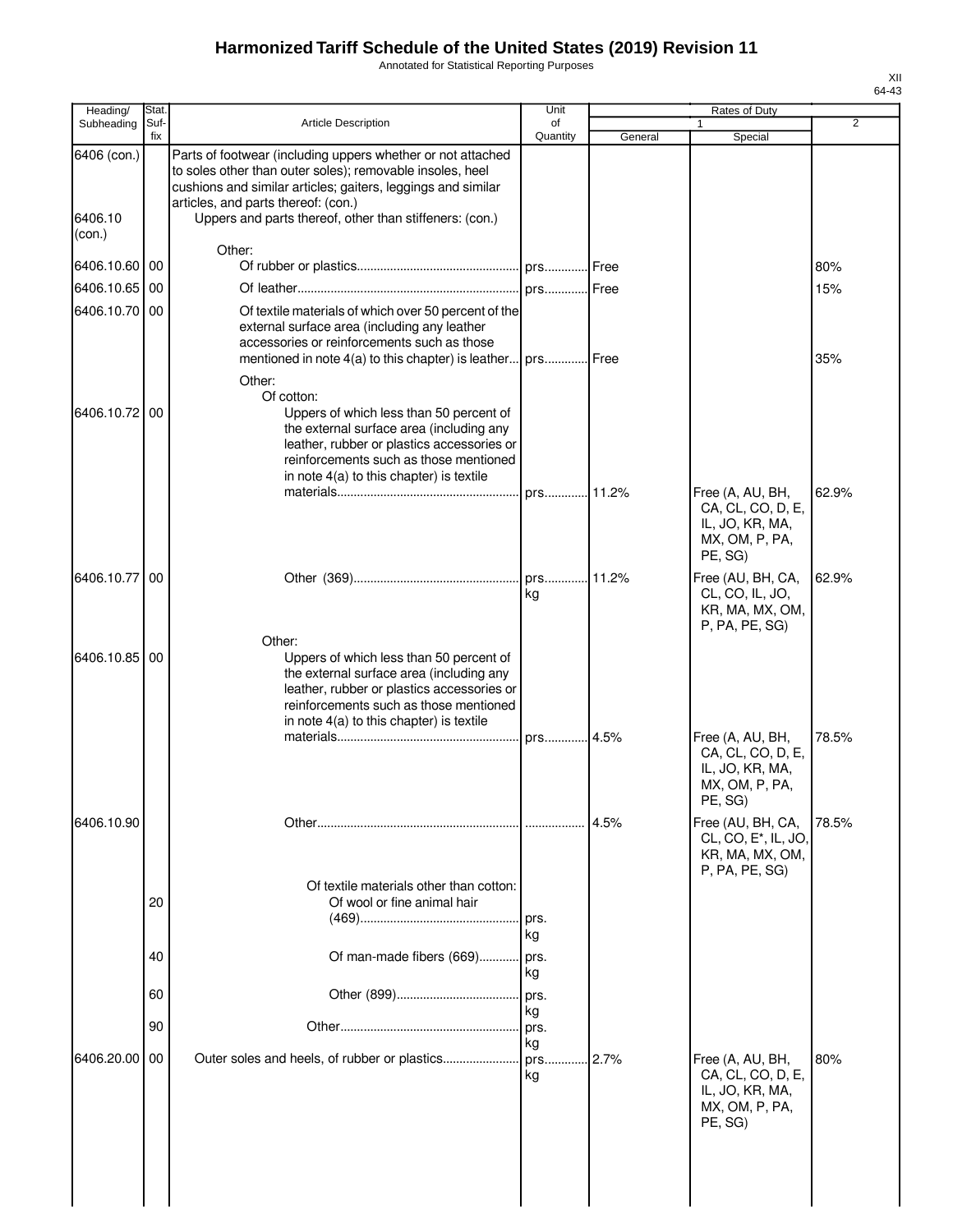Annotated for Statistical Reporting Purposes

| Heading/                                | Stat. |                                                                                                                                                                                                                                           | Unit            |                        | Rates of Duty                                                                              |         |
|-----------------------------------------|-------|-------------------------------------------------------------------------------------------------------------------------------------------------------------------------------------------------------------------------------------------|-----------------|------------------------|--------------------------------------------------------------------------------------------|---------|
| Subheading                              | Suf-  | Article Description                                                                                                                                                                                                                       | of              |                        | 1                                                                                          | 2       |
|                                         | fix   |                                                                                                                                                                                                                                           | Quantity        | General                | Special                                                                                    |         |
| 6406 (con.)<br>6406.90<br>6406.90.10 00 |       | Parts of footwear (including uppers whether or not attached<br>to soles other than outer soles); removable insoles, heel<br>cushions and similar articles; gaiters, leggings and similar<br>articles, and parts thereof: (con.)<br>Other: |                 |                        | Free (A*, AU, BH,                                                                          | 33 1/3% |
|                                         |       | Of other materials:                                                                                                                                                                                                                       |                 |                        | CA, CL, CO, D, E,<br>IL, JO, KR, MA,<br>MX, OM, P, PA,<br>PE, SG)                          |         |
| 6406.90.15                              |       | Of man-made fibers:                                                                                                                                                                                                                       |                 |                        | Free (AU, BH, CA,<br>CL, CO, E <sup>*</sup> , IL, JO,<br>KR, MA, MX, OM,<br>P, PA, PE, SG) | 72%     |
|                                         |       | Leg-warmers:                                                                                                                                                                                                                              |                 |                        |                                                                                            |         |
|                                         | 05    | Containing 23 percent or more by<br>weight of wool or fine animal hair                                                                                                                                                                    | doz.            |                        |                                                                                            |         |
|                                         |       |                                                                                                                                                                                                                                           | kg              |                        |                                                                                            |         |
|                                         | 10    |                                                                                                                                                                                                                                           | doz.            |                        |                                                                                            |         |
|                                         |       |                                                                                                                                                                                                                                           | kg              |                        |                                                                                            |         |
|                                         | 40    |                                                                                                                                                                                                                                           | doz.            |                        |                                                                                            |         |
|                                         |       |                                                                                                                                                                                                                                           | kg              |                        |                                                                                            |         |
|                                         |       | Other:                                                                                                                                                                                                                                    |                 |                        |                                                                                            |         |
|                                         |       | Leg-warmers:                                                                                                                                                                                                                              |                 |                        |                                                                                            |         |
|                                         | 50    |                                                                                                                                                                                                                                           | .l doz.         |                        |                                                                                            |         |
|                                         |       |                                                                                                                                                                                                                                           | kg              |                        |                                                                                            |         |
|                                         | 60    | Of wool or fine animal hair (459)                                                                                                                                                                                                         | doz.<br>kg      |                        |                                                                                            |         |
|                                         | 70    |                                                                                                                                                                                                                                           | doz.<br>kg      |                        |                                                                                            |         |
|                                         | 80    |                                                                                                                                                                                                                                           | doz.            |                        |                                                                                            |         |
| 6406.90.30                              |       |                                                                                                                                                                                                                                           | kg              | $5.3\%$ <sup>31/</sup> | Free (A*, AU, BH,                                                                          | 80%     |
|                                         |       |                                                                                                                                                                                                                                           |                 |                        | CA, CL, CO, D, E,<br>IL, JO, KR, MA,<br>MX, OM, P, PA,<br>PE, SG)                          |         |
|                                         | 30    |                                                                                                                                                                                                                                           | doz.<br>kg      |                        |                                                                                            |         |
|                                         | 60    |                                                                                                                                                                                                                                           | doz.            |                        |                                                                                            |         |
| 6406.90.60                              | 00    |                                                                                                                                                                                                                                           | kg<br><b>X.</b> | Free                   |                                                                                            | 15%     |
|                                         |       |                                                                                                                                                                                                                                           |                 |                        |                                                                                            |         |
| 6406.90.90                              | 00    |                                                                                                                                                                                                                                           | kg              | Free                   |                                                                                            | 45%     |
|                                         |       |                                                                                                                                                                                                                                           |                 |                        |                                                                                            |         |
|                                         |       |                                                                                                                                                                                                                                           |                 |                        |                                                                                            |         |
|                                         |       |                                                                                                                                                                                                                                           |                 |                        |                                                                                            |         |
|                                         |       |                                                                                                                                                                                                                                           |                 |                        |                                                                                            |         |
|                                         |       |                                                                                                                                                                                                                                           |                 |                        |                                                                                            |         |
|                                         |       |                                                                                                                                                                                                                                           |                 |                        |                                                                                            |         |
|                                         |       |                                                                                                                                                                                                                                           |                 |                        |                                                                                            |         |
|                                         |       |                                                                                                                                                                                                                                           |                 |                        |                                                                                            |         |
|                                         |       |                                                                                                                                                                                                                                           |                 |                        |                                                                                            |         |
|                                         |       |                                                                                                                                                                                                                                           |                 |                        |                                                                                            |         |
|                                         |       |                                                                                                                                                                                                                                           |                 |                        |                                                                                            |         |
|                                         |       |                                                                                                                                                                                                                                           |                 |                        |                                                                                            |         |
|                                         |       |                                                                                                                                                                                                                                           |                 |                        |                                                                                            |         |
|                                         |       |                                                                                                                                                                                                                                           |                 |                        |                                                                                            |         |
|                                         |       |                                                                                                                                                                                                                                           |                 |                        |                                                                                            |         |
|                                         |       |                                                                                                                                                                                                                                           |                 |                        |                                                                                            |         |